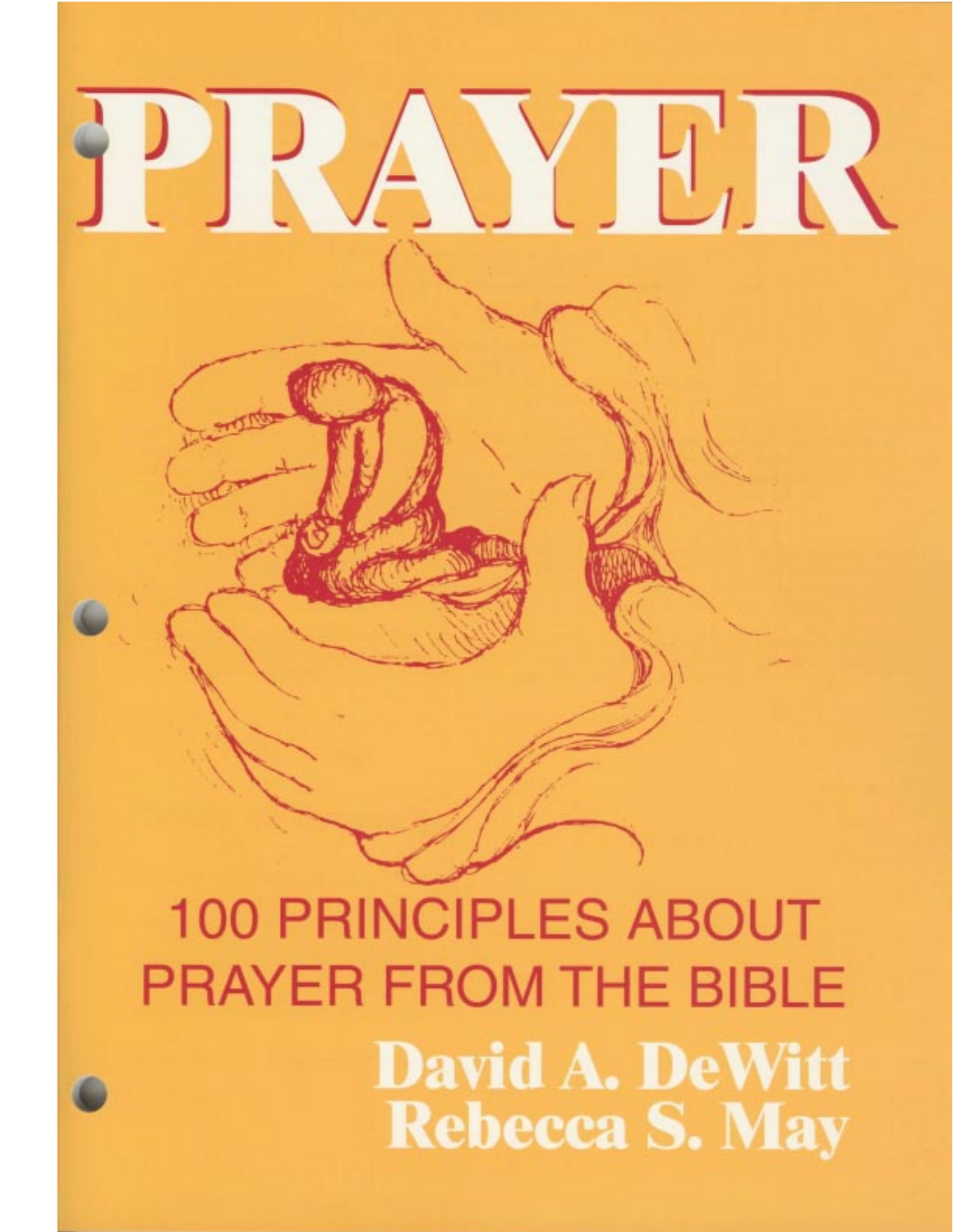# Introduction

My assumption is that the prayers and teaching about prayer offered in the Bible describe proper, good, and correct prayer. This is, therefore, not a study of prayer developed throughout history or the prayers of godly people throughout history. It is not prayer according to church councils or prayer used in liturgy. It is not a study of the prayers of saints or missionaries or monks or pastors or priests or other leaders, no matter how charismatic, sincere, or mature they may be or may have been. This is a study of the subject of prayer as, and only as, it is revealed in the pages of the inerrant verbally inspired Word of God—the Bible.

> *A definition of prayer— Biblical prayer is communicating a message to God when He is not specifically manifested*

In other words, in the Bible …

- (a) Prayer is communication, not conversation
- (b) Prayer is a message, not just a feeling
- (c) Prayer is when God is not bodily, verbally, or visually observable

(a) As we think through the biblical examples and commands about prayer, it is important to understand that we are not discussing answers to prayer. Admittedly, the two subjects are close together in our thinking, but it's also important to separate the two. The reason is this—Prayer is our job, answering prayer is God's job. And it is our job to do our job. It is not our job to do God's job. So prayer is not conversation. God certainly speaks to us through His Word, but that's not prayer. God answers prayer in our lives. But that's not prayer either. This study focuses only on prayer—our communicating a message to God.

(b) Prayer is a message. It's not an abstract or inexpressible feeling, like pantheistic meditation claims to be. For them, prayer is a meditative oneness with the universe which does not need to be expressed in any rational way. Judeo-Christian prayer is not like that. It's a message—a logical, rational, thought-through communication of some rational thought-through communication of some clear concept, offered to a real personal, rational God.

(c) Finally, prayer is disconnected from revelation. It is not like Abraham, Moses, the prophets, or the apostles, talking to and receiving instructions from God, who has materialized in some form. Prayer is a message delivered to God via His omnipresence and omniscience, when He is not materially observable.

\_\_\_\_\_\_\_\_\_\_\_\_\_\_\_\_\_\_\_\_\_\_\_\_\_\_\_\_\_\_\_\_\_\_\_\_\_\_\_\_\_\_\_\_\_\_\_\_\_\_\_\_\_\_\_\_\_\_\_\_\_\_\_\_\_\_\_\_\_\_\_\_\_\_\_\_\_

# Table of Contents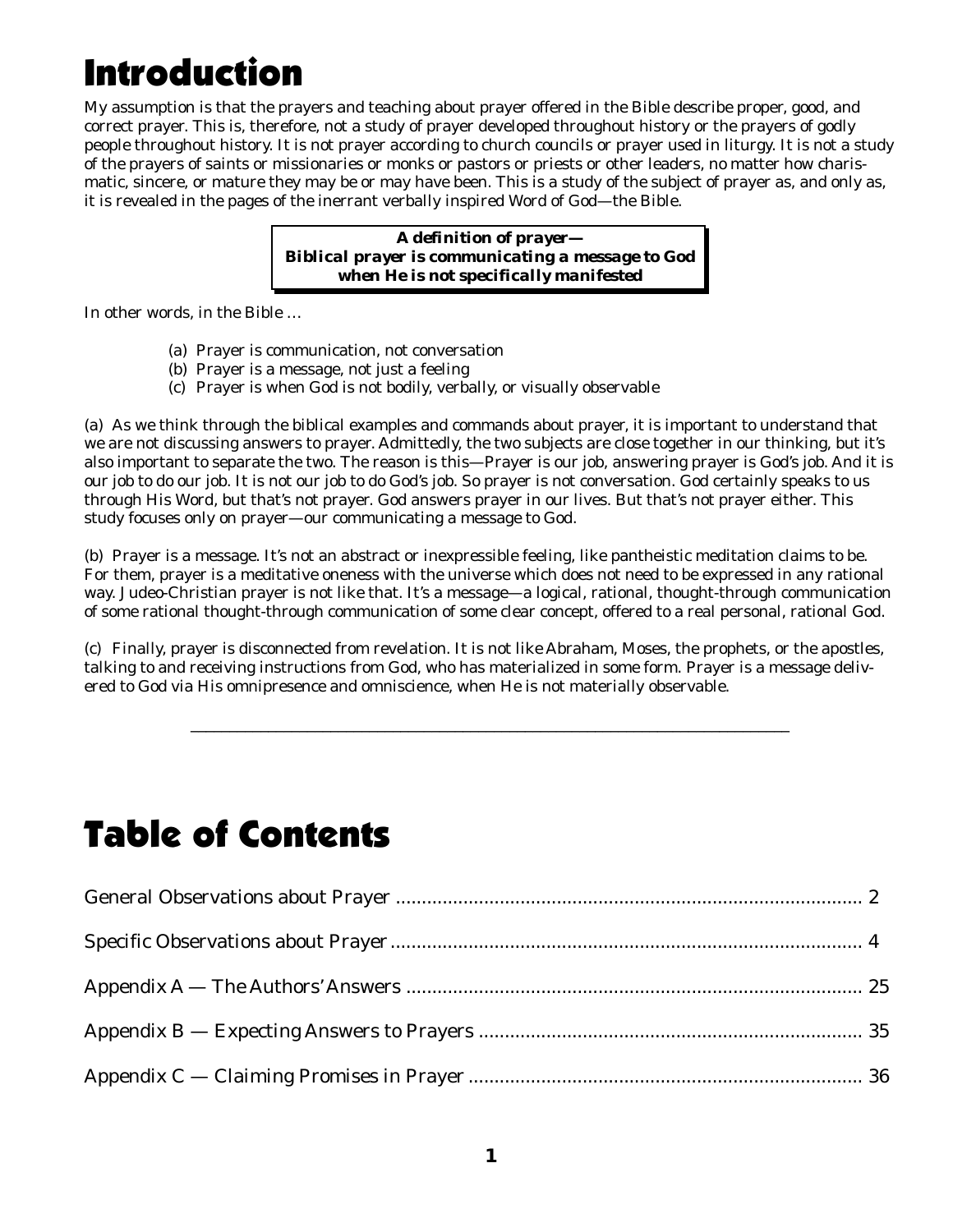*This study contains 100 principles about prayer. The last 90 points (numbers 11–100) trace through the Bible, isolating various passages, looking for some instruction about prayer. The first ten points are general observations about prayer throughout the Bible. The Psalms will be used as interpretations of some of these ten observations. After each point, there is an application exercise where you can choose one best answer. Be sure and read not just the answer (in Appendix A) but also the reasons for the answer. Feel free to disagree, and please discuss and think through your own applications of each passage.*

**\_\_\_\_\_\_\_\_\_\_\_\_\_\_\_\_\_\_\_\_\_\_\_\_\_\_\_\_\_\_\_\_\_\_\_\_\_\_\_\_\_\_\_\_\_\_\_\_\_\_\_\_\_\_\_\_\_\_\_\_**

# #1 **Prayer and the Omnipresence of God**

**Observation**—Biblical prayer is not "coming into the presence of God."

*Interpretation—*Since God is omnipresent, we are always in the presence of God. David assumed the omnipresence of God (Psalm 139:7-12). He did not need to go somewhere to find God or come into His presence.

*Application—Choose only the best answer. For the authors' answer, see Appendix A.*

- A. God hears all prayers.
- B. God is interested in all prayers.
- C. God responds to all prayers.

# #2 **The One-Way Nature of Prayer**

*Observation—*Biblical prayer is not conversing with God.

*Interpretation—*David did not have conversations with God. His prayer was all one way. Only David was doing the talking. As a matter of fact, David often prayed when he felt "forsaken" by God because God did not answer him (Psalm 10:1). Answers to prayer are answers, not prayers.

*Application—Choose only the best answer. For the authors' answer, see Appendix A.*

- A. When you pray, do more talking than listening.
- B. When you pray, do more listening than talking.
- C. When you pray, focus on speaking to God.

# #3 **The Natural Expression of Prayer**

*Observation—Biblical prayer is not a supernatural act of God.* 

*Interpretation*—The Psalms were not part of a vision initiated by God. Often the reason for the prayer was that God did not specifically act in a situation. Consider Psalm 22:1-2. The biblical application of this prayer is by Jesus Christ on the cross (Matthew 27:46; Mark 15:34). The situation was not viewed as out of God's control but outside of God's actions. In other words, God did not involve Himself to stop the action of the evil doers. To the one praying, there was no experiential evidence that God was involved. That knowledge came only from an accurate theology of who God is, a knowledge of the history of what God does, and an incurable dependence on God. Psalm 22 is a natural expression. God Himself is the recipient of the person's prayer. Other than that, prayers are a normal message, using the most regular, author-intended, meaning of regular words.

### *Application—*

*Choose only the best answer. For the authors' answer, see Appendix A.*

- A. We should feel God working when we pray.
- B. We should look for God to reveal Himself when we pray.
- C. We should depend on God when we pray.

# #4 **Biblical Prayer Is Unique**

*Observation—*Prayer is a function of spirituality.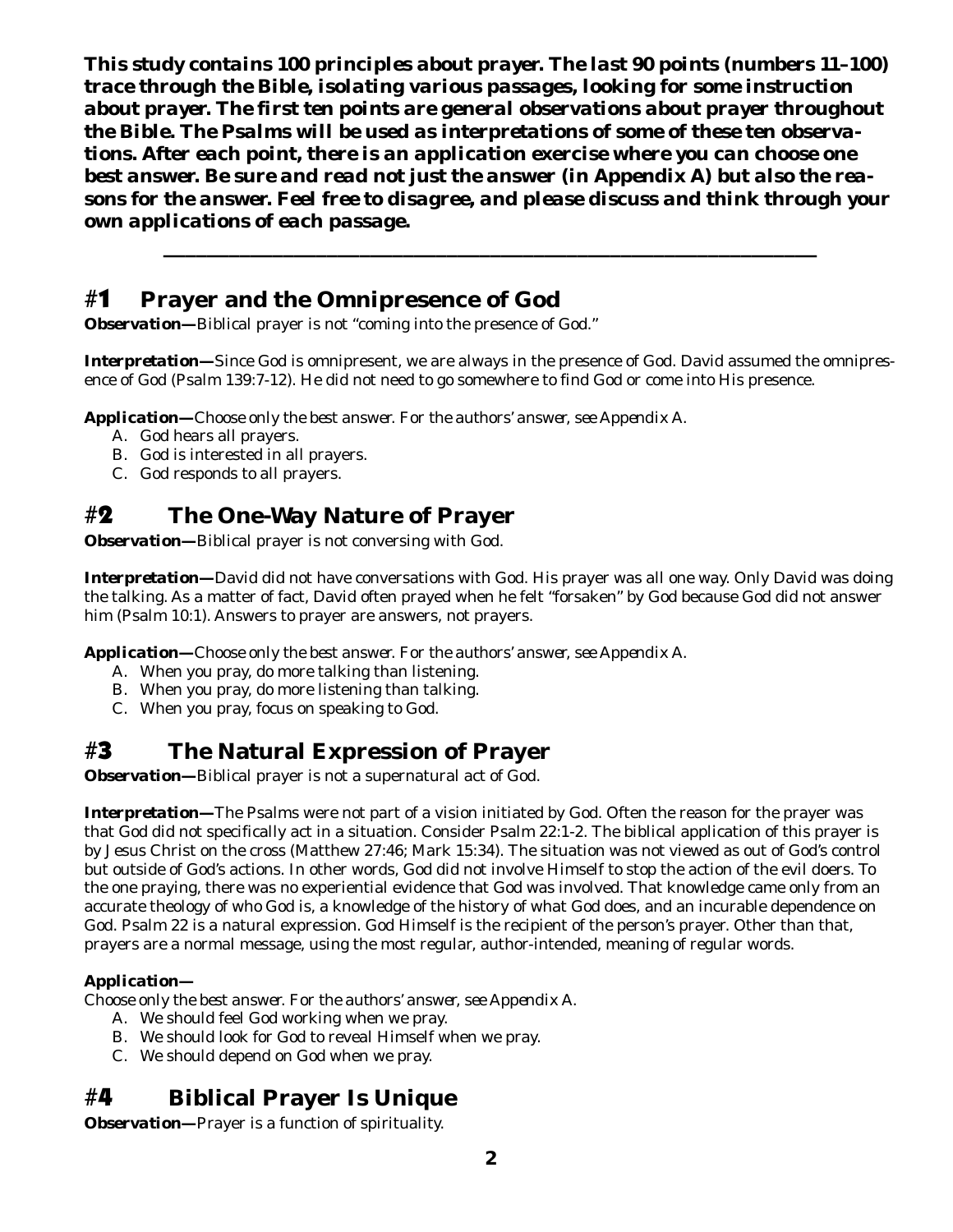*Interpretation—* Neither animals nor angels pray. Obviously, animals do not pray, because prayer is a function of spirituality. Angels do not pray, because apparently they can communicate directly with the personalized presence of God and have a conversation (1 Kings 22:19-22). Conversation is not prayer. Of course, angels might pray, but there is no example of it in the Bible.

*Application—Choose only the best answer. For the authors' answer, see Appendix A.*

- A. Prayer is divine.
- B. Prayer is good.
- C. Prayer is human.

# #5 **Prayer Is Universal**

*Observation—*All humans pray.

*Interpretation—*It is unlikely that there has ever been an adult human being who has not prayed. Studying prayer means learning what any human might do. Studying biblical prayer means learning what every human who believes in the God of the Bible should do.

### *Application—*

*Choose only the best answer. For the authors' answer, see Appendix A.*

- A. Biblical prayer is universal.
- B. Prayer is universal.
- C. All humans should pray.

# #6 **Biblical Prayer Is Earthly**

*Observation—*There is no mention of prayer in heaven.

*Interpretation—*Prayers of believers on earth are brought to heaven, but there is no prayer in the Bible that begins in heaven.

### *Application—*

*Choose only the best answer. For the authors' answer, see Appendix A.*

- A. Biblical prayer is spiritual.
- B. Biblical prayer is heavenly.
- C. Biblical prayer is earthly.

# #7 **Good Prayer**

**Observation—**Biblical prayer is good, by definition, but prayer itself is not always good.

*Interpretation—*Prayer is not a virtue, for example, when it is done to be noticed by other people (Matthew 6:5), when prayer is offered to false gods (1 Kings 18:25-29), or with unconfessed sin (Isaiah 1:10-17). So there is biblical prayer (good prayer), unbiblical prayer (bad prayer) and extra-biblical prayer (offered to the Holy Spirit, to saints, or to the Virgin Mary, all of which are not mentioned in the Bible and, therefore, are not studied here).

### *Application—*

*Choose only the best answer. For the authors' answer, see Appendix A.*

- A. Biblical prayer is always good.
- B. It is always good to pray.
- C. All prayer in the Bible is good.

# #8 **Prayer Reveals Our Beliefs about God**

*Observation—*Biblical prayer assumes many things about God.

*Interpretation—* Biblical prayer assumes God exists, He is involved in the affairs of the world, and He is omnipresent, knowledgeable, powerful, personal, moral, and spiritual.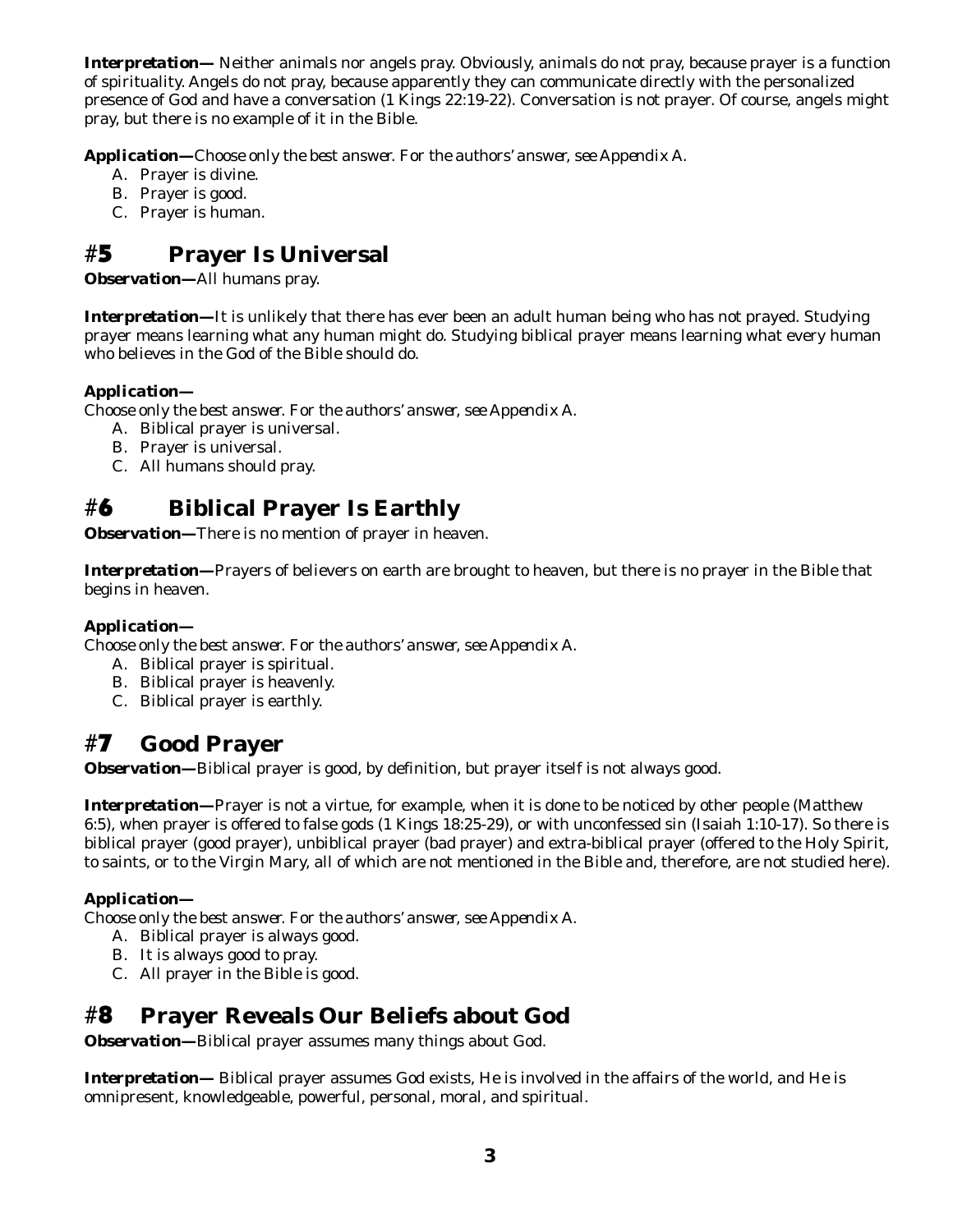*Choose only the best answer. For the authors' answer, see Appendix A.*

- A. Biblically, you must know many things about God in order to pray.
- B. Biblically, you must know something about God in order to pray.
- C. There are no biblical prerequisites to prayer.

# #9 **Prayer Reveals the Nature of Humans**

*Observation—*Biblical prayer assumes many things about humans.

*Interpretation—* Biblical prayer assumes humans are spiritual, moral, and significant. They have free will, are dependent, needy, faithful, and hopeful.

### *Application—*

*Choose only the best answer. For the authors' answer, see Appendix A.*

- A. Biblical prayers are spiritual.
- B. Spiritual prayers are significant.
- C. All people are spiritual.

# #10 **The Example of Prayer**

**Observation**—Biblical prayer is taught by example more than by command.

*Interpretation—*There is no recorded teaching about prayer from Adam, Noah, or Abraham. There is nothing about prayer in the Ten Commandments or the Law. The prophets and kings prayed but rarely taught about prayer. Jesus taught His disciples about prayer, but most of His impact with respect to prayer was by example. The same is true for the Apostles.

### *Application—*

*Choose only the best answer. For the authors' answer, see Appendix A.*

- A. We should learn about prayer from how other godly people have prayed.
- B. We can learn about prayer from how other godly people have prayed.
- C. We can learn about prayer from how godly biblical characters prayed.

### *Now that we have discussed the basic definition of prayer, we shall go back and work our way through the Bible, to see what we can learn about prayer.*

\_\_\_\_\_\_\_\_\_\_\_\_\_\_\_\_\_\_\_\_\_\_\_\_\_\_\_\_\_\_\_\_\_\_\_\_\_\_\_\_\_\_\_\_\_\_\_\_\_\_\_\_\_\_\_\_\_\_\_\_\_\_\_\_\_\_\_\_\_\_\_\_\_\_\_\_\_\_\_\_\_\_\_\_\_

# #11 **The Vow of Jacob**

*Observation—*Genesis 28:20-22 [See also Psalm 61; and James 5:12]

*Interpretation—*Jacob seemed to start thinking and ended up praying. His prayer was a if-then vow. If God would take care of him and return him to his father's house, then (1) the Lord (*Yahweh*) would be his God, (2) the stone he set up would be God's house, and (3) he would tithe to God.

### *Application—*

*Choose only the best answer. For the authors' answer, see Appendix A.*

- A. Biblical prayer should include an if-then statement.
- B. Biblical prayer can occasionally be a vow.
- C. Biblical prayer should be done in God's house.

# #12 **Praying for What God Promised**

*Observation—*Genesis 32:9-12 [See also Genesis 48:15-16; Exodus 2:23-25; Numbers 11:11-12; 2 Samuel 7:19, 29; and Psalm 132]

*Interpretation—*Jacob clearly identified who God was from the revelation God gave his ancestors. Jacob stated his unworthiness and made a specific request, based on God doing what He had already promised to do.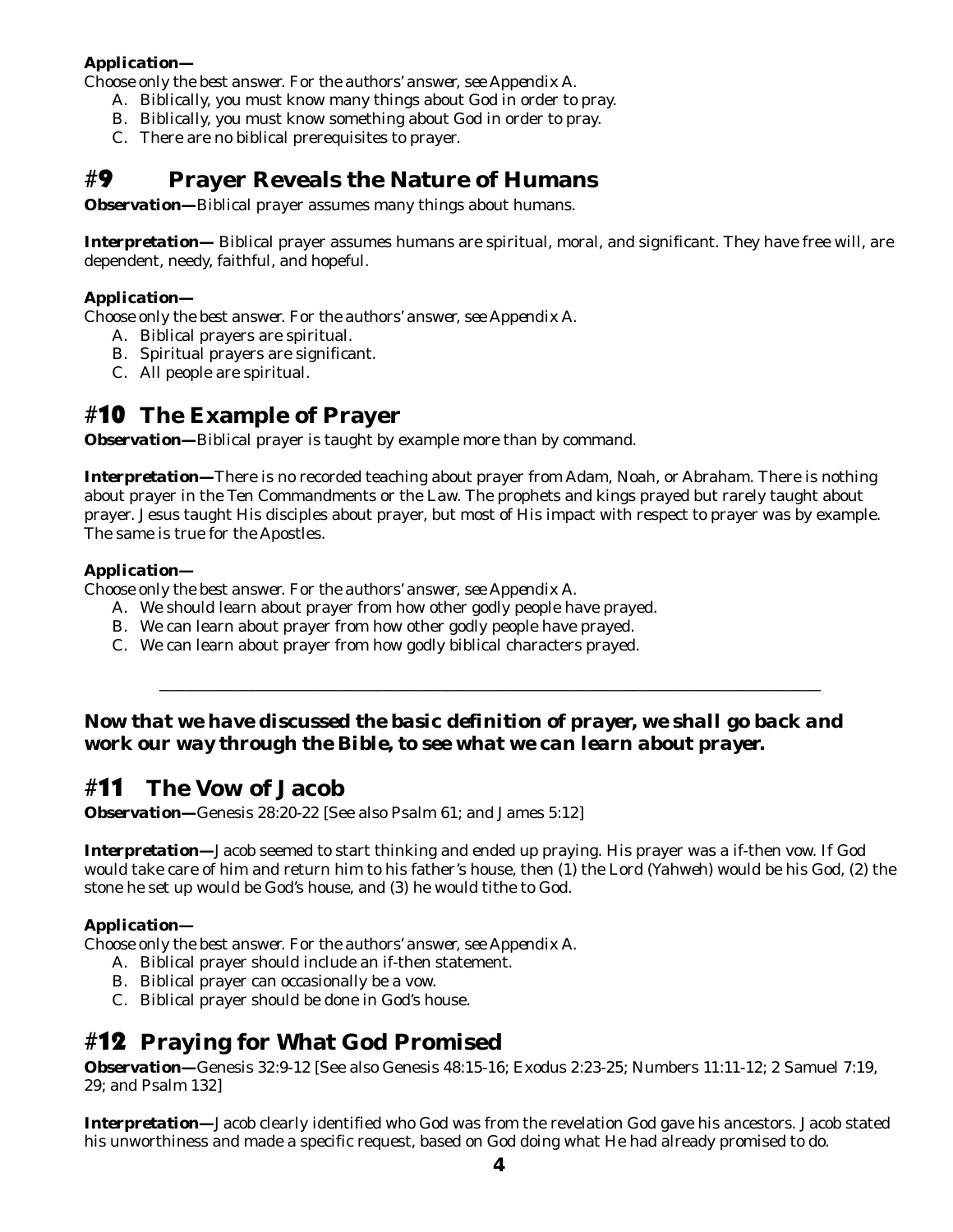*Choose only the best answer. For the authors' answer, see Appendix A.*

- A. Biblical prayer may ask God to help us make disciples.
- B. Biblical prayer may ask God to bless our country.
- C. Biblical prayer may ask God to give us success in business.

# #13 **The Israelites Cry Out to God**

*Observation—*Exodus 2:23-24; 3:7 [See also Job 10; Psalm 31:9-13; 79; 80; 86; Lamentations 3:43-54; and James 5:13]

*Interpretation—*The Israelites cried out to God because of their bondage to the Egyptians. They were suffering, asked for relief, and "God heard their groaning." God said, "I … have given heed to their cry." God responded to their prayer because they were His people.

### *Application—*

*Choose only the best answer. For the authors' answer, see Appendix A.*

- As God's people, it is good to pray
	- A. That we never suffer.
	- B. That we do not experience significant suffering.
	- C. That we be freed from continual suffering.

# #14 **God's Attributes Admired through Prayer**

*Observation—*Exodus 15:1-18 [See also Judges 5:1-5; Psalm 18:1-6; 66:1-4; 81:1-5; and 144:9]

*Interpretation—*After crossing the Red Sea on dry land and seeing the water return to drown the entire Egyptian army, Moses prayed a song, praising God, by specifically listing the attributes of God which He displayed in the deliverance of Israel. He described God as a warrior who produced terror in His enemies, with majestic power, excellent greatness, burning anger, and awesome holiness.

### *Application—*

*Choose only the best answer. For the authors' answer, see Appendix A.*

The words of a song should praise God for Who He is, not what I want Him to be. For example,

- A. "Holy, Holy, Holy, Lord God Almighty"
- B. "At the End of Broken Dreams, He's the Open Door"
- C. "Majesty, Flow from His Throne unto His Own …"

# #15 **Asking for Help**

*Observation—*Exodus 17:4 [See also Psalm 18:4-6; 20:1-3; and Acts 4:29-30]

*Interpretation—*Biblical prayer may ask God for help with problems caused by following God, which cannot otherwise be solved. Moses asked for God's help because he couldn't supply the Israelites with the water they demanded.

### *Application—*

*Choose only the best answer. For the authors' answer, see Appendix A.*

- A. It is good to pray for solutions to problems I cannot solve.
- B. It is good to pray, expecting a miracle, when someone has a need I cannot meet.
- C. It is good to expect a miracle, even when I do not pray for one.

# #16 **Sincerity in Prayer**

*Observation—*Exodus 34:8 [See also Joshua 7:6; 1 Kings 8:54; 2 Chronicles 16:9; Daniel 6:10; Luke 22:41; Acts 21:5; and Ephesians 3:14]

*Interpretation—*The acts of kneeling and bowing in prayer are common in both Testaments of the Bible. *And Moses made haste to bow low toward the earth and worship* (Exodus 34:8).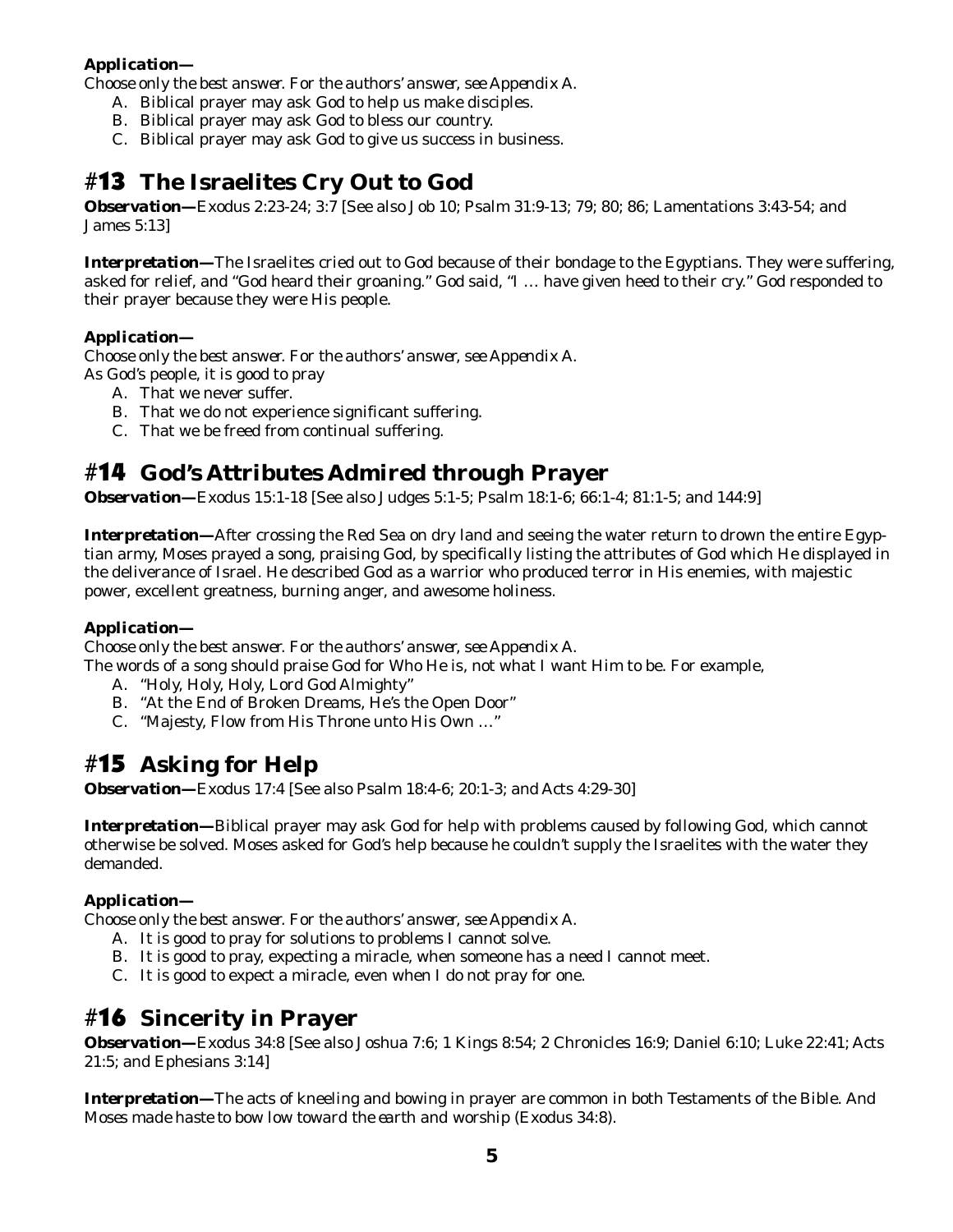*Choose only the best answer. For the authors' answer, see Appendix A.*

- A. We can prove our sincerity to God by kneeling or bowing.
- B. We can express our sincerity to God by kneeling or bowing.
- C. We should spend our daily prayer time kneeling or bowing.

# #17 **The Basis of Requests**

*Observation—*Exodus 34:9 and Numbers 12:3, 13 [See also Isaiah 1:15; 2 Thessalonians 1:11; 1 Timothy 2:8; and Hebrews 13:18-19]

*Interpretation—*Moses made a request for the forgiveness of Israel based on his own favor with God. He said, *If now I have found favor in Thy sight, O Lord, I pray, let the Lord go along in our midst, even though the people are so obstinate; and do Thou pardon our iniquity and our sin, and take us as Thine own possession.*

### *Application—*

*Choose only the best answer. For the authors' answer, see Appendix A.*

- A. The basis for my prayer is my favor towards God.
- B. The basis for my prayer is God's favor towards me.
- C. The basis for my prayer is reverence towards God.

# #18 **Prayer Concerning God's Enemies**

*Observation—*Numbers 10:35 [See also Judges 5:31; Psalm 68:1-4; 83; and 1 Corinthians 16:22]

*Interpretation—*Moses prayed, *Rise up, O LORD! And let Thine enemies be scattered, And let those who hate Thee flee before Thee.* Moses, David, and men of God throughout the Bible prayed for God to destroy those who hate Him.

### *Application—*

*Choose only the best answer. For the authors' answer, see Appendix A.*

- A. We should ask God to destroy His own enemies.
- B. We should ask God to love His own enemies.
- C. We should ask God to show patience toward His enemies.

# #19 **Joshua's Prayer of Frustration**

*Observation—Joshua 7:7* [See also Job 10; Psalm 44:9-16; 74; and Isaiah 63:15-19]

*Interpretation—*After the defeat at Ai, Joshua, unaware of the sin of Achan, prayed expressing confusion and frustration about the defeat at Ai.

### *Application—*

*Choose only the best answer. For the authors' answer, see Appendix A.*

- A. We should ask for the sins of others to be revealed.
- B. We may express confusion and frustration in prayer.
- C. We should ask for future success while in the midst of current failure.

# #20 **A Public Prayer**

*Observation—*Joshua 10:12

*Interpretation—*As part of the battle, in order to make the victory complete, Joshua asked God to stop the sun from setting so the Israelites could wipe out the enemy. And he did so *in the sight of Israel* not privately.

### *Application—*

- A. Prayer should usually be public.
- B. Prayer may sometimes be public.
- C. Public prayer should be saved for special occasions.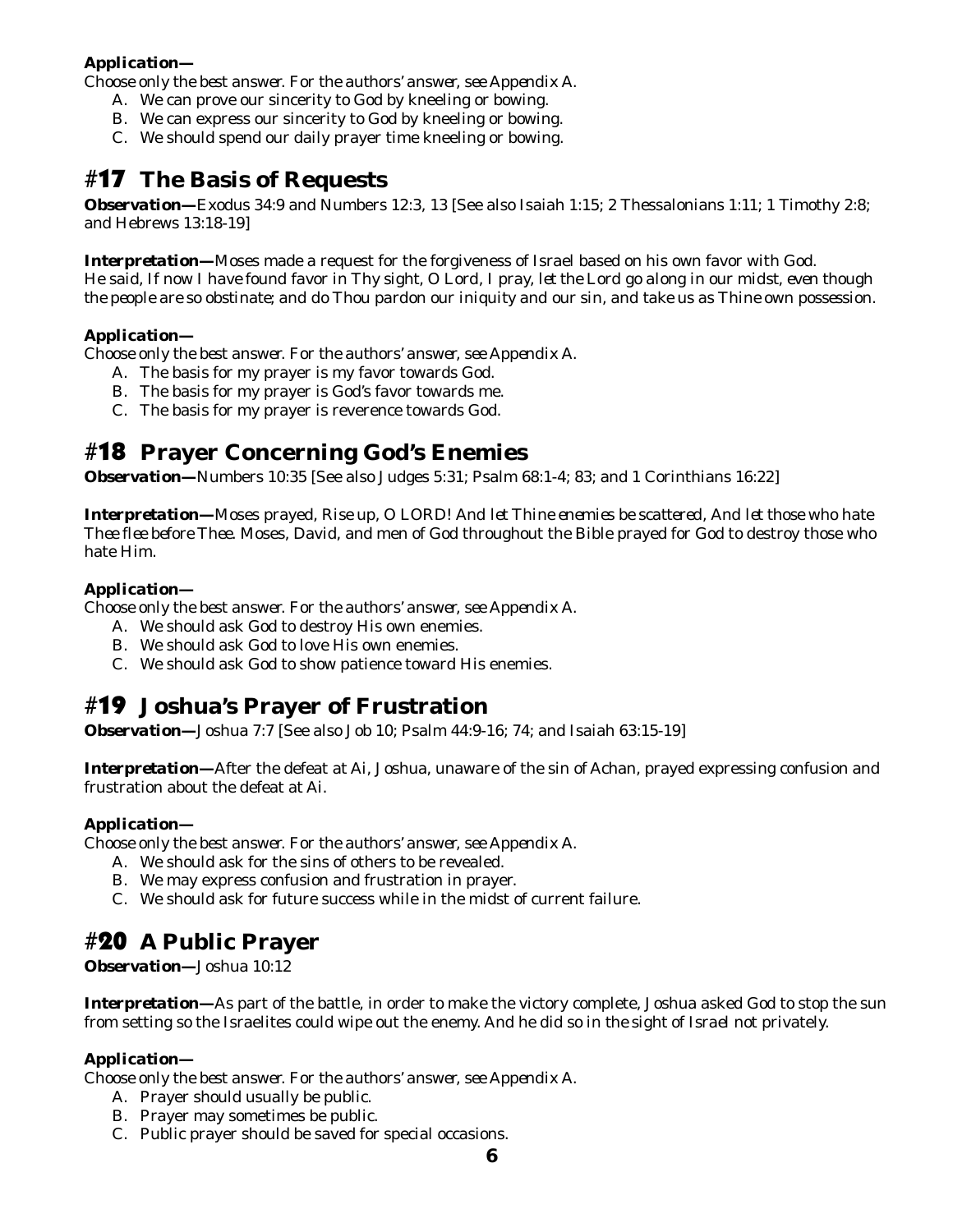# #21 **Prayer for Relief**

*Observation—*Judges 2:18. [See also Judges 3:15; 4:3: 10:10, 15-16; Psalm 25:16-21; Jeremiah 14:7-9; 2 Chronicles 32:24-26; Daniel 9:3-19; and Jonah 2]

*Interpretation—*The book of Judges describes a cycle of sin, bondage, despair, prayer, and relief. Then the cycle begins over again. Nonetheless, God heard His people's cry for help, which was caused by their sin.

### *Application—*

*Choose only the best answer. For the authors' answer, see Appendix A.*

- A. Biblical prayer includes requests for God's help even when our sin caused the need for help.
- B. It is more biblical to ask for God's help when we're desperate.
- C. God will only respond to our prayers after a cycle of sin is broken.

# #22 **Deborah's Prayer**

*Observation—*Judges 5:9, 24, 31

*Interpretation*—Deborah wrote a prayer of praise to God, thanking Him, while recognizing those who volunteered to fight. The woman Jael is specifically praised with a phrase similar to the one describing the virgin Mary.

### *Application—*

*Choose only the best answer. For the authors' answer, see Appendix A.*

- A. We may praise God for the courageous acts of godly people.
- B. We may praise God for the noble acts of godly people.
- C. We may praise God for the righteous acts of godly people.

# #23 **Samson's Prayer**

### *Observation—*Judges 16:28-30

*Interpretation—*Samson was captured and blinded by the Philistines because of his foolish and sinful relationship with the woman Delilah. Now blind and weak, he asked God to give him the strength to do what God raised him up to do—destroy the Philistines—even though it required his committing suicide.

### *Application—*

*Choose only the best answer. For the authors' answer, see Appendix A.*

- A. It's good to pray for what we want if it's also what God wants.
- B. It's good to ask for the lesser evil in a situation of conflicting moral issues.
- C. It's good to expect God to answer our prayer when we are spiritually blind and weak.

# #24 **Hannah's Prayer**

*Observation—*1 Samuel 2:1-10 [See also Psalm 90; 139; and Acts 4:28]

*Interpretation—*After Hannah presented her son Samuel to live in the temple, she prayed, recognizing the complete sovereignty of God.

### *Application—*

*Choose only the best answer. For the authors' answer, see Appendix A.*

- A. We should pray for the strength to dedicate our kids to God.
- B. We should pray that our kids would live for God.
- C. We should pray, recognizing the attributes of God.

# #25 **Praying When We Disagree with What Is Going On**

*Observation—*1 Samuel 8:5-6 [See also Jonah 4:1-3]

*Interpretation—*The people wanted a king, and it displeased Samuel, so he prayed about it. Samuel was open to God's decision, even if it meant that the people were rejecting God as their only true leader.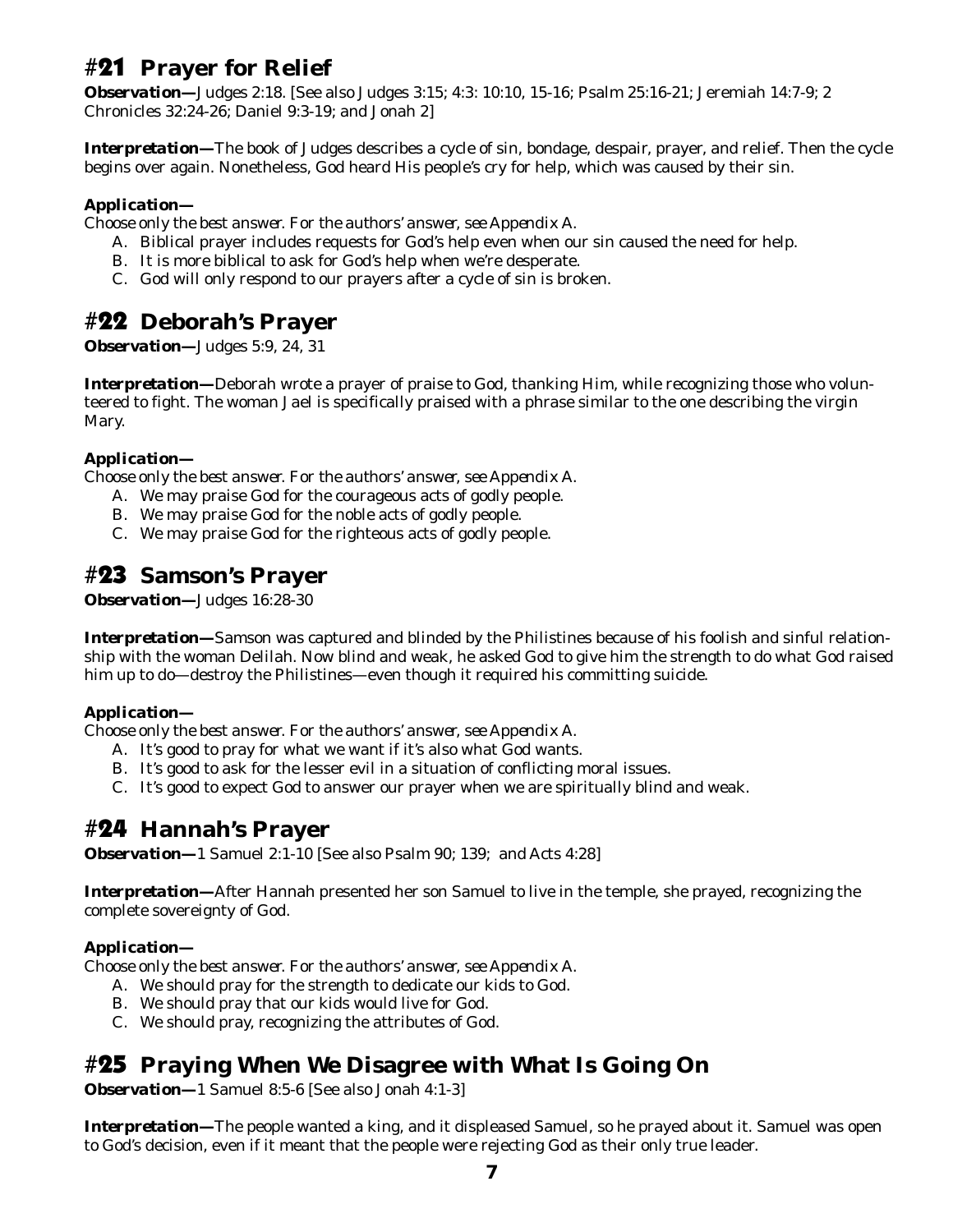*Choose only the best answer. For the authors' answer, see Appendix A.*

- A. We should ask God to help us deal with things which we do not like.
- B. We should ask God to help us change things we do not like.
- C. We should ask God to help us tolerate things we do not like.

# #26 **Prayer Over Sin**

*Observation—*1 Samuel 12:17-18

*Interpretation—*The people made Saul king over Samuel's objections. Saul was successful in his first military campaign, and the people rejoiced. But Samuel prayed for God to send rain on the harvest to show them their sin.

### *Application—*

*Choose only the best answer. For the authors' answer, see Appendix A.*

- A. We should ask God to show other believers that they are sinning.
- B. We should pray that sinning people not be successful.
- C. When our country sins, we should pray that God would send a sign, like a natural disaster, to show them their sin.

# #27 **David's Request Denied (A)**

*Observation—*2 Samuel 7:18-19b

*Interpretation—*After David desired to build a temple and God denied him that request, David prayed. Rather than mourn or complain, David rejoiced in the sovereignty of God and His promise of future blessings.

### *Application—*

*Choose only the best answer. For the authors' answer, see Appendix A.* When God says "no" to our prayer requests,

- A. We should continue to pray without ceasing.
- B. We should praise God for what He has already done and for who He is.
- C. We should rejoice when God says "no" to our requests.

# #28 **David's Request Denied (B)**

*Observation—*2 Samuel 12:16-23 [See also Matthew 26:39 and Habakkuk 3:16-19]

*Interpretation—*The child Bathsheba conceived, through David's adultery with her, became sick. David prayed, fasted, and lay all night on the ground. But God denied David's request for the child to live. When the child died, David's prayer and fasting ended. David always made himself content with the will of God.

### *Application—*

*Choose only the best answer. For the authors' answer, see Appendix A.*

- A. We should expect God to respond with grace and mercy, since these are attributes of God.
- B. We should ask for the grace and mercy of God, even though God doesn't always grant it.
- C. If your child is sick, you should fast and pray.

# #29 **Hezekiah's Prayer Recognizes God as the Creator**

*Observation—*2 Kings 19:14-19 [See also Acts 4:24 and Revelation 4:11]

*Interpretation—*Hezekiah, King of Judah, *did right in the sight of the Lord* (2 Kings 18:3). When attacked by Assyria and given an ultimatum for surrender, Hezekiah took it to God. Most biblical prayers begin with a theological statement about the person of God. This one, like many, begins with His being the Creator of heaven and earth.

*Application—*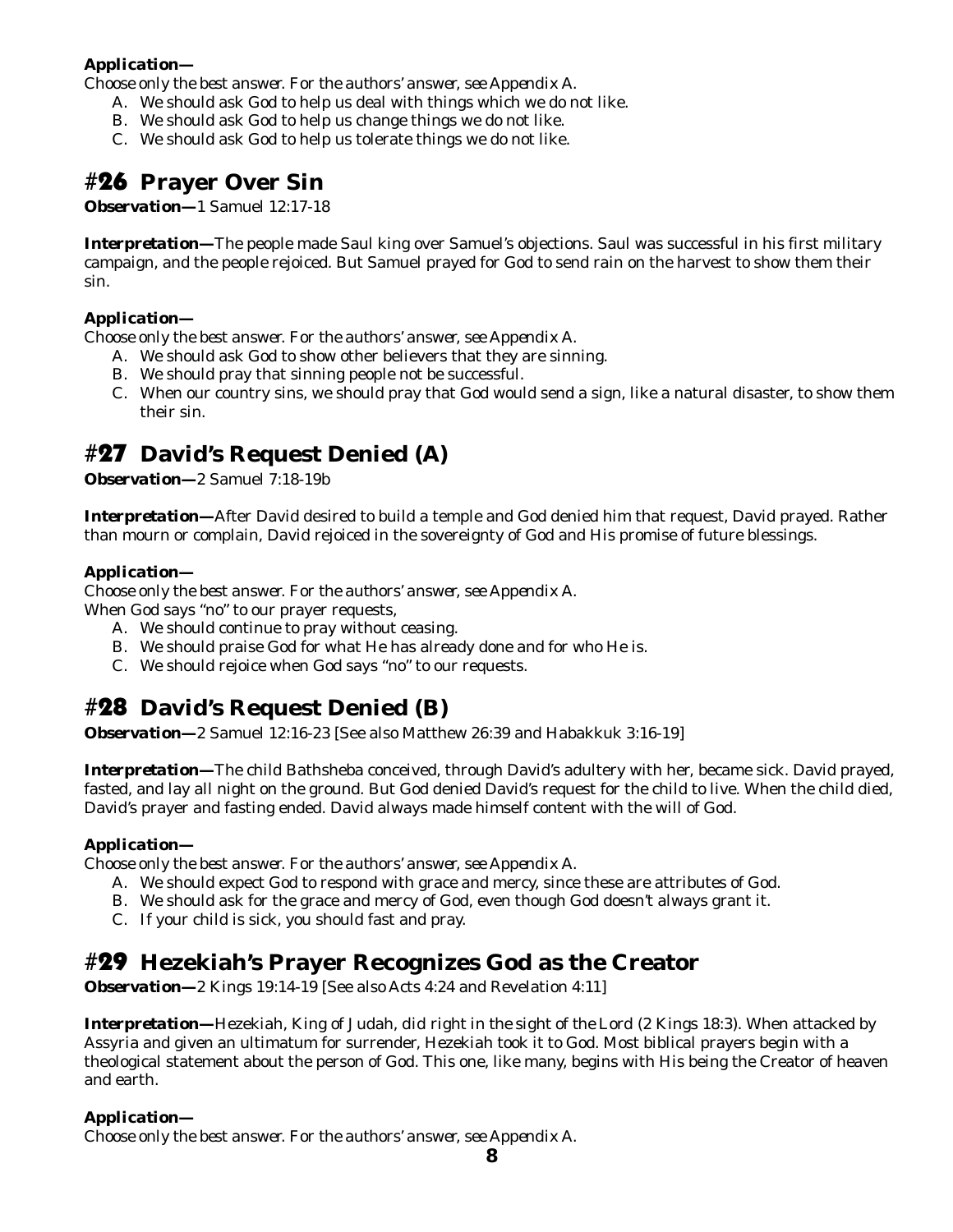- A. It's always good to pray, even if you don't believe God is the Creator.
- B. When life backs you into a corner, pray.
- C. If you believe in evolution, don't pray.

# #30 **Singing and Prayer**

*Observation—*1 Chronicles 16:1, 7-36 [See also Psalm 96; 105; and 106]

*Interpretation—*The day David brought the Ark of the Covenant into the tent he had put up for it in Jerusalem, he assigned Asaph and his relatives to be in charge of thanking God. Asaph was an outstanding musician in David's court (1 Chronicles 16:4-5; Ezra 2:41; Psalm 50; 73–83). In 1 Chronicles 16, David instructs him and his family to: (1) sing praise [v. 9], (2) speak of all His wonders [v. 9], (3) glory (be glad) in His holy name [v. 10], (4) seek His face [v. 11], and (5) remember His wonderful deeds [v. 12].

### *Application—*

*Choose only the best answer. For the authors' answer, see Appendix A.*

- A. Our prayers may be in the form of singing praises to the Lord.
- B. We should put outstanding musicians in charge of community prayer.
- C. Someone should always lead in singing prayers.

# #31 **Solomon's Long Prayer**

*Observation—*1 Kings 8:22-54 and 9:1-9

*Interpretation—*Probably the most glorious and formal public ceremony Jerusalem ever experienced was the movement of the Ark of the Covenant into the Temple Solomon built. This is Solomon's prayer at the close of the ceremony. Interestingly, his prayer was longer than his sermon. In it he asked God to hear the prayers of both Israelites and foreigners who came to or faced Jerusalem and repented of their sin.

### *Application—*

*Choose only the best answer. For the authors' answer, see Appendix A.*

- A. When we pray, we should emphasize holy places.
- B. When we pray, we can pray for the prayers of others.
- C. When we pray, it should be long.

# #32 **Prayer in the Temple**

*Observation—*2 Chronicles 6:12-42 [See also Deuteronomy 12:5; Psalm 28:2; Isaiah 56:7; Jeremiah 7:11; Matthew 21:13; Mark 11:17; Luke 19:46; and Ephesians 2:19-22]

*Interpretation—*When the ark was in the Temple Solomon built, he prayed that, although God was in heaven and not contained in this building, that God would honor prayers made from this Temple or facing toward it.

### *Application—*

*Choose only the best answer. For the authors' answer, see Appendix A.*

- A. We should ask God to honor prayers from a Christ-centered church.
- B. When we pray, we should face heaven.
- C. We should pray from the temple of God on earth to the presence of God in heaven.

# #33 **Praying for a Sign**

*Observation—*1 Kings 18:36-37 [See Psalm 67:1-2; 115:1-8; and Isaiah 64:1-2]

*Interpretation—*After Ahab and Jezebel had filled Israel with idols and prophets of Baal, Elijah created a confrontation at Mt. Carmel. He suggested that they see whose God could call down fire from heaven on a prepared altar. After the failure of the prophets of Baal, Elijah prayed that God demonstrate He is the only true God.

### *Application—*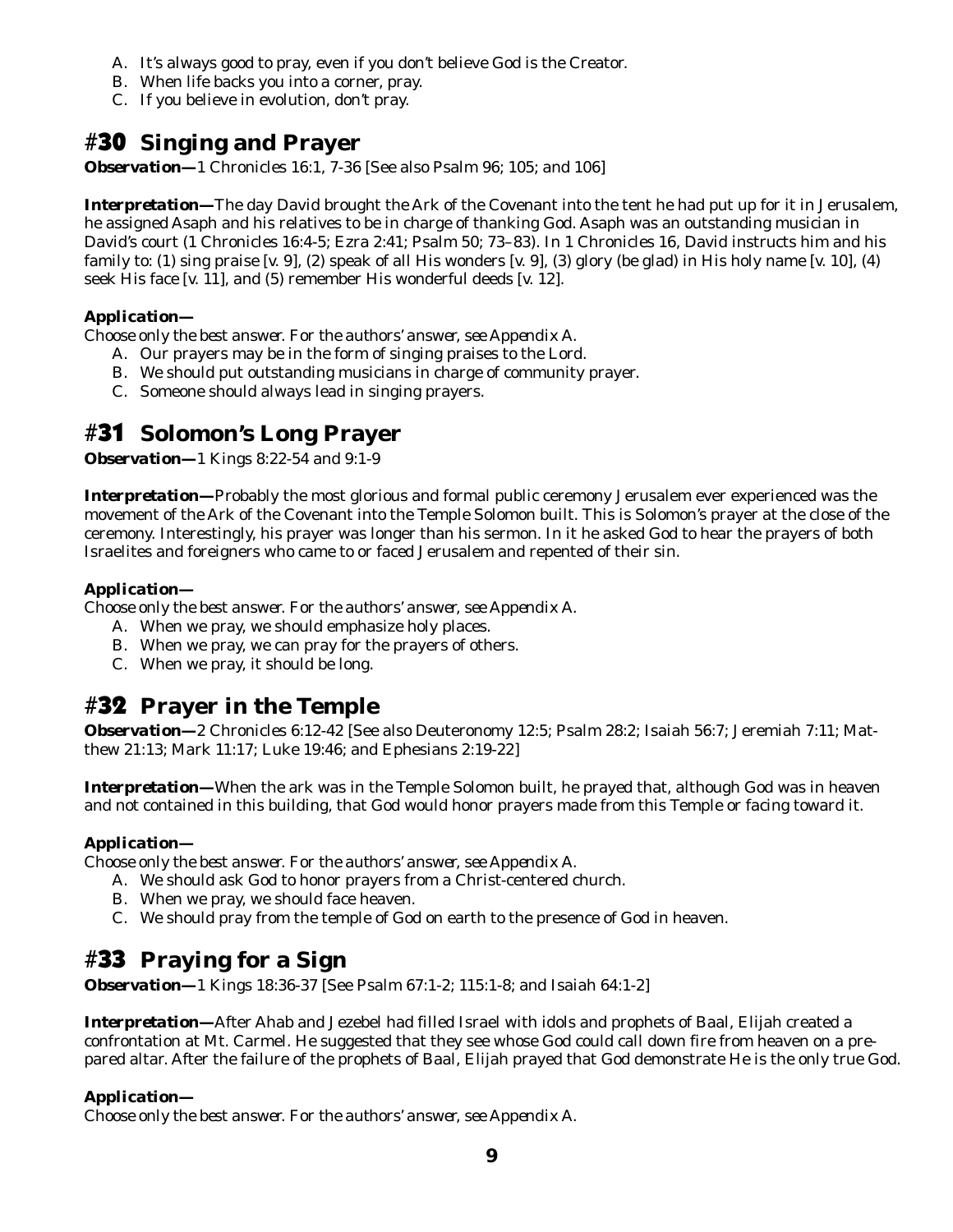- A. We may ask God to show someone He is God.
- B. We may ask God for a sign that He is God.
- C. We may ask God to send fire from heaven.

# #34 **Prayer and Sin**

*Observation—*2 Kings 22:13 [See also Ezra 9:1–10:1; Psalm 25:6-7; 38; 51; 66:18; Isaiah 55:6-9; Daniel 9:3-14; Acts 2:38; 8:22; and 1 John 1:9]

*Interpretation—*Josiah was another good king of Judah (1 Kings 22:2). When the book of the Law was found (probably Deuteronomy), he had it read to him and repented because it revealed his and Israel's sin.

### *Application—*

*Choose only the best answer. For the authors' answer, see Appendix A.*

- A. We should ask God to forgive the Jews today.
- B. We should confess our sin only when convicted by God's Word.
- C. We should confess our sin as revealed in God's Word.

# #35 **Humility in Prayer**

*Observation—*2 Chronicles 33:10-13 [See also Ezra 8:21-23]

*Interpretation—*Manasseh was a bad king of Judah who reigned for a long time, ages 12-67 (2 Chronicles 33:1- 2). He built altars to idols and refused to listen to God. But when he was captured and carried off by the Assyrians, he finally humbled himself. God listened and restored him when he humbled himself.

### *Application—*

*Choose only the best answer. For the authors' answer, see Appendix A.*

- A. If we humble ourselves in prayer, God will restore us to our earthly position.
- B. When we pray, we should humble ourselves before God.
- C. We should turn to God in the midst of a crisis, expecting Him to resolve the situation.

# #36 **Asking God to Respond**

*Observation—*Daniel 9:18-19 [See also 2 Samuel 7:18-29 and Isaiah 55:6-9]

*Interpretation—*Daniel confessed that Jerusalem fell because of Israel's sin and asked God to restore it based on His compassion and promises.

### *Application—*

*Choose only the best answer. For the authors' answer, see Appendix A.*

- A. We should ask God to restore America.
- B. We should ask God to restore Israel.
- C. We should ask God to respond according to His own character.

# #37 **Fasting and Prayer**

*Observation—*Nehemiah 1:4-11 [See also Ezra 8:21-23; Nehemiah 9:1; Esther 4:14-16; Job 1:20; 2 Samuel 12:16; Daniel 9:3; Mark 9:29; Luke 2:37; Acts 13:3; and 14:23]

*Interpretation—*When Nehemiah heard that the walls of Jerusalem were broken and the Jews there were suffering, he was moved to weep and fast for days. This is the context of his prayer. He prayed night and day (v. 6), confessing the sins of Israel and calling on God to keep His covenant. Only after this did he ask the king for help (2:1-8).

### *Application—*

- A. Prayer should be taken seriously when there is suffering.
- B. Weeping and fasting may create a context for prayer.
- C. Serious situations must be prayed for night and day.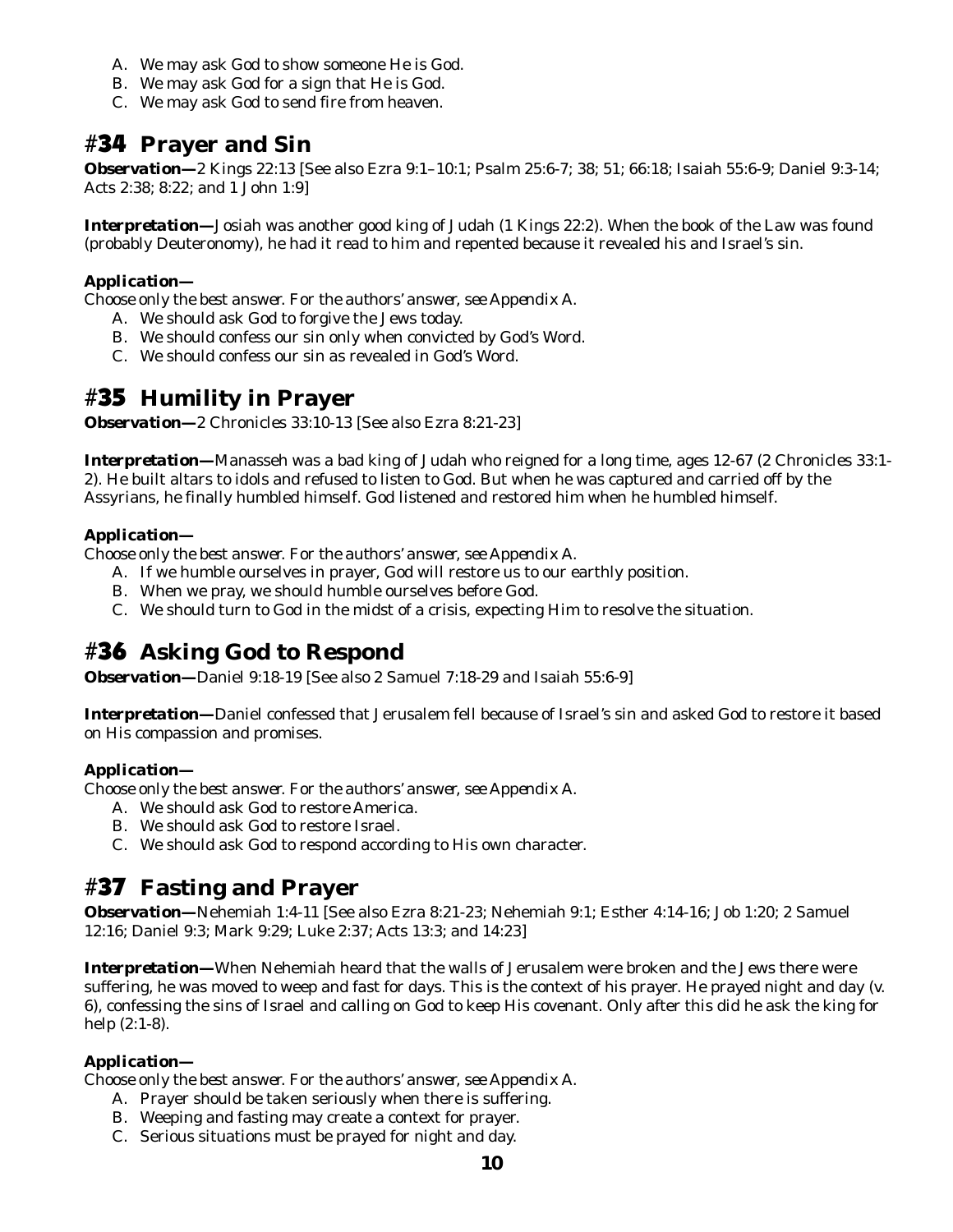# #38 **Quick Prayers**

*Observation—*Nehemiah 2:1-8 [See also Acts 7:59]

*Interpretation—*Nehemiah's sadness was observed by the king. It was illegal to be sad before the king. So when the king asked what Nehemiah wanted, Nehemiah prayed quickly before he made his request to the king for help with the proposed Jerusalem wall project.

### *Application—*

*Choose only the best answer. For the authors' answer, see Appendix A.*

- A. Prayer may be brief and sudden in an urgent situation.
- B. Prayer may be brief and sudden in any situation.
- C. Prayer may be brief and sudden if you are trying to complete a task for God.

# #39 **A Dedication Prayer**

*Observation—*Nehemiah 9:1-38 [See also Psalms 44:1-3 and Isaiah 25:1-5]

*Interpretation—*After the walls of Jerusalem were rebuilt under Nehemiah's direction, the Levites prayed a dedication prayer. Of the 34 verses of prayer, 22 are a record of what God did for Israel in the past. They cover creation, a major part of the history of what God did for Israel, His judgment for their sin, and God's compassion.

### *Application—*

*Choose only the best answer. For the authors' answer, see Appendix A.*

- A. The majority of your prayer should cover what God has done in the past.
- B. When you pray, you should mention creation.
- C. When you pray, you should remember what God has done.

# #40 **Job's Intercession**

*Observation—*Job 1:1-5

*Interpretation—Job* was a wealthy, righteous man who probably lived before Abraham. Part of his righteousness included getting up early to offer sacrifices as a form of prayer for the sins of his children.

### *Application—*

*Choose only the best answer. For the authors' answer, see Appendix A.*

- A. Parents should make sacrifices for their children.
- B. Parents should get up early to pray for their children.
- C. Parents should pray for the spiritual condition of their children.

# #41 **Asking for Answers**

*Observation—*Psalm 4:1 [See also Psalm 3:7; 5:1-2; 7:1; 12:1; 13:1-4; 17:13; 60:11; 88; 102; 142; 143; Isaiah 64]

*Interpretation—*David was a man of prayer. He prayed, he sang prayers, and he also called upon God to answer his prayers. That does not mean he only prayed to get answers or that his answers governed his prayer life. David believed it was his job to pray and God's job to answer. But David's job was not to dictate God's job. David asked God to answer because it was good to ask God to answer, not because God was obliged to answer.

### *Application—*

*Choose only the best answer. For the authors' answer, see Appendix A.*

- A. When we pray, we should expect God to answer.
- B. When we pray, we should ask God to answer.
- C. When we pray, we should wait for God to answer.

# #42 **How David Prayed**

*Observation—*Psalm 18:1-2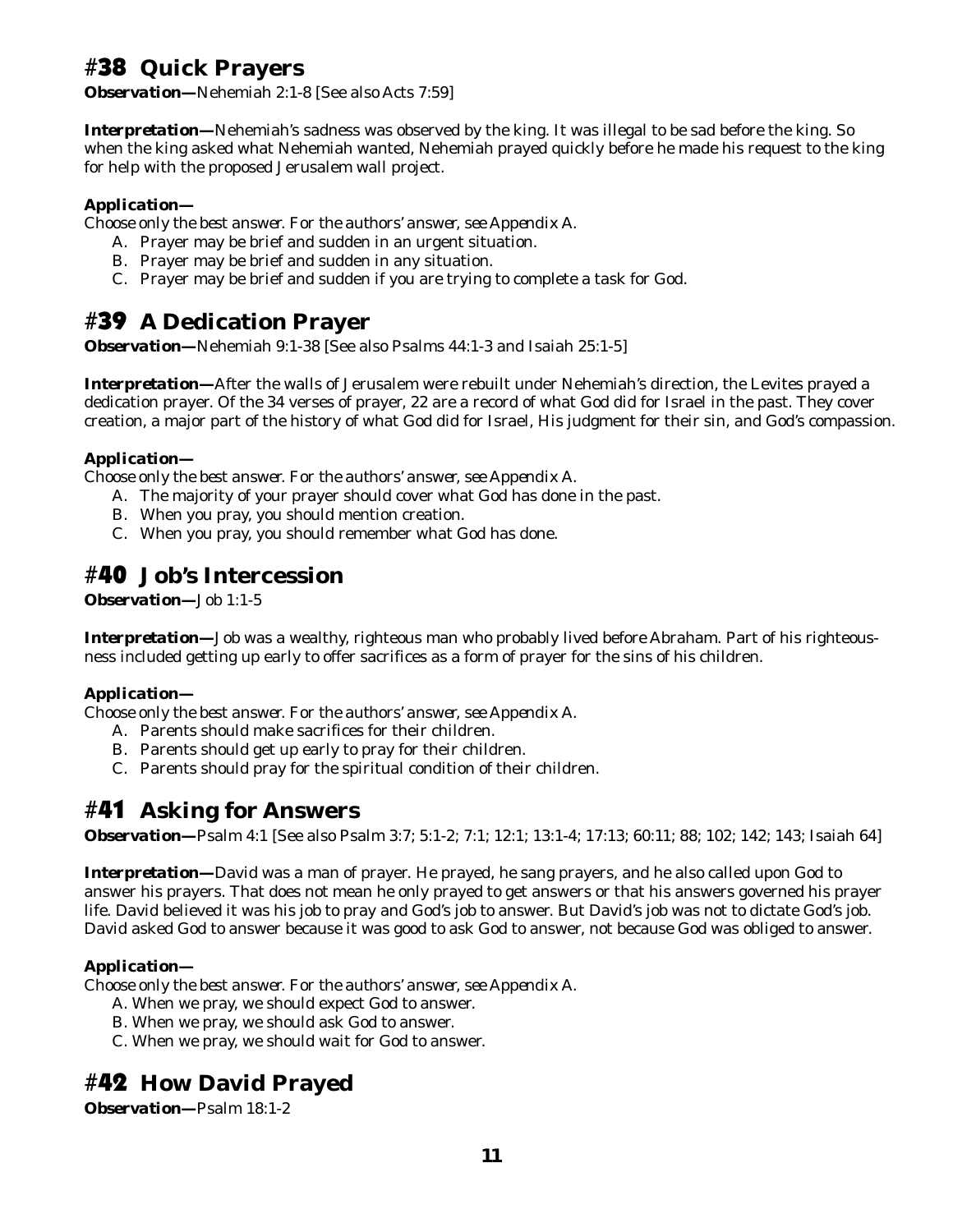*Interpretation—*David expressed his love for God. It's an emotional love, but it's based on an intelligent understanding of the character of God. David prayed emotionally. He was in love with God emotionally. But the knowledge of the God he was in love with came intelligently.

### *Application—*

*Choose only the best answer. For the authors' answer, see Appendix A.*

- A. We should express a love for God when we pray.
- B. Prayer should be emotional.
- C. We should express some emotion when we pray.

# #43 **The Prayer Standard**

*Observation—*Psalm 19:14 [See also Psalms 34:15-17; 131; Proverbs 15:8, 29; 28:9]

*Interpretation—*David, after praising God for His creation and His Law, asks God to keep him from sin and to let his words and thoughts be acceptable to God.

### *Application—*

*Choose only the best answer. For the authors' answer, see Appendix A.*

- A. We should ask God to reveal to us what is acceptable to Him.
- B. We should ask God to help us be acceptable to Him.
- C. We should ask God to respond to us based on our being acceptable to Him.

# #44 **God's Leadership**

*Observation—*Psalm 23 [See also Psalm 27:1-6; 63; and 71]

*Interpretation—*David expressed his trust in God as his leader and provider. *…He guides me in the paths of righteousness For His name's sake* (23:3).

### *Application—*

*Choose only the best answer. For the authors' answer, see Appendix A.*

- A. We should express our trust in God as our coach.
- B. We should express our trust in God as our captain.
- C. We should express our trust in God as our shepherd.

# #45 **Prayer For Justice**

*Observation—*Psalm 35:1, 5 [See also Psalm 55; 56; 59; 64; 69; 70; 94; 109; 140; Lamentations 3:55-66]

*Interpretation—*David was a warrior king. He fought many enemies. But David never saw himself or his armies as the destroyer of his enemies. David left that up to God and asked God to do it.

### *Application—*

*Choose only the best answer. For the authors' answer, see Appendix A.*

- A. We should take reasonable action in conflict situations but never assume we can defeat our enemies.
- B. We should always turn the other cheek and let God deal with our enemies.
- C. We should avoid our enemies and pray for God to destroy them.

# #46 **Prayers For Desires**

*Observation—*Psalm 84:1, 2, 10 [See also John 17:24]

*Interpretation—*David expresses his desire to be in the presence of God in God's own dwelling place and stand in His courts. David says if he could just stand in the entry way of God's dwelling place, it's better than living with the wicked.

### *Application—*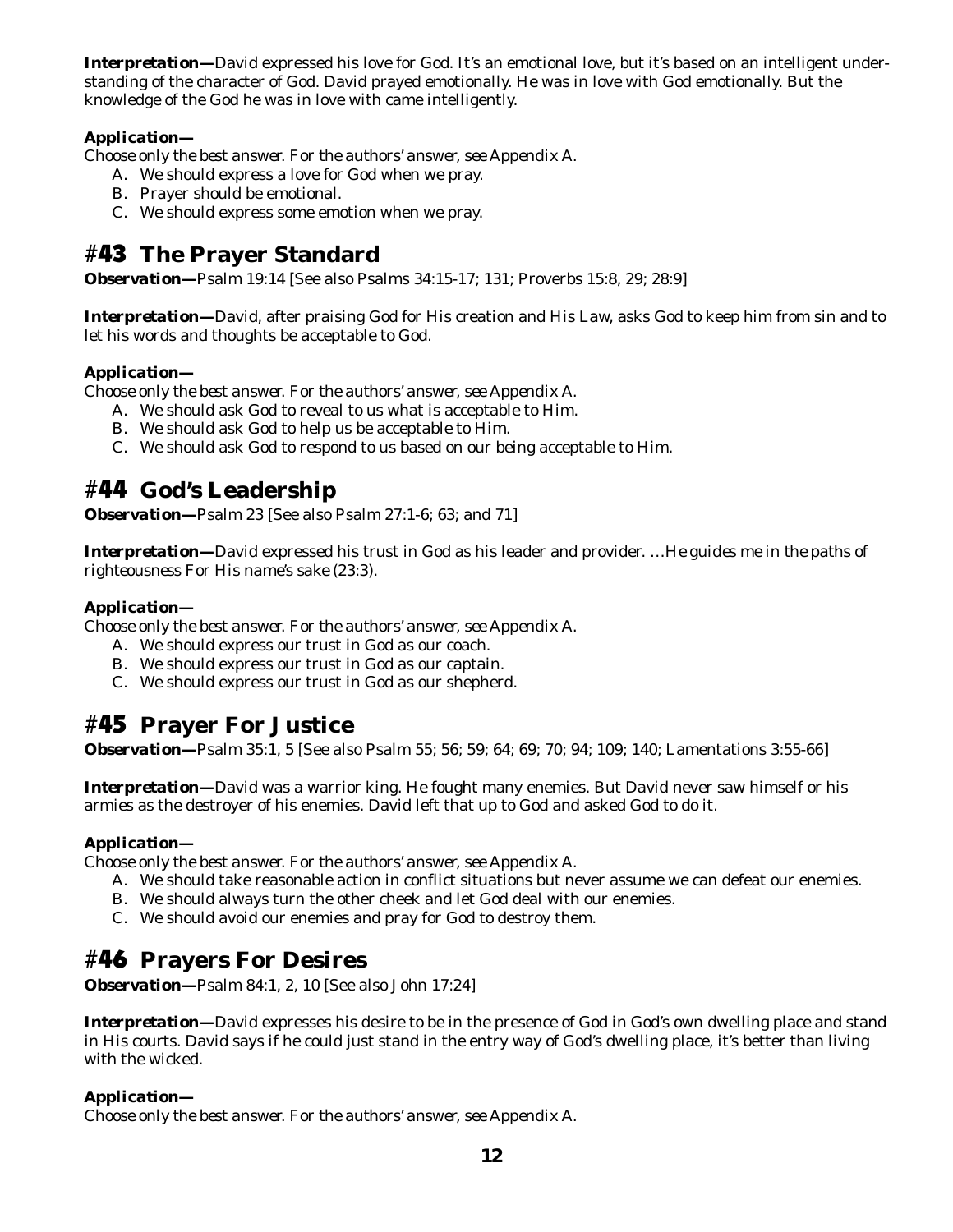- A. We should pray for the wicked.
- B. We should pray that we not have to live with the wicked.
- C. We should pray with a longing for heaven.

# #47 **Prayers and Praises**

*Observation—*Psalm 119:12, 66, 97, and 105

*Interpretation—*In this, the longest prayer in the Bible, David cannot say enough about his admiration for the written Word of God. He tells God how he loves His Word and meditates on it daily.

### *Application—*

*Choose only the best answer. For the authors' answer, see Appendix A.*

- A. We should love the revelation of God and pray for continued revelation.
- B. We should love to memorize God's Word.
- C. We should love the Bible and tell God so in prayer.

# #48 **Timely Prayer**

*Observation—*Psalm 145:1-2 [See also Lamentations 3:22, 23; Daniel 6:10]

*Interpretation—*David says he will not only praise God forever but he will do it every day.

### *Application—*

*Choose only the best answer. For the authors' answer, see Appendix A.*

- A. We should praise God daily when we pray.
- B. We should praise God regularly when we pray.
- C. We will praise God throughout eternity when we pray.

# #49 **Solomon's Prayer Advice**

*Observation—*Ecclesiastes 5:2 [See also Ecclesiastes 5:1-7]

*Interpretation—*While writing about making vows, Solomon mentions prayer. Basically he tells us to think through our prayers rather than flippantly making promises to God or asking for things from God.

### *Application—*

*Choose only the best answer. For the authors' answer, see Appendix A.*

- A. Avoid asking God for things.
- B. Avoid making promises to God.
- C. If you make a promise to God, pray you'll have the strength to keep it.

# #50 **Thanking God**

*Observation—*Isaiah 12:1

*Interpretation—*After describing the future millennial kingdom in chapter 11, Isaiah prophesies about a prayer of thanks that will be prayed in that kingdom. The point is, God's anger about our sin has been satisfied (by Christ), so He can comfort us, and we can thank Him for comforting us.

### *Application—*

*Choose only the best answer. For the authors' answer, see Appendix A.*

- A. Be thankful when you are comforted by God.
- B. Be thankful that God is no longer angry with us because of our sin.
- C. Be thankful for the future kingdom.

# #51 **Changing God's Mind**

*Observation—*Isaiah 38:1-5 [See also Exodus 32:14 and James 5:16]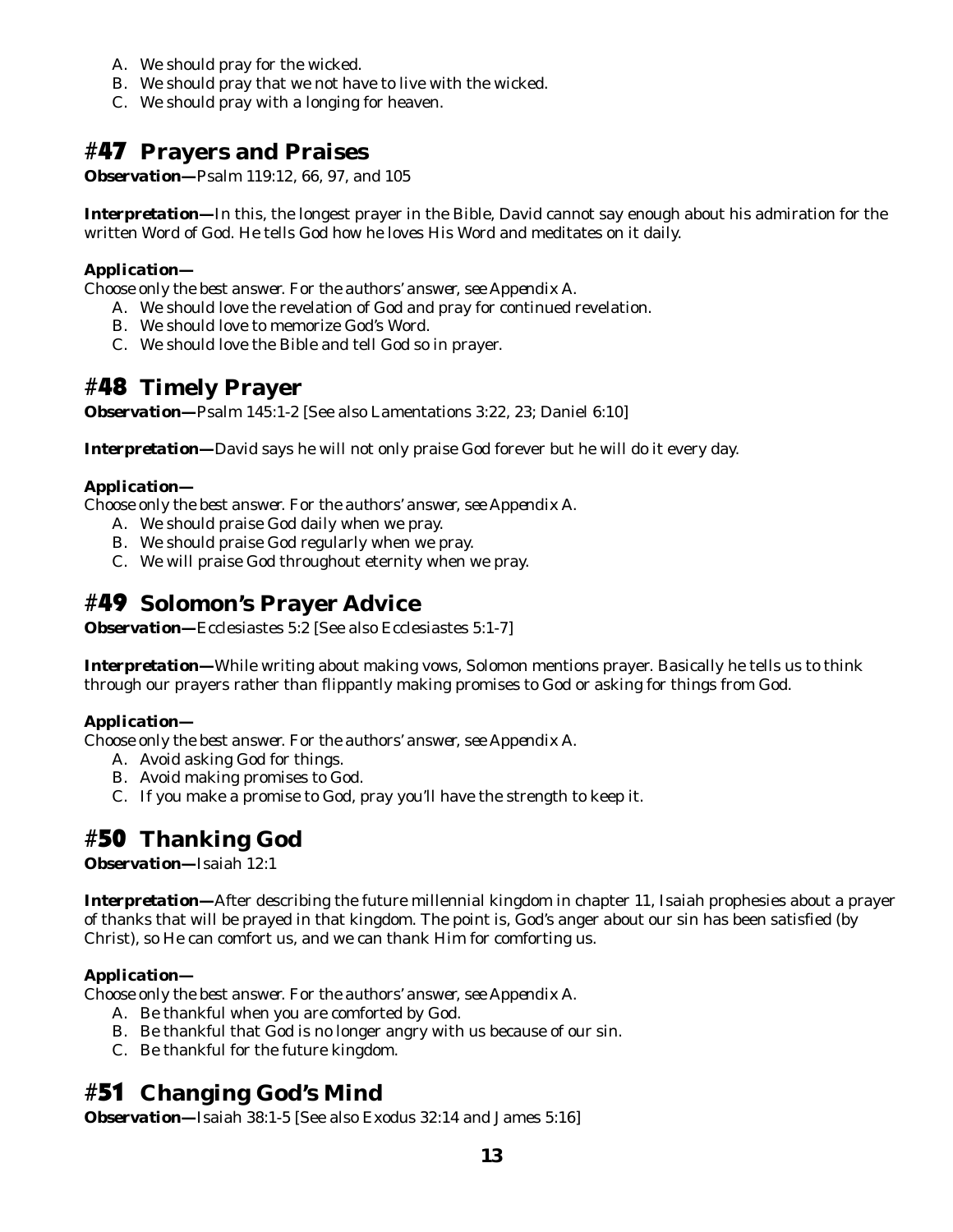*Interpretation—*From the view of sovereignty, God does not change, because then He would not be God. But from our viewpoint, He appears to change His mind. God clearly told Hezekiah that he would die yet changed that decree due to the prayer of the king.

### *Application—*

*Choose only the best answer. For the authors' answer, see Appendix A.*

- A. We can change God's plan.
- B. We might change God's plan.
- C. We cannot change God's plan.

# #52 **The Law and Prayer**

*Observation—*Daniel 6:10

*Interpretation—*Daniel intentionally broke the Medo-Persian law that forbid prayer to anyone except King Darius for a period of 30 days. Daniel could have complied with this law and waited 30 days or prayed privately. Instead, he continued his custom of public prayer three times daily, facing Jerusalem.

### *Application—*

*Choose only the best answer. For the authors' answer, see Appendix A.*

- A. We should pray publicly, even if it's against the law.
- B. We should not stop praying, even when the law forbids it.
- C. We should pray, either publicly or privately, three times a day.

# #53 **Unanswered Prayer**

*Observation—*Habakkuk 1:2

*Interpretation—*Habakkuk asked God why He hadn't answered the prophet's prayers about the sin in Judah. God was just as opposed to Judah's sin as Habakkuk was, so why hadn't He answered the prayers about it?

### *Application—*

*Choose only the best answer. For the authors' answer, see Appendix A.*

- A. We may express frustration over unanswered prayer.
- B. We should express all our frustrations to God.
- C. We should question God when He doesn't act.

# #54 **Private Prayer**

*Observation—*Matthew 6:1, 5 [See also Matthew 14:23; 23:14; Mark 6:46; and 12:40]

*Interpretation—*In His Sermon on the Mount, Jesus warned against doing good things with the motive that others will see you doing them. Then He illustrated this with giving to the poor, prayer, and later, fasting. The point is, if you desire rewards from people, you'll have none from God.

### *Application—*

*Choose only the best answer. For the authors' answer, see Appendix A.*

- A. It's better to pray privately than publicly.
- B. It's better to pray publicly and privately.
- C. It's better to pray sincerely than hypocritically.

# #55 **Proper Prayer**

*Observation—*Matthew 6:7

*Interpretation—*Jesus probably was referring to the religious practice of chanting prayers or repeating traditional prayers that are usually done with lots of words but no thoughts.

### *Application—*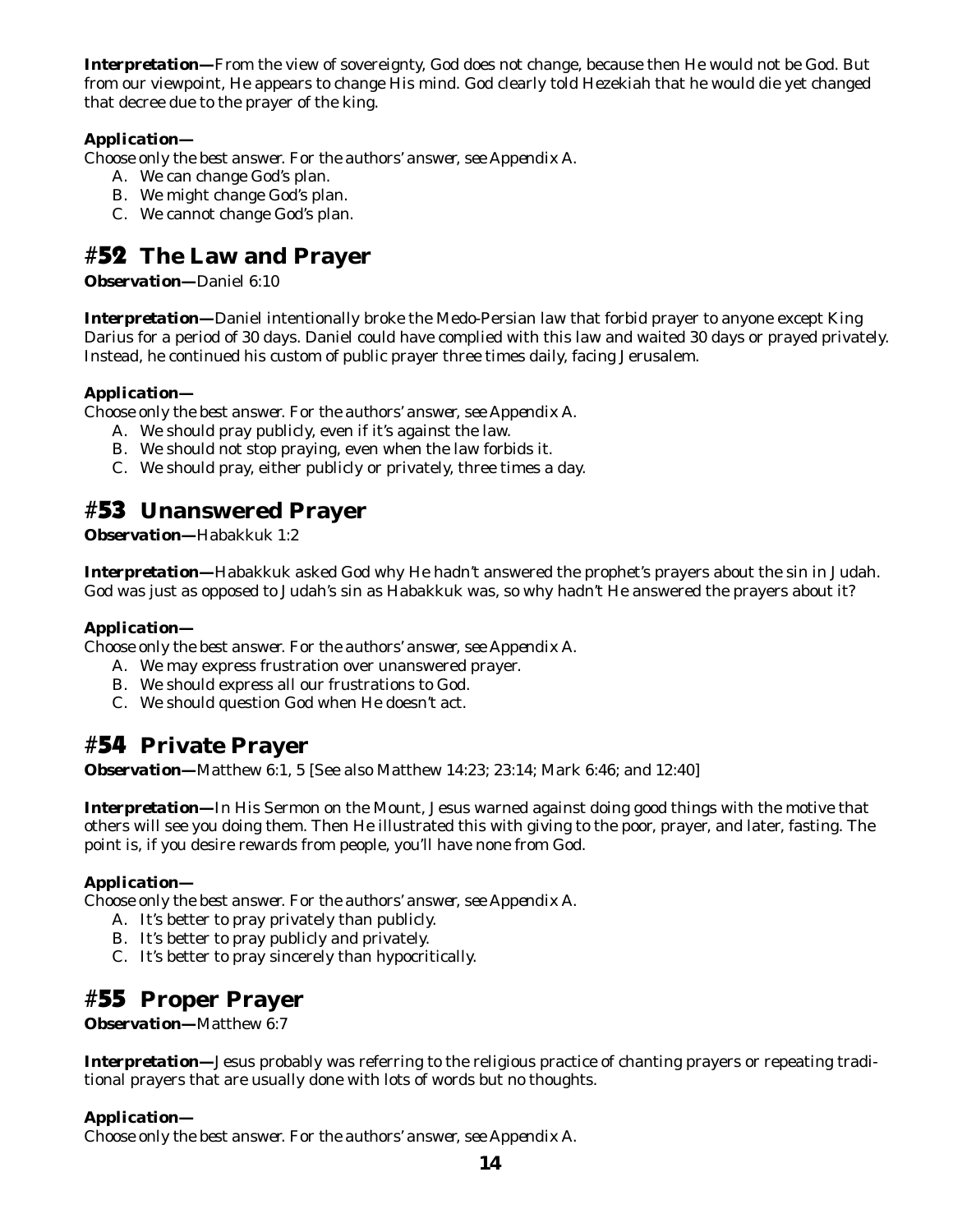- A. Repeating the Lord's Prayer has no value.
- B. Repetitious prayers have the danger of becoming meaningless.
- C. Saying the Apostles' Creed each Sunday is meaningless repetition.

# #56 **Asking For Forgiveness**

*Observation—*Matthew 6:12, 14, 15 [See also Mark 11:25]

*Interpretation—*The Greek words here are very strong. *Forgive us our debts only as we forgive our debtors.* Before we pray, we must search our heart attitudes to see if there is someone we have not forgiven for a wrong done against us.

### *Application—*

*Choose only the best answer. For the authors' answer, see Appendix A.*

- A. We must forgive people whenever they ask to be forgiven.
- B. We must forgive people whether they ask to be forgiven or not.
- C. After awhile, it is not helpful to continue to forgive people who continue to sin and ask to be forgiven.

# #57 **Ask and You Shall Receive**

*Observation—*Matthew 7:7 [See also Matthew 7:7-11 and Hebrews 11:6]

*Interpretation—*Jesus made the point that our heavenly Father wants to give us what we desire when our desires are good. Desires are indicated by what we seek for, as well as what we ask for.

### *Application—*

*Choose only the best answer. For the authors' answer, see Appendix A.*

- A. We should seek for what we ask for.
- B. We should ask for things we cannot seek for.
- C. We should pray for things we believe we should seek for.

# #58 **Prayer For Support**

*Observation—*Matthew 9:38 [See also Matthew 9:35-38]

*Interpretation—*As Jesus went from village to village (mainly through the Jezreel Valley), He was moved by compassion because the people were *distressed and downcast, like sheep without a shepherd* (Matthew 9:36). So He asked the disciples to pray for more people to minister to these sheep. But notice that these people had lots of religions, plenty of priests, Pharisees, scribes, elders, etc.

### *Application—*

*Choose only the best answer. For the authors' answer, see Appendix A.*

- A. I should pray for more pastors, priests, and missionaries.
- B. I should pray for more evangelists, pastors, and teachers.
- C. I should pray for more people to be involved in ministry to God's sheep.

# #59 **Thanking God for Revelation**

*Observation—*Matthew 11:25 [See also Luke 18:15-17 and Matthew 19:13-15]

*Interpretation—*Jesus praised God for hiding Himself from those who saw themselves as intellectuals and for revealing Himself to those who saw themselves as children.

### *Application—*

*Choose only the best answer. For the authors' answer, see Appendix A.*

Part of my prayer life should include:

- A. Thanking God for people who have understood, repented, and received Christ for salvation.
- B. Thanking God for those who do not come to Christ as well as those who do.
- C. Thanking God for not revealing Himself to self-sufficient people.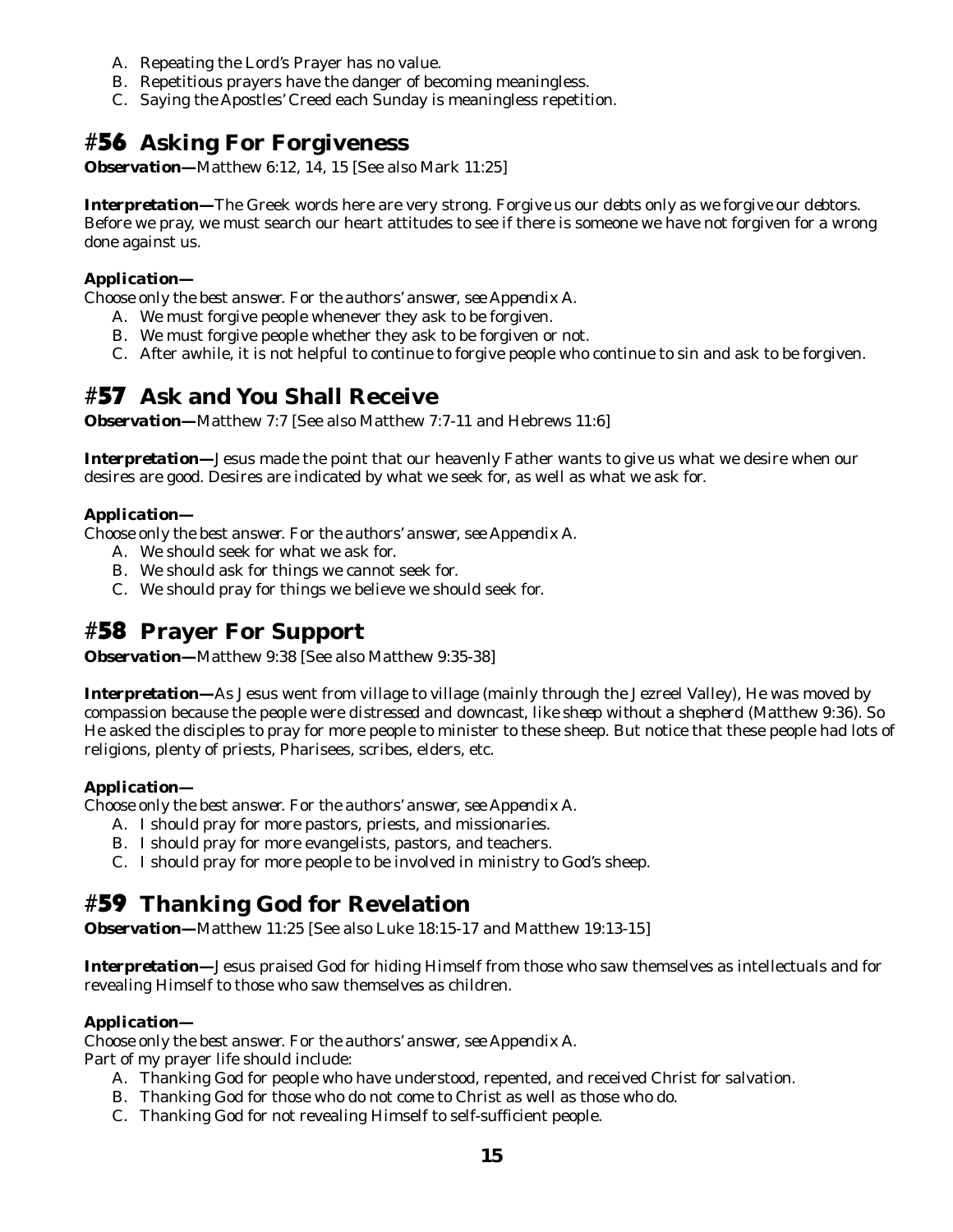# #60 **Giving Thanks before We Eat**

*Observation—*Matthew 26:26-27

*Interpretation—*Jesus celebrated the Passover in an Upper Room in Jerusalem with His 12 disciples. Before eating and before drinking, Jesus prayed, giving thanks. He did the same before feeding the 5,000 (John 6:11) and before feeding the 4,000 (Mark 8:6). This seems to be a regular practice of Jesus.

### *Application—*

*Choose only the best answer. For the authors' answer, see Appendix A.*

- A. It's a sin to eat without first praying, thanking God for our food.
- B. Praying before we eat is one tradition that is both common and biblical.
- C. Praying before we eat is neither sinful nor essential.

# #61 **A Request to Escape Future Suffering**

*Observation—*Matthew 26:39 [See also Matthew 26:36-46; Luke 21:36; and 22:41-44]

*Interpretation—*Before His death, Jesus, being grieved, went to Gethsemane to pray. He asked His Father if it was possible to not go through death on the cross. Yet, at the same time, He knew it was not possible for God the Father to answer that request. It's fascinating that Jesus knelt down, prayed for over an hour, 3 times (possibly 3 hours), with great intensity, yet He knew that His prayer request would not be granted.

### *Application—*

*Choose only the best answer. For the authors' answer, see Appendix A.*

- A. It's okay to expect God to answer our prayers.
- B. It's okay to not expect God to answer our prayers.
- C. It's okay to pray for an outcome we do not believe God will bring about.

# #62 **Discontinued Prayer**

*Observation—*Matthew 26:44-46 [See also Matthew 26:39-46; 2 Samuel 12:22-23 and 2 Corinthians 12:7-10]

*Interpretation—*After praying three times about not going to the cross, Jesus, knowing He would have to die, stopped praying, took His disciples, and went on to meet His killers.

### *Application—*

*Choose only the best answer. For the authors' answer, see Appendix A.*

- A. Prayer requests should end when they are no longer appropriate.
- B. We should stop praying a certain prayer when we believe that prayer will not be answered.
- C. Persistence requires all prayer requests to continue until they are fulfilled or denied.

# #63 **The Unexpected Work of God**

*Observation—*Isaiah 64:3-4

*Interpretation—*Isaiah described God as different from the gods people create in that He *did awesome things we did not expect* and He *acts in behalf of the one who waits for Him*. God is likely to answer us in a way we do not expect and in a manner which requires us to wait on Him.

### *Application—*

*Choose only the best answer. For the authors' answer, see Appendix A.*

- A. When we pray, God may do something we do not expect.
- B. Unanswered prayer is not really unanswered. We just need to wait for God to answer it.
- C. If we wait long enough, God will grant our prayer request.

# #64 **Prayer and Our Bodies**

*Observation—*1 Corinthians 6:18-20 [See also Jeremiah 7:11; Matthew 21:13; and Ephesians 2:21-22]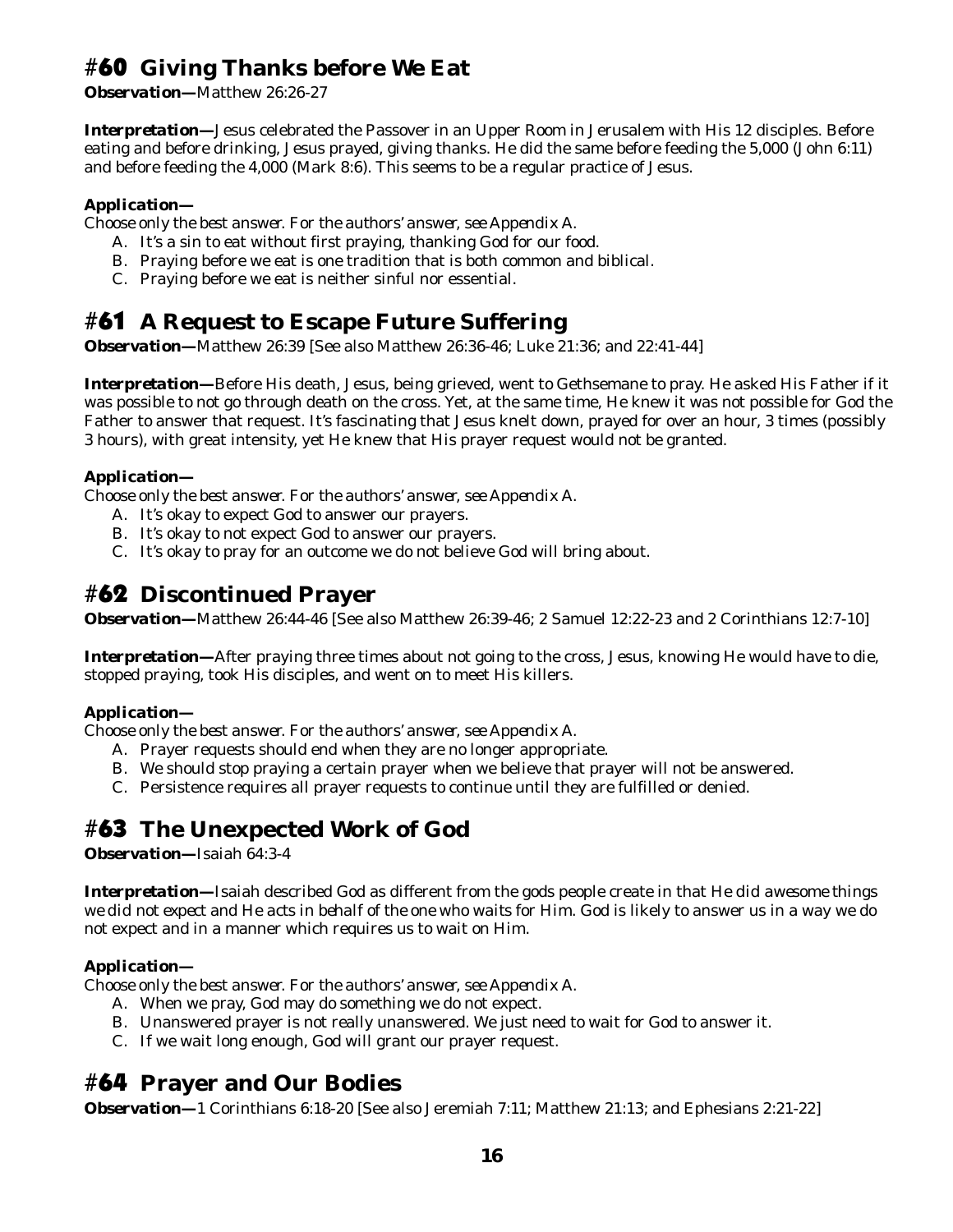*Interpretation—Jesus never commented on the conditions of the synagogues, nor did He do anything to correct* them. But the Temple was a different matter. Twice He chased the crooks out of the Temple because it was the God-ordained house of prayer (1 Kings 9:3). Today the body of each believer is that house of prayer where God dwells (1 Corinthians 6:19).

### *Application—*

*Choose only the best answer. For the authors' answer, see Appendix A.*

- A. Our bodies replace the Temple as a place of prayer.
- B. The assembly of believers replaces the Temple as a place of prayer.
- C. Our bodies should be kept holy because they are a place of prayer.

# #65 **All Night Prayer**

*Observation—*Luke 6:12

*Interpretation—*Before He chose the 12 apostles, Jesus spent all night in prayer.

### *Application—*

*Choose only the best answer. For the authors' answer, see Appendix A.*

- A. I may decide to have an all-night prayer meeting with some friends.
- B. I may decide to pray all night before some crucial decision.
- C. Our churches should be open for prayer day and night.

# #66 **Praying for Those Who Mistreat Us**

*Observation—*Luke 6:28

*Interpretation—*In the Sermon on the Mount, Jesus told the crowd to pray for people who mistreat them.

### *Application—*

*Choose only the best answer. For the authors' answer, see Appendix A.*

- A. We should pray for people we don't like.
- B. We should pray for people who don't like us.
- C. We should pray for people who treat us badly.

# #67 **Prayer with a Few Close Friends**

*Observation—*Luke 9:28

*Interpretation—*The Mt. of Transfiguration was a prayer retreat where Jesus took only Peter, James, and John.

### *Application—*

*Choose only the best answer. For the authors' answer, see Appendix A.*

- A. We should usually pray alone or with a few close friends.
- B. We should pray in small groups not large groups.
- C. Once in awhile, we should invite a few close friends for a prayer retreat.

# #68 **Persistent Prayer**

*Observation—*Luke 11:8-13 [See also Acts 1:14]

*Interpretation—*When asked by His disciples to teach them to pray, Jesus gave the Lord's Prayer or a brief version of it. Then He told a story about a man who received food from a reluctant neighbor when he persisted in asking for it.

### *Application—*

- A. Persistence in prayer gets God's attention.
- B. Persistence in prayer gets you what you pray for.
- C. Persistence in prayer gets God's people the Holy Spirit.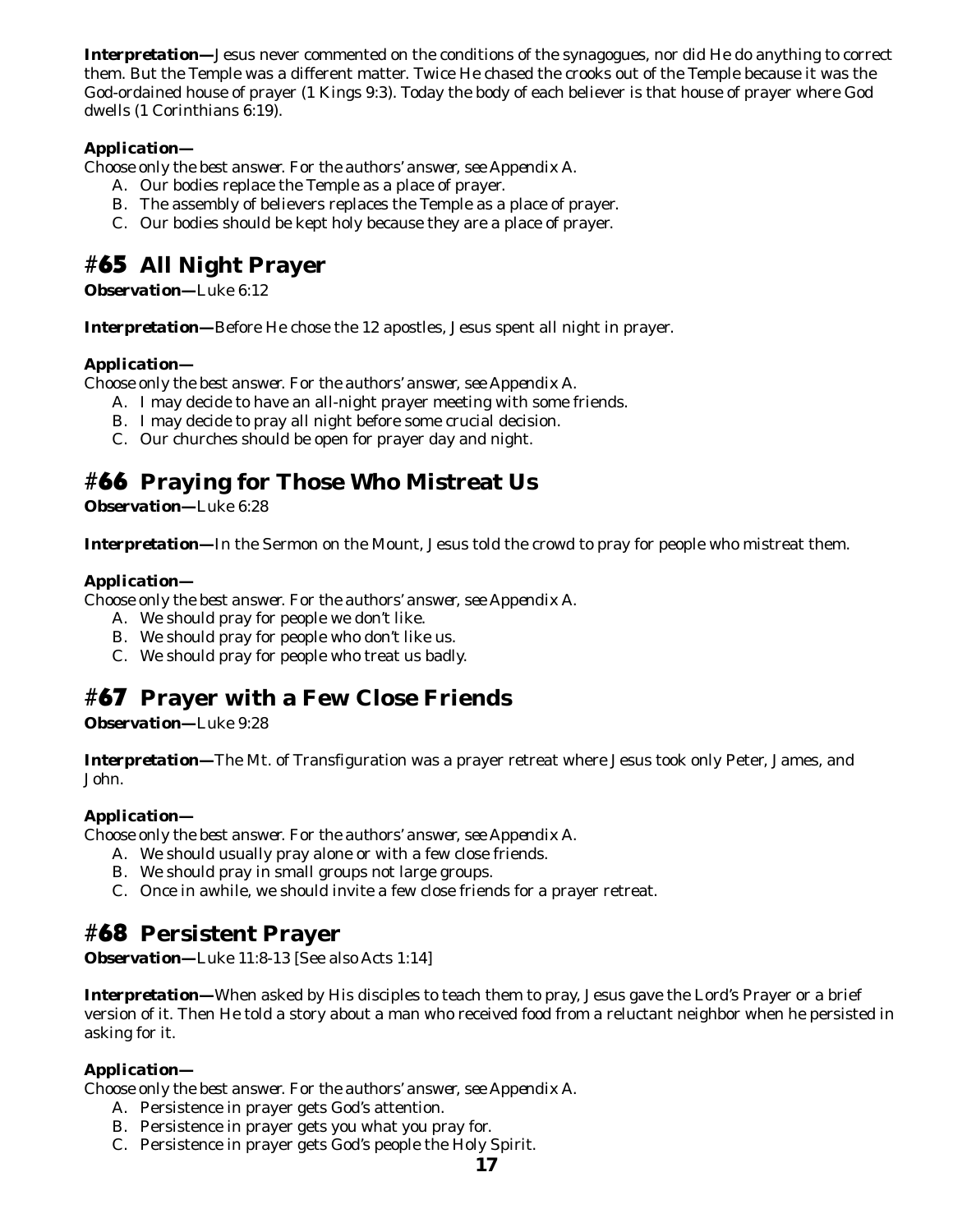# #69 **Prayer and the World**

*Observation—*John 17:15, 17, 20 [See also John 17:9-21 and Luke 15:7, 10]

*Interpretation—*After the Last Supper and before Jesus crossed *the ravine of the Kidron* (18:1) to the Garden of Gethsemane near Jerusalem, He prayed what is usually called the High Priestly Prayer. In that prayer He asked that His disciples and their converts be kept from evil but not from the world itself.

### *Application—*

*Choose only the best answer. For the authors' answer, see Appendix A.*

- A. I should pray that my children not run around with other children who use illegal drugs.
- B. I should pray that my children not be tempted to use illegal drugs.
- C. I should pray that my children will be kept from using illegal drugs.

# #70 **Prayer for Unity**

*Observation—*John 17:21

*Interpretation—*During the High Priestly Prayer, Jesus asked for the unity of the 12 with each other and the Trinity, so that the world would know the truth about Christ.

### *Application—*

*Choose only the best answer. For the authors' answer, see Appendix A.*

- A. We should pray for unity in spite of our different beliefs.
- B. We should pray for unity in the sense that we all believe what is true.
- C. We should pray for unity in the sense that we unite our beliefs.

# #71 **Prayer for the Glory of God**

*Observation—*John 17:24 [See also John 17:1-5]

*Interpretation—*Jesus also asked God to glorify Himself and for His disciples to be with Him in heaven in order to see His glory, which was given to Him by God the Father.

### *Application—*

*Choose only the best answer. For the authors' answer, see Appendix A.*

- A. It's all about the glory of God.
- B. It's all about the salvation of man.
- C. It's all about seeing God's glory in heaven.

# #72 **Prayer and Temptation**

*Observation—*Luke 22:46 [See also Luke 22:40 and Matthew 6:13]

*Interpretation—*After the Lord's Supper, to celebrate the Passover with His disciples, Jesus went to the Garden of Gethsemane on the Mt. of Olives to pray, *as was His custom* (verse 39). He knew He would soon be arrested and suffer the agony of the cross. He also knew the disciples would be tempted to deny Him and flee. Before He withdrew from them *a stone's throw*, He told them to pray that they might not be tempted.

### *Application—*

*Choose only the best answer. For the authors' answer, see Appendix A.*

- A. We should pray that God keep us from situations that could lead to sin.
- B. We should pray that we are not tempted to sin when we are in a tempting situation.
- C. We should pray that we will overcome our temptations to sin.

# #73 **Prayer and the Assembly of Believers**

*Observation—*Acts 2:42 [See also Luke 1:10; Acts 12:5, 12; 20:36; 21:5; and 2 Corinthians 1:10-11]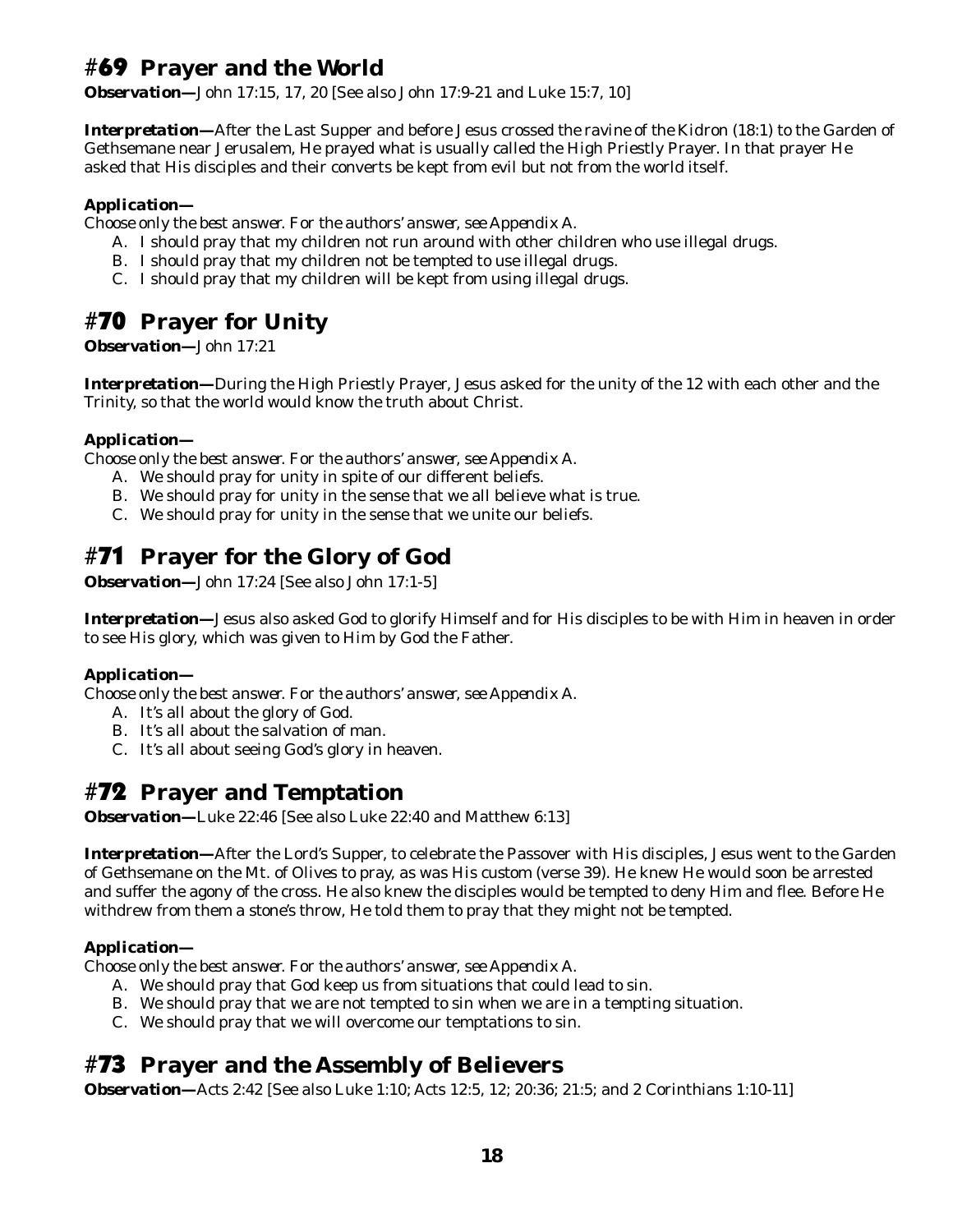*Interpretation—Fifty days after Jesus was crucified, on the Passover, came the Day of Pentecost. It was on* that day that Peter preached to a large crowd in Jerusalem and 3000 people became believers (Acts 2:41). Then we have this verse, which seems to summarize what that first church did. They devoted themselves to teaching, fellowship, worship, and prayer.

### *Application—*

*Choose only the best answer. For the authors' answer, see Appendix A.*

- A. Believers should pray whenever they assemble together.
- B. Prayer is one of the reasons for believers to assemble.
- C. The assembly of believers is a special occasion ordained of God for prayer.

# #74 **Prayer which Quotes or Summarizes Scripture**

*Observation—*Acts 4:24, 26

*Interpretation—*After preaching and seeing thousands receive Christ, Peter and John were arrested, warned to stop preaching, and released. Then the church prayed, quoting Psalm 2:1-2 and 146:6.

### *Application—*

*Choose only the best answer. For the authors' answer, see Appendix A.*

- A. If I am asked to pray in a group, I may begin my prayer by quoting Scripture.
- B. Quoting Scripture is the best way to pray because we are praying God's words back to Him.
- C. Whenever we are praying for a serious situation, we should quote Scripture in our prayer.

# #75 **Prayer and Becoming a Believer**

*Observation—*Acts 10:2 [See also Acts 10:1-5, 24-26, 34ff]

*Interpretation—*After the Holy Spirit came to the Jews and the Samaritans, we learn about Cornelius. He was a Gentile seeking God and favoring the Jews. But we don't know much about the content of his faith. He sent for Peter because an angel appeared to him, telling him his previous prayers had been heard.

### *Application—*

*Choose only the best answer. For the authors' answer, see Appendix A.*

- A. God only answers the prayers of believers or those receiving Christ.
- B. It is biblical to encourage unbelievers to pray for God to reveal Himself to them, even if they don't yet know what to believe.
- C. We should not encourage unbelievers to pray for anything except salvation because they might think God is with them, when He is not.

# #76 **Prayer about Choosing Leaders**

*Observation—*Acts 14:23 [See also Luke 6:12-13 and Acts 13:3]

*Interpretation—*On the way back to Antioch from the first missionary journey, Paul and Barnabas appointed elders. These men were leaders in charge of the believers in each city. The leaders were chosen with prayer and fasting, as were Paul and Barnabas, by the leaders at Antioch, and as the 12 apostles were chosen by Christ.

### *Application—*

*Choose only the best answer. For the authors' answer, see Appendix A.*

Any time leaders are to be chosen for a church or mission project:

- A. It's good to pray before choosing those leaders.
- B. It's good to pray and fast before choosing those leaders.
- C. It's good to pray all night before choosing those leaders.

# #77 **Prayer in a Difficult Situation**

*Observation—*Acts 16:25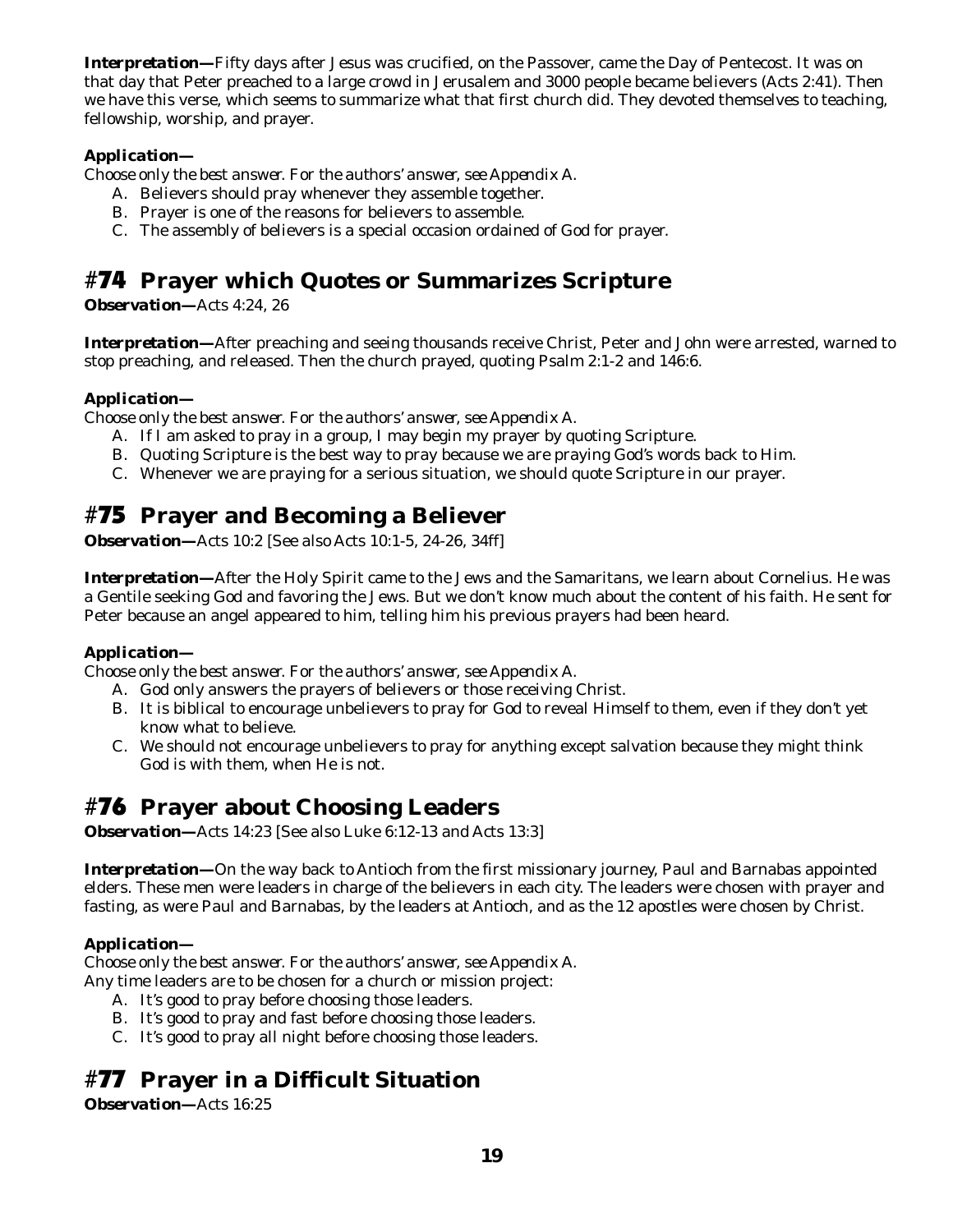*Interpretation—*Paul and Silas, on the second missionary journey, were beaten and thrown into prison for casting the demon out of a fortunetelling slave girl (because now her owner couldn't make money off of her). About midnight they were *praying and singing hymns of praise to God*.

### *Application—*

*Choose only the best answer. For the authors' answer, see Appendix A.*

- A. We should pray and praise God in a difficult situation.
- B. We should not pray unless we can also praise God in the midst of a difficult situation.
- C. We should not praise God unless we also pray to Him.

# #78 **Prayer and the Work of the Holy Spirit**

*Observation—*Romans 8:26-30

*Interpretation—*God is sovereign over our prayers. The context here is predestination. Paul said God even causes our weak, unintelligent, or misdirected prayers to be brought before God by the Holy Spirit in such a way that the predetermined plan of God is what He ends up hearing. Other passages point out human impact and free will, but this one stresses God's sovereignty.

### *Application—*

*Choose only the best answer. For the authors' answer, see Appendix A.*

- A. I need to be careful about what I pray so that it is consistent with the predetermined plan of God.
- B. I do not need to be careful about what I pray because the Holy Spirit will bring it before God in such a way that it is consistent with God's plan.
- C. I can pray about something even if I am not sure it is in God's plan because the Holy Spirit will bring it before God in such a way that it is consistent with His plan.

# #79 **Prayer and the Roles of Men and Women**

*Observation—*1 Corinthians 11:4-6 [See 1 Corinthians 11:2-16]

*Interpretation—*Paul told the Corinthians that there are certain traditions which all churches are to *hold firmly* (verse 2). One is that, while praying, men should not wear anything on their heads and women should. Paul says the reason is to reflect the harmony of God's order in creation, illustrated by a fact which nature teaches us, namely, that women have longer hair than men (verses 14-15). Praying in this manner reflects the submission of women to men and men to Christ, as Christ is to the Father (verse 3).

### *Application—*

*Choose only the best answer. For the authors' answer, see Appendix A.*

- A. Because I am a man, I should take off my hat when I pray. By so doing, I am saying I am under the headship of Christ, offering my headship to my wife and daughters.
- B. Since Paul's purpose is to convey male headship (verse 2), it doesn't matter how I show that, as long as I show it in some way.
- C. The nature of my prayer should demonstrate submission to God, but male headship and female head covering was just a cultural issue of Paul's day.

# #80 **Prayer and the Use of Our Minds**

*Observation—*1 Corinthians 14:15 [See also 1 Corinthians 14:13-15 and 1 Peter 4:7]

*Interpretation—*Paul told the Corinthians that praying in tongues was useless unless it is interpreted because their minds would not be involved. Prayer is a mental message to God. The spirit without the mind is not true spirituality.

### *Application—*

- A. We need to think when we pray.
- B. We need to think out our prayer before we pray so that we do not ramble on before God with meaningless repetition.
- C. We should not pray in tongues because that is mindless babbling.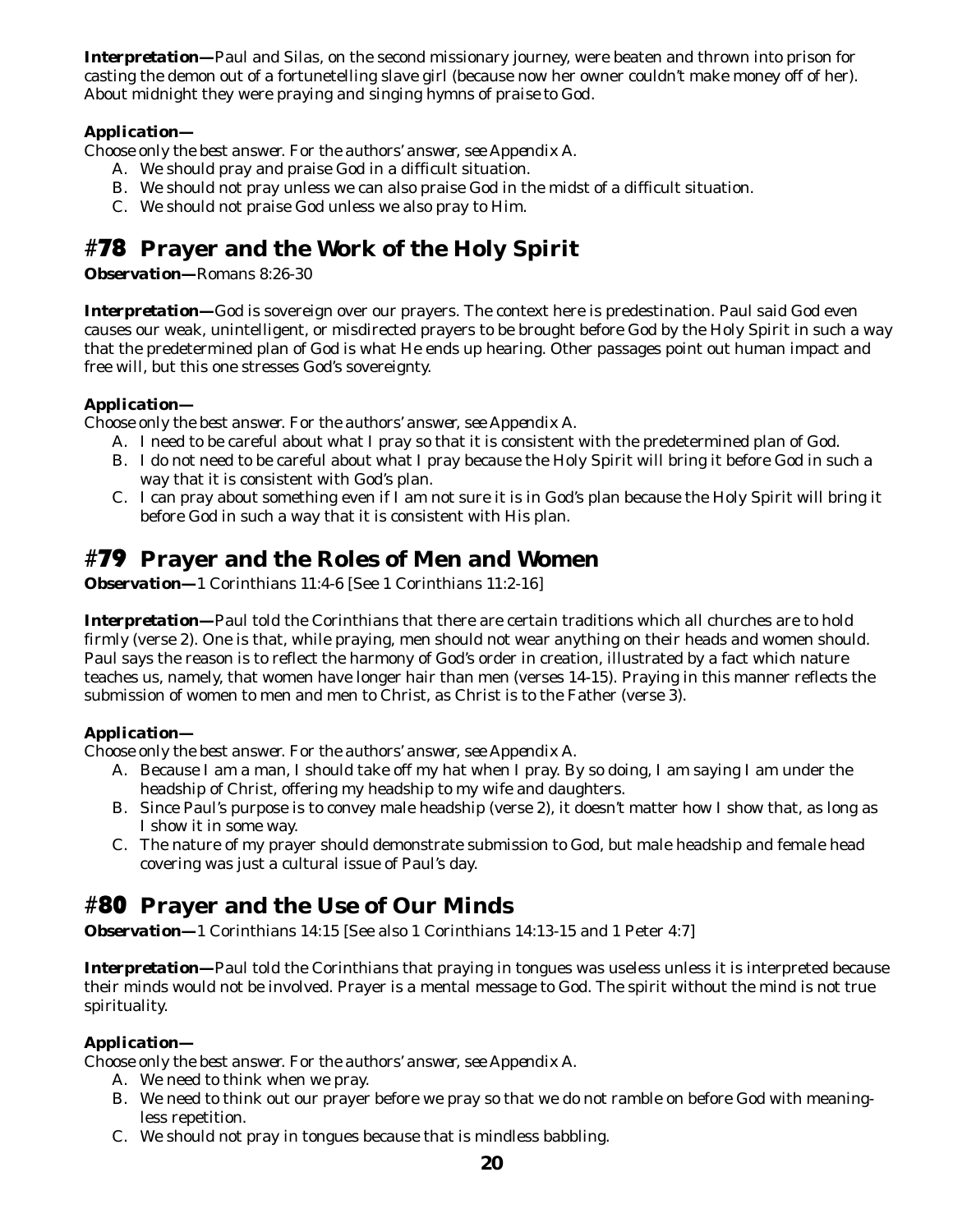# #81 **Prayer and Giving**

*Observation—*2 Corinthians 9:13-14

*Interpretation—*Paul told the Corinthians that their *gift* to the Jerusalem Christians, accompanied by their *prayer* for the Jerusalem Christians, would result in *thanksgiving* on the part of the Jerusalem Christians. This will draw the two groups together through the grace of God.

### *Application—*

*Choose only the best answer. For the authors' answer, see Appendix A.*

- A. We should not support a missionary or poorer group of Christians unless we also intend to pray for them.
- B. We should not support those who are not poor or missionaries.
- C. When we support a missionary or a poorer group of Christians, we should also pray for them.

# #82 **Prayer and Our Weaknesses**

*Observation—*2 Corinthians 12:8-10

*Interpretation—*Paul had some problem which caused him distress and insults. When he asked God to remove the problem, he was told God's grace was sufficient because God's strength was seen in Paul's weakness.

### *Application—*

*Choose only the best answer. For the authors' answer, see Appendix A.*

- A. God's answers to my prayers will keep me socially weak.
- B. God may not remove my problem if He gets more glory by my serving Him with my weakness.
- C. If I don't get an answer to my prayer, it's because God's answer is "wait" or "no."

# #83 **Prayer, Wisdom, and Knowledge**

*Observation—Ephesians 1:15-17 [See also Colossians 1:9; James 1:5; and 1 Kings 3:6-13]* 

*Interpretation—*Paul told his readers that he was praying for them, especially that they may understand the revelation of God (which, for us, is the Bible). He went on to pray for their heart to be enlightened in the knowledge of God. Apparently, a right understanding of the revelation of God is crucial for spiritual growth.

### *Application—*

*Choose only the best answer. For the authors' answer, see Appendix A.*

- A. If we don't have the right wisdom, revelation, and knowledge, we won't grow spiritually.
- B. If we don't have faith, we won't grow spiritually.
- C. If we don't apply what we know, we won't grow spiritually.

# #84 **Prayer and the Trinity**

*Observation—*Matthew 6:9 and John 14:14 [See also Ephesians 3:20-21 and 6:18]

*Interpretation—*Jesus told His disciples to pray to *Our Father* and to *Me*. There is no example in the Bible of prayer to angels, saints, Mary, or the Holy Spirit. In the New Testament, prayer was thought of as in the Holy Spirit and with the Holy Spirit but not to the Holy Spirit.

### *Application—*

*Choose only the best answer. For the authors' answer, see Appendix A.*

- A. I should begin my prayers saying something like, "Our Father who art in heaven …" or "Be gracious to me, O God …" but not "Mary, mother of God" or "Dear Holy Spirit."
- B. The Bible tells us not to pray to Mary or to saints or to angels.
- C. It's wrong to pray to the Holy Spirit because there is no biblical basis for it.

# #85 **Prayer and Boldness**

*Observation—*Ephesians 6:19 [See also Philippians 1:3-5, 19-20; Colossians 4:3-4; 1 Thessalonians 5:25]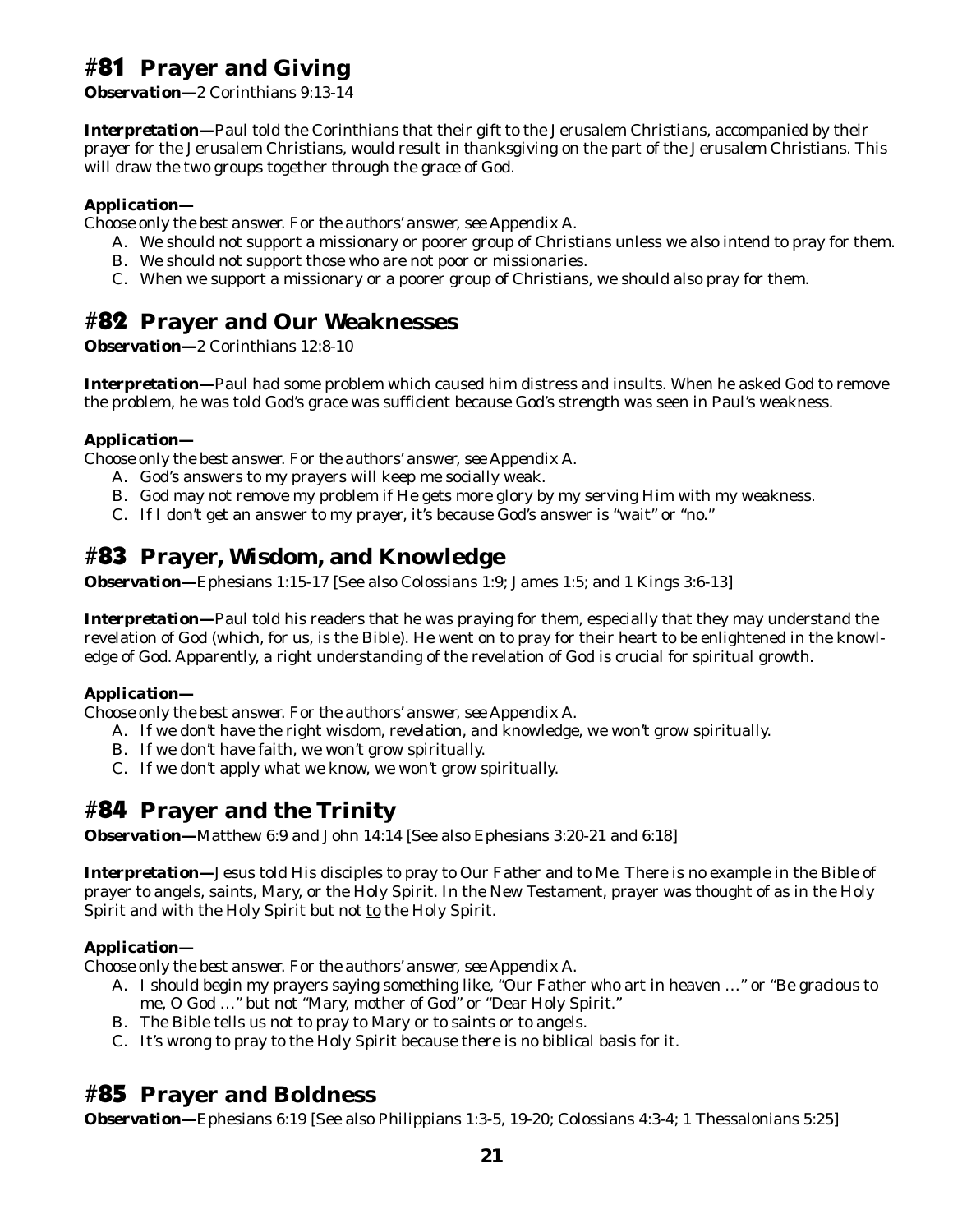*Interpretation—*Paul asked the Ephesians to pray that God would give him the right words and the boldness necessary to declare the mysteries of the Gospel.

### *Application—*

*Choose only the best answer. For the authors' answer, see Appendix A.*

- A. It's good to pray for the success of my ministry.
- B. It's good to pray for courage in my ministry.
- C. It's good to pray for God to be involved in my ministry.

# #86 **Prayer with Thanksgiving**

*Observation—*Philippians 4:6 [See also Colossians 1:3; 4:2; 1 Thessalonians 1:2; 5:18; 2 Timothy 1:3]

**Interpretation—Paul says when we make requests of God, it should be with thankfulness.** 

### *Application—*

*Choose only the best answer. For the authors' answer, see Appendix A.*

- A. Some of my prayers should include thanksgiving.
- B. Sometimes I should pray only mentioning things I am thankful for.
- C. Every time I ask God for something, I should be thankful.

# #87 **Prayer and Personal Peace**

*Observation—*Philippians 4:7 [See also Luke 22:43]

*Interpretation—*Paul told the Philippians to pray instead of worrying and expect a peace of mind that would guard their hearts (feelings) and their minds (understanding).

### *Application—*

*Choose only the best answer. For the authors' answer, see Appendix A.*

- A. I am to expect peace of mind because of my prayers.
- B. I am to have peace because I know God will answer my prayers.
- C. I'm to pray for peace in addition to whatever else I pray for.

# #88 **Laboring in Prayer**

*Observation—*Colossians 4:12

*Interpretation—*Paul told the Colossians about a friend of theirs who is earnestly laboring for them in prayer. Paul saw his prayer as sincere work.

### *Application—*

*Choose only the best answer. For the authors' answer, see Appendix A.*

- A. I must pray before I work today.
- B. I must look at prayer as part of the work I have to do today.
- C. I must pray in addition to the work I have to do today.

# #89 **Prayer Without Ceasing**

*Observation—*1 Thessalonians 5:17 [See also Ephesians 6:18; 2 Thessalonians 1:11; 1 Timothy 5:5; and Romans 12:12]

*Interpretation—*The context of this is things they would do all the time, so we must conclude that Paul meant for them to continually be in prayer.

### *Application—*

- A. We should have regular weekly prayer meetings.
- B. We should personally have a daily prayer time.
- C. We should be praying as part of our thoughts and actions, all day long.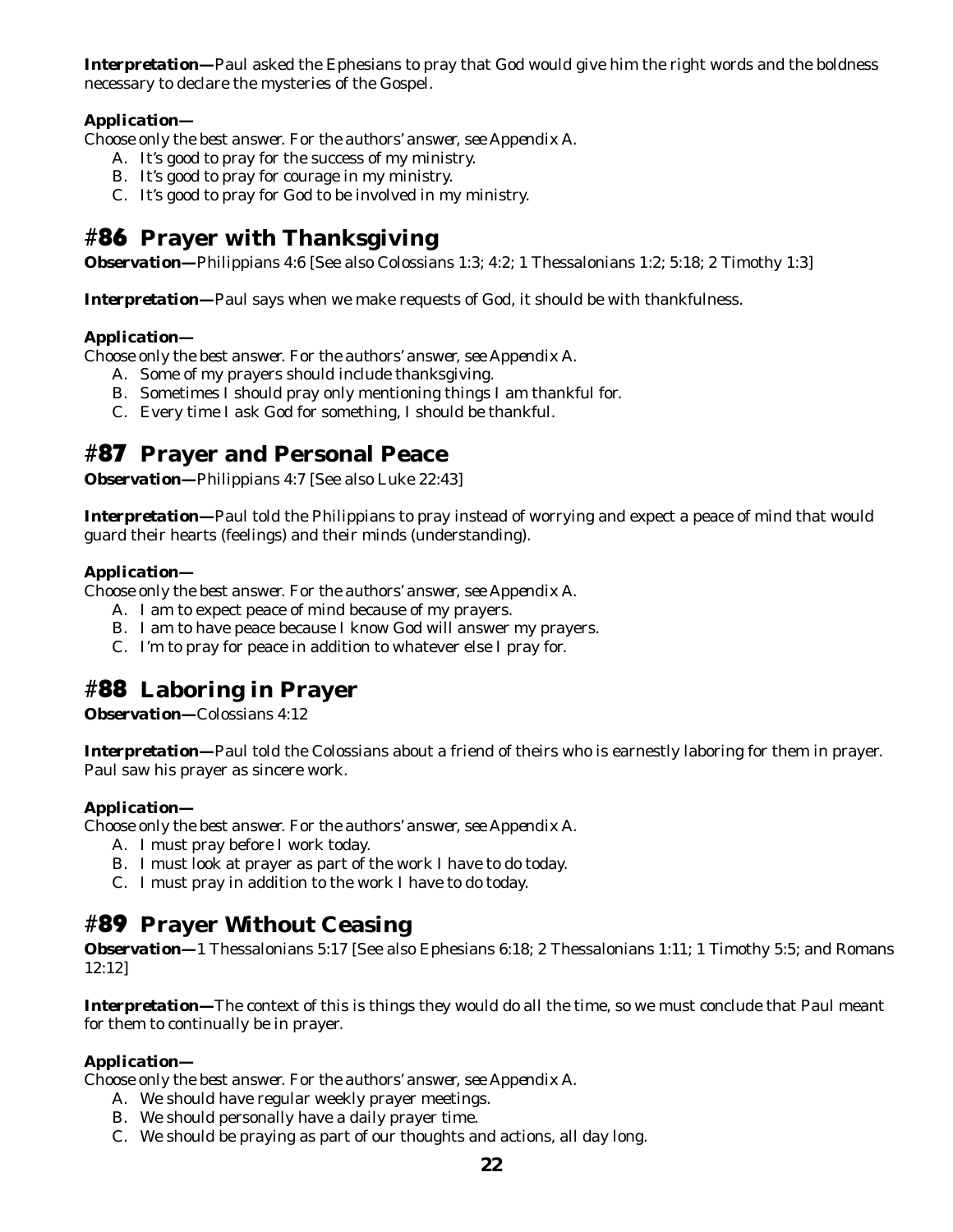# #90 **Prayer for Political Leaders**

### *Observation—*1 Timothy 2:1-4

*Interpretation—*Paul told Timothy to urge the Ephesians to pray for everybody and especially for political leaders, that they may be saved and we may not have to be distracted by political hassles.

### *Application—*

*Choose only the best answer. For the authors' answer, see Appendix A.*

- A. It's good to pray for our leaders to pursue world peace.
- B. It's good to pray for everybody to be saved, especially our political leaders.
- C. It's most important to pray that our leaders get saved because then people under them will get saved.

# #91 **Lifting Our Hands in Prayer**

*Observation—*1 Timothy 2:8

*Interpretation—*The emphasis here is on "holy" not "hands." But this is certainly an acceptable form of prayer.

### *Application—*

*Choose only the best answer. For the authors' answer, see Appendix A.*

- A. We should all lift our hands at times when we pray.
- B. Men, not women, should lift their hands when they pray.
- C. Men should be living holy lives when they lift their hands in prayer.

# #92 **Prayer and Prayer Requests**

*Observation—*Hebrews 13:18-19 [See also Romans 15:30-32 and 2 Corinthians 1:11]

*Interpretation—*The author of Hebrews asked them to pray for him. Specifically, he asked for them to pray that he would be *restored to you the sooner*.

### *Application—*

*Choose only the best answer. For the authors' answer, see Appendix A.*

- A. It is biblical for me to ask you to pray for me, if my requests are honorable.
- B. We should always pray for the request other believers ask us to pray about.
- C. We do not have a responsibility to pray for other believers who do not ask for prayer.

# #93 **Prayer, Faith, and Doubt**

*Observation—*James 1:5-8 [See also James 5:15]

*Interpretation—*James told his readers to pray for wisdom, but then he said they must do it in faith, defined as not doubting, because when they doubt, they have no direction in mind when they pray—like the surf of the sea.

### *Application—*

*Choose only the best answer. For the authors' answer, see Appendix A.*

- A. If we had enough faith, we would get what we prayed for.
- B. If we doubt what we pray for, our mind is going in two directions at once.
- C. If we had no doubt about what we pray about, we could expect an answer from God.

# #94 **Prayer for Healing**

*Observation—*James 5:14-16

*Interpretation—*James told the early church that when someone is sick, they should call for the elders to pray over the sick one, anointing him or her with oil.

### *Application—*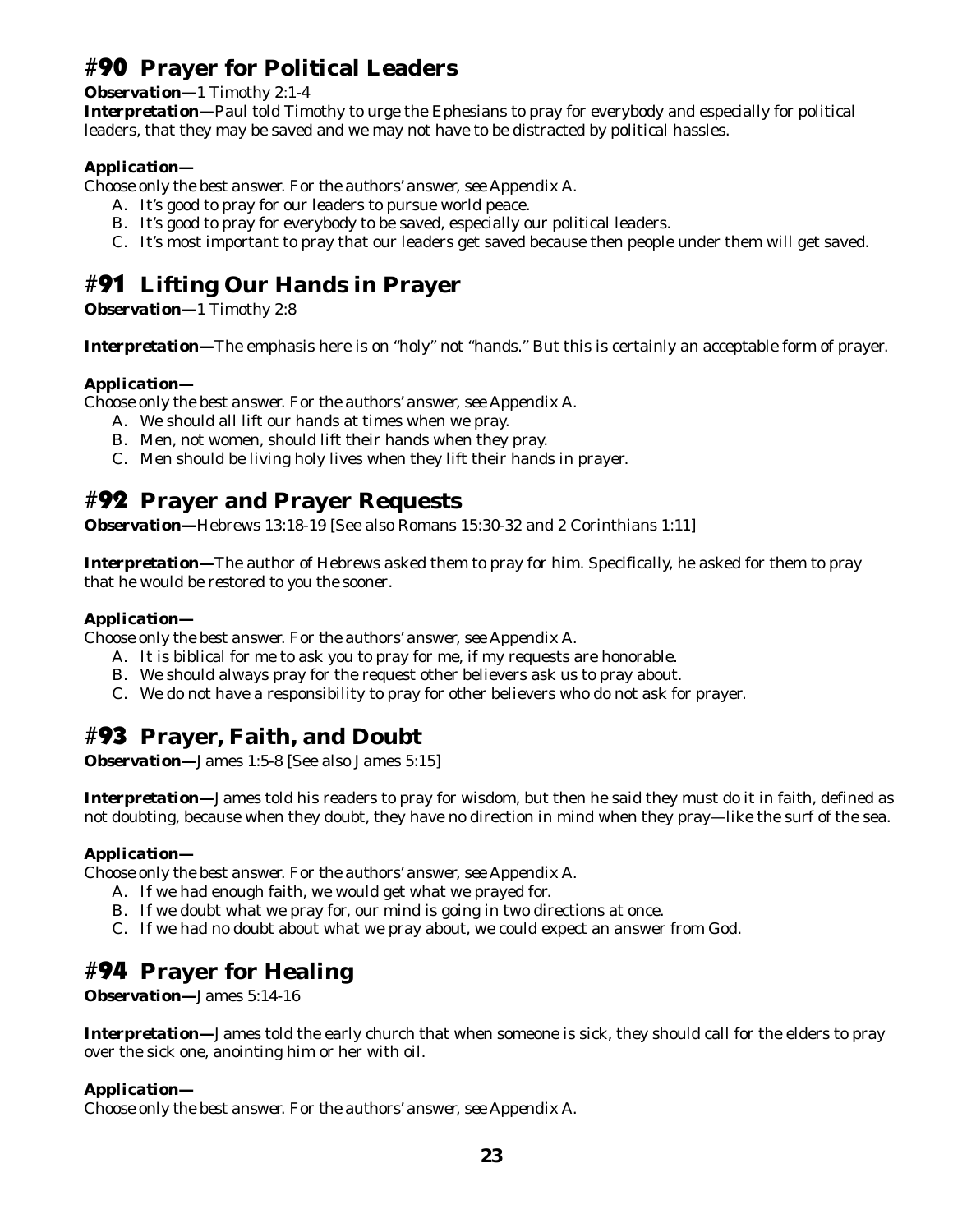- A. When a believer is sick, it is biblical to call for the elders of the city to pray and anoint the sick one with oil.
- B. Everyone whom the elders anoint with oil and pray for will be healed.
- C. All sickness is caused by some sort of sin.

# #95 **Prayer for the Sick**

*Observation—*James 5:15 [See also 1 Timothy 5:23; 2 Samuel 12:16, 22-23; Job 1:5, 19; 2 Timothy 4:20]

*Interpretation—*James told his readers that prayer offered in faith would bring about healing from God. This is a fact but not something true without exception. Timothy had *frequent ailments*. Does that mean he was not a man of faith? Unlikely! David prayed for his infant son to be healed, yet he died. Job prayed for his children daily, yet they were all killed. Are we to assume it was because of their lack of faith? Clearly not! Paul left Trophimus sick at Miletus. Was that because Paul neglected to pray for him or didn't have enough faith that he'd be healed? Unlikely! Prayer for healing is biblical, but a lack of healing may be due to many causes.

### *Application—*

*Choose only the best answer. For the authors' answer, see Appendix A.*

- A. Sick people are sick because of their sin or lack of faith.
- B. Sick people are not sick because of their sin or lack of faith.
- C. Sick people may or may not be sick because of their sin or lack of faith.

# #96 **The Prayer of a Righteous Man**

*Observation—*James 5:16-18

*Interpretation—*This is the most basic principle James offered. Then he illustrated it with the prayers of the prophet Elijah, who was a faithful, righteous man.

### *Application—*

*Choose only the best answer. For the authors' answer, see Appendix A.*

- A. The point is to #1 be righteous and #2 pray earnestly.
- B. The point is to #1 pray earnestly and #2 be righteous.
- C. The point is to #1 call for the elders and #2 let them do the praying.

# #97 **When Prayer Is Hindered**

*Observation—*1 Peter 3:7

*Interpretation—*Peter told his readers that one consequence of not living with their wives in an understanding way is that their prayers would be hindered.

### *Application—*

*Choose only the best answer. For the authors' answer, see Appendix A.*

- A. If I were living with my wife in an understanding way, my prayers would be answered.
- B. If I am praying, but I feel like I do not have God's attention, one thing I should check is the way I live with my wife.
- C. If I want my prayers to be answered, I need to live with my wife in an understanding way.

# #98 **How to Get What You Pray For**

*Observation—*1 John 5:14-17 [See also Jeremiah 7:16; Mark 11:23-24; John 14:13-16; 15:7; 16:26; 17:9; and 2 Thessalonians 1:11]

*Interpretation—*After stating, *we know that we have the requests which we have asked from Him,* the Apostle John illustrated it with praying for a brother committing a sin. But then John said not to pray for a brother committing a sin unto death. So we are to pray for one brother and not the other because it is according to God's will that one be restored and not the other. Here God's will is best understood as God's plan.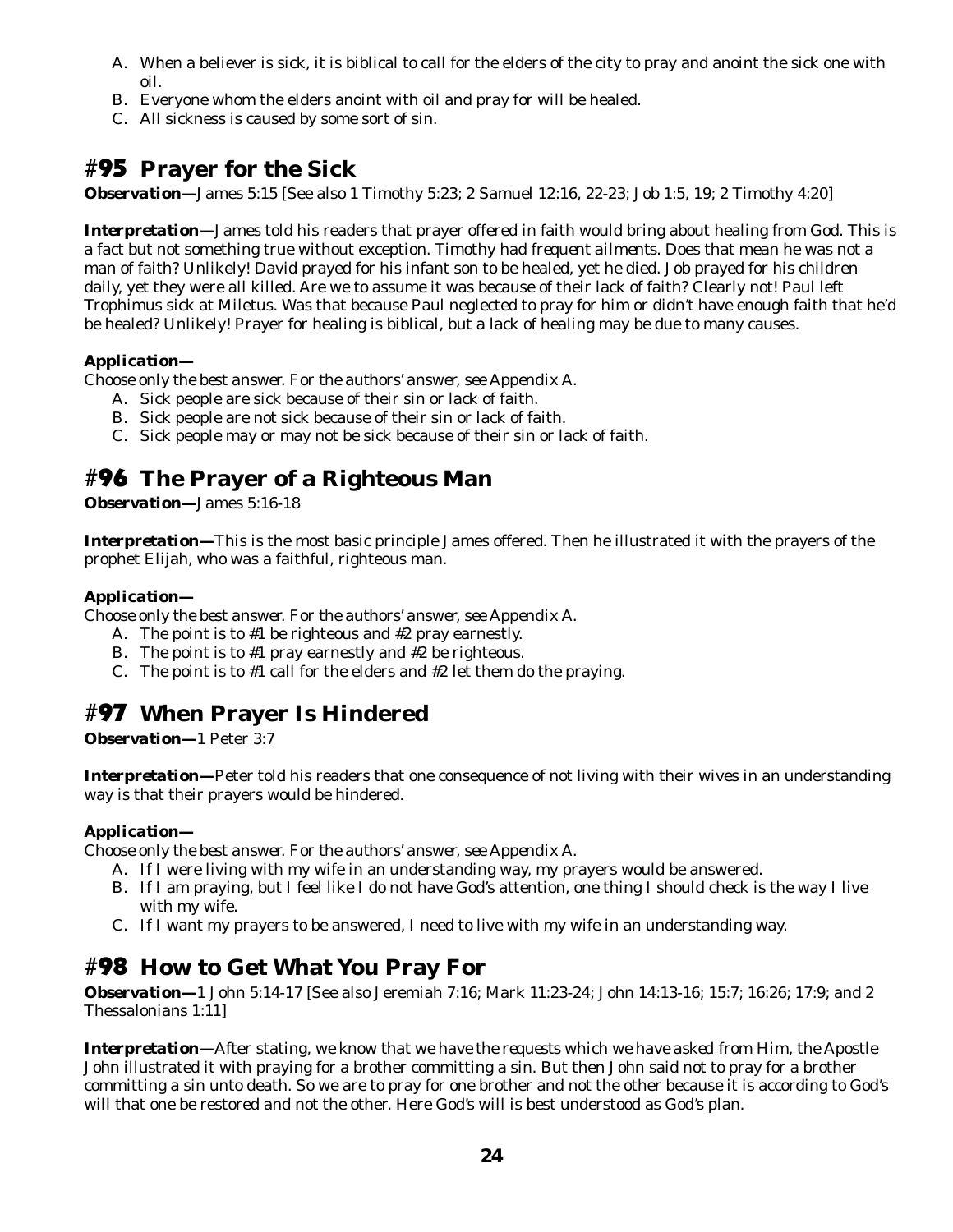*Choose only the best answer. For the authors' answer, see Appendix A.*

- A. We get what we ask for when what we ask for is according to God's plan.
- B. We get what we ask for when what we ask for is what God desires.
- C. We get what we ask for when what we ask for is a good thing.

# #99 **Prayer and Building Our Faith**

*Observation—*Jude 20

*Interpretation—*In contrast to the worldly-minded, Jude told his readers that prayer was part of the process which built up their faith.

### *Application—*

*Choose only the best answer. For the authors' answer, see Appendix A.*

- A. The more I pray, the more evidence there is for my faith in God.
- B. Prayer is somehow connected to the building of my faith, even if I don't know how.
- C. The more I pray, the more I trust God, therefore, the stronger my faith grows.

# #100 **Prayers in Heaven**

*Observation—*Revelation 5:8 [See also Revelation 8:3-4]

*Interpretation—*John recorded a scene in heaven where the prayers of believers on earth are presented before God as incense in golden bowls.

\_\_\_\_\_\_\_\_\_\_\_\_\_\_\_\_\_\_\_\_\_\_\_\_\_\_\_\_\_\_\_\_\_\_\_\_\_\_\_\_\_\_\_\_\_\_\_\_\_\_\_\_\_\_\_\_\_\_\_\_\_\_\_\_\_\_\_\_\_\_\_\_\_\_\_\_\_

### *Application—*

*Choose only the best answer. For the authors' answer, see Appendix A.*

- A. All biblical prayers are always answered by God.
- B. All prayers are always presented to God.
- C. All good prayers are always valuable to God.

# Appendix A The Authors' Answers

 $\#$ 1 A is correct. God hears all prayers because God is omnipresent. B and C are incorrect because, although God hears everything, He is not interested in, nor does He respond to, all prayers (such as prayers offered to Allah or Buddha).

 $#2 \;$  C is correct. Writing you a letter or leaving you a message on a phone answering machine is like prayer (except that God hears us immediately). The focus is on my communication to you. A and B are incorrect. If prayer involves any listening, we would have to call all of the Apostles' communication with Christ prayer. Adam spoke to God, as did Noah, Job, Abraham, Moses, Joshua, and some of the judges and prophets. But speaking directly to God when He is specifically manifested in a seeable form (which is the form of the second person of the Godhead, whom we call Jesus Christ—John 1:18) is conversation. That happened between man and God, and it is recorded in the Bible, but the Bible does not call it prayer.

 $\#3$   $\hbox{C}$  is correct. We should depend on God when we pray. A and B are incorrect. An answer to prayer may be a supernatural act of God. But answers must be kept separate from prayer because prayer is our job and answers are God's job. Visions, manifestations, and revelations of God are not prayer. These are communications from God, not to God. Prayer is always initiated by us. Therefore, we should not think of supernatural encounters with God, incurred by certain people in the Bible, as prayer. For example, Moses' encounter with God at Mt. Sinai is not the same as David's prayer to God in the Psalms.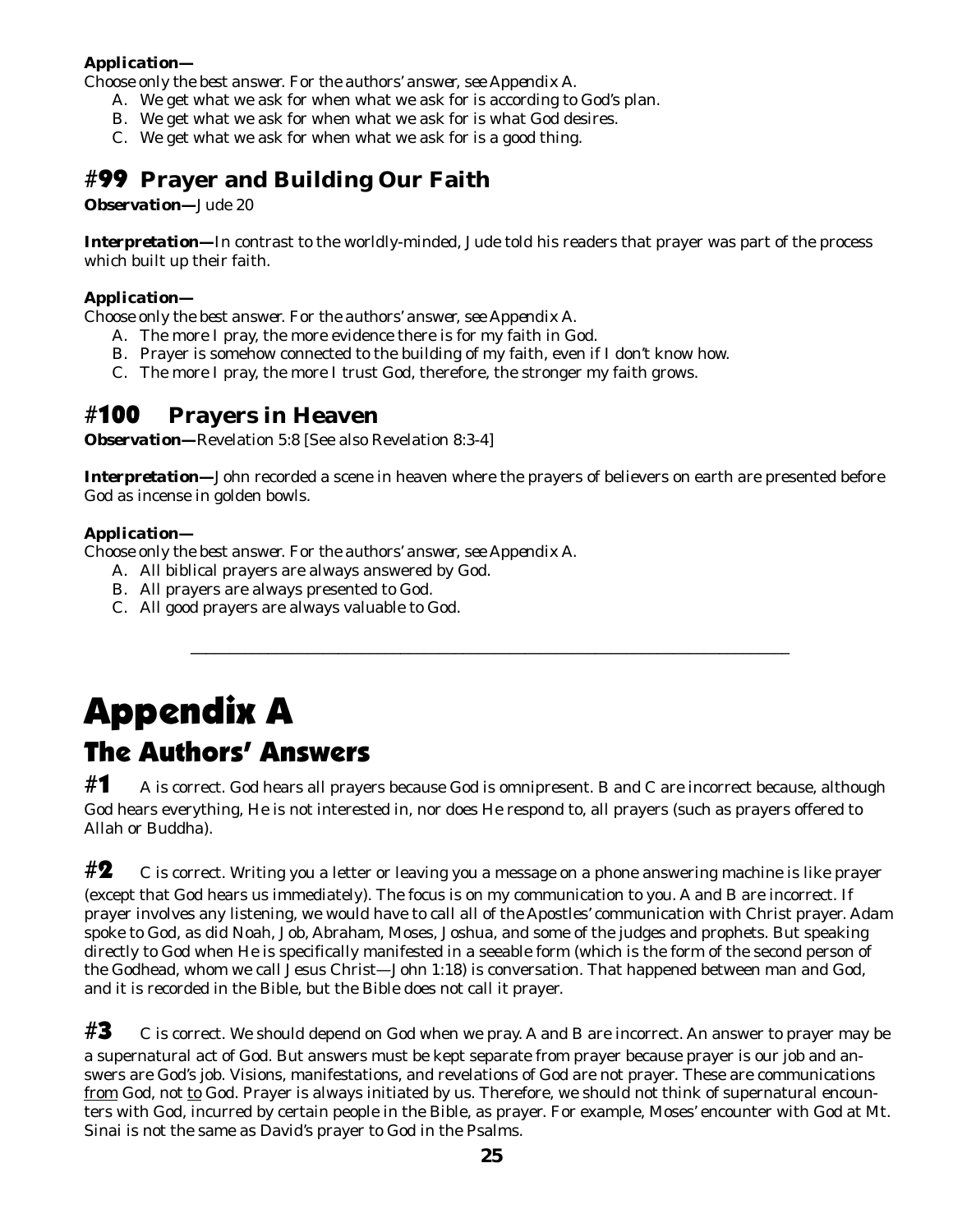$\sharp 4$  C is correct. From all we know about prayer from the Bible, it is unique to human beings. For example, the Psalms are clearly expressions unique to human beings. Animals don't make expressions about spiritual matters, and David is not an angel. A is incorrect because there is nothing divine about prayer except that God is the recipient of our prayers. B is incorrect because many prayers aren't good. For example, some prayers are "meaningless repetition" (Matthew 6:7).

 $\#5$  B is correct. All humans pray. A is incorrect because, although all people pray, they don't all pray according to the commands and examples (like that of David in the Psalms) given in the Bible. C is incorrect because people should not pray if they are praying to a false god or disbelieving God's Word (Proverbs 28:9).

 $#6$  C is correct. The Psalms, like all biblical prayers, are a message from earth to heaven. A is incorrect because spirituality is a characteristic of people, not prayer, and it has nothing to do with the direction of prayer. B is incorrect. Biblical prayer is earthly in that it comes from earth.

 $\sharp$  7 A is correct. For example, we can assume that the Psalms are a good model for prayer because (1) they are in the Bible, (2) they are not condemned, and (3) they fit the biblical teaching about prayer. B is incorrect because prayer is not necessarily good. C is incorrect because the Bible records bad prayers, such as those offered to false gods and those done to be noticed by people.

 $#8$  B is correct. David believed that God exists, that He is present and involved in the world, and that He is knowledgeable, powerful, personal, moral, and spiritual. A is incorrect. Although usually the more you know the better your prayers will be, it is not necessary to know a lot about God in order to pray to Him. C is incorrect, because biblically, you must know something true about God in order to pray to God.

 $#9$  C is correct. David also believes that humans, such as himself, are moral, spiritual, personal, distinct beings who have a real free will. He sees us as needy and dependent on God with the capacity to have faith, hope, and love. A is incorrect because it is people who are spiritual, not prayers. B is incorrect because it is biblical prayers, not spiritual prayers, which are significant.

 $#10$  C is correct. David teaches us about prayer mostly by example. His life was obviously filled with prayer. The Psalms are a testimony to the dominant role prayer played in his life. A is incorrect because godly people do not always have biblical prayers. B is incorrect. Although we may learn about prayer from other godly people, it is better to learn about prayer from the Bible than from any extra-biblical sources, no matter how biblically accurate they may be.

 $#11$  B is correct. Vows were a serious thing, not encouraged in the Bible and not to be taken lightly. For example, marriage is a good time to make a vow to God. A marrying couple should vow to God to never divorce, to live according to the Scripture, and if God gives them children, to teach them to know God through the Bible. A is incorrect because biblical prayer should not necessarily include an if-then statement to God. C is incorrect because there is no house of God today (Acts 7:48; 17:24; and 1 Corinthians 6:19).

 $\#12$  A is correct. Biblical prayer may ask God to do what He has promised to do. We are praying for what God has promised to do when we pray for things like making disciples, being used by God in building His church, and having personal righteousness and maturity. B and C are incorrect because it is not necessarily praying for what God has promised to do when we ask God to bless our country or give us success in business, since God never said He would do that [see Appendix C].

 $#13$  C is correct. As God's people, it is biblical to pray that we be freed from continual suffering. A is incorrect because sin causes suffering, and we are sinners. It is inevitable, therefore, that we will suffer and is unreasonable to pray that we never suffer. B is incorrect because God may use oppression, sickness, or poverty to discipline us, help us change or mature, or to carry out His will. While it is biblical to pray for relief from longterm oppression, sickness, or poverty, it may, nonetheless, be a biblically profitable experience.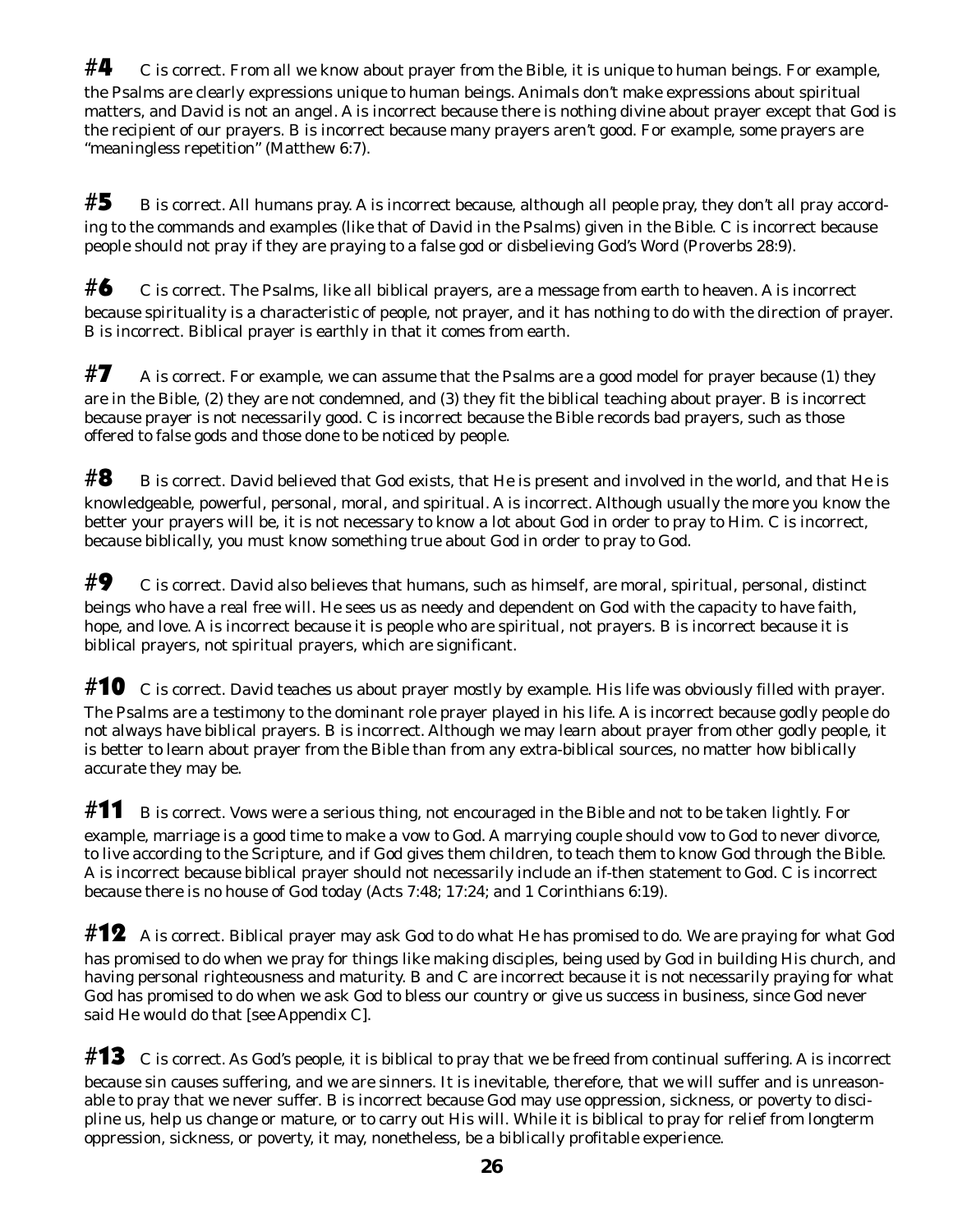$#14$  A is correct. I might sing a song praising God for His attributes which are revealed in Scripture. B is incorrect because God has not revealed Himself in order to fix our broken dreams. C is incorrect because Scripture does not teach that the majesty of God flows from His throne unto His own.

 $#15$  A is correct. Moses prayed for help, while leading Israel, when he encountered a problem he could not solve. B and C are incorrect because God has not promised to do miracles today. Although you certainly may ask God to perform a miracle, you should not expect Him to give you one (see Appendix B). God does do that which is contrary to probability, and you may choose to call that a miracle. If you do, you need to understand there was a different kind of miracle in the Bible, namely, something contrary to nature. Those contrary-to-nature events generally accompanied and confirmed God's new revelation, which was ultimately recorded in the Bible (Hebrews 2:3-4). The healings by Jesus would be an example of these contrary-to-nature miracles. But since we do not have more Bible being revealed today (Revelation 22:18), there is no basis for expecting contrary-to-nature miracles today. That is not to say that God could not do them today but only that we don't have a basis for expecting them. For example, the healings we experience today are generally contrary-to-probability but not contrary to nature.

 $#16$  B is correct. Kneeling or bowing can be an expression of sincerity before God. A is incorrect because no mechanical act can prove anything to God. God knows our heart and does not become convinced by something we do. C is incorrect because the Bible does not command that prayer should be done while kneeling or bowing.

 $\#17$  B is correct. The confidence Moses had in making a request of God was based on the favor God had towards him. A is incorrect because the fact that we favor God will not help us if God does not favor us. C is incorrect. Although we should revere God, reverence does not ensure a good standing or a right relationship with God.

 $#18$  A is correct. It is biblical to pray for God's judgment against His enemies, for example, false teachers. B is incorrect because loving enemies is not something God does but is something we are commanded to do. C is incorrect because this prayer does not ask God to show patience toward His enemies.

 $#19$  B is correct. It is biblical to express my confusion and frustration to God. Sin in my life, or some unwise practice which I am unaware of, may be hindering me from doing God's work. If I don't know what it is, I should ask God to show me through His Word. A is incorrect. It is better to pray for the ability to deal with the sins of others after they have been revealed (Matthew 18) than to pray that they be revealed. C is incorrect. While there may be times when it is good to ask for future success while in the midst of current failure, it is not mentioned in this verse. Therefore, it is not a good application of this verse.

 $#20$  B is correct. It is biblical to pray publicly, requesting help from God as well as praising Him. For example, someone may stand up before a group of believers and publicly ask God to help them complete some mission. A is incorrect. Prayer should usually be private (Matthew 6:6). C is incorrect, prayer may be done at special occasions, but this passage does not restrict prayer for only special occasions.

 $#21$  A is correct. It is biblical, for example, if one has had a sexual affair, to pray for help because of the anguish caused by the affair. That doesn't erase the effects of the sin. Nonetheless, such prayer is right. B is incorrect because desperation does not make prayer more biblical. C is incorrect because God may respond to our prayers in the midst of sin (2 Kings 13:1-6).

 $\#22$  C is correct. It is biblical, for example, to praise God for those faithfully doing righteous acts such as evangelism, discipleship, teaching their own children, being faithful to their spouse in a difficult marriage, or practicing celibacy before marriage. A and B are incorrect because you can be noble and courageous without being righteous.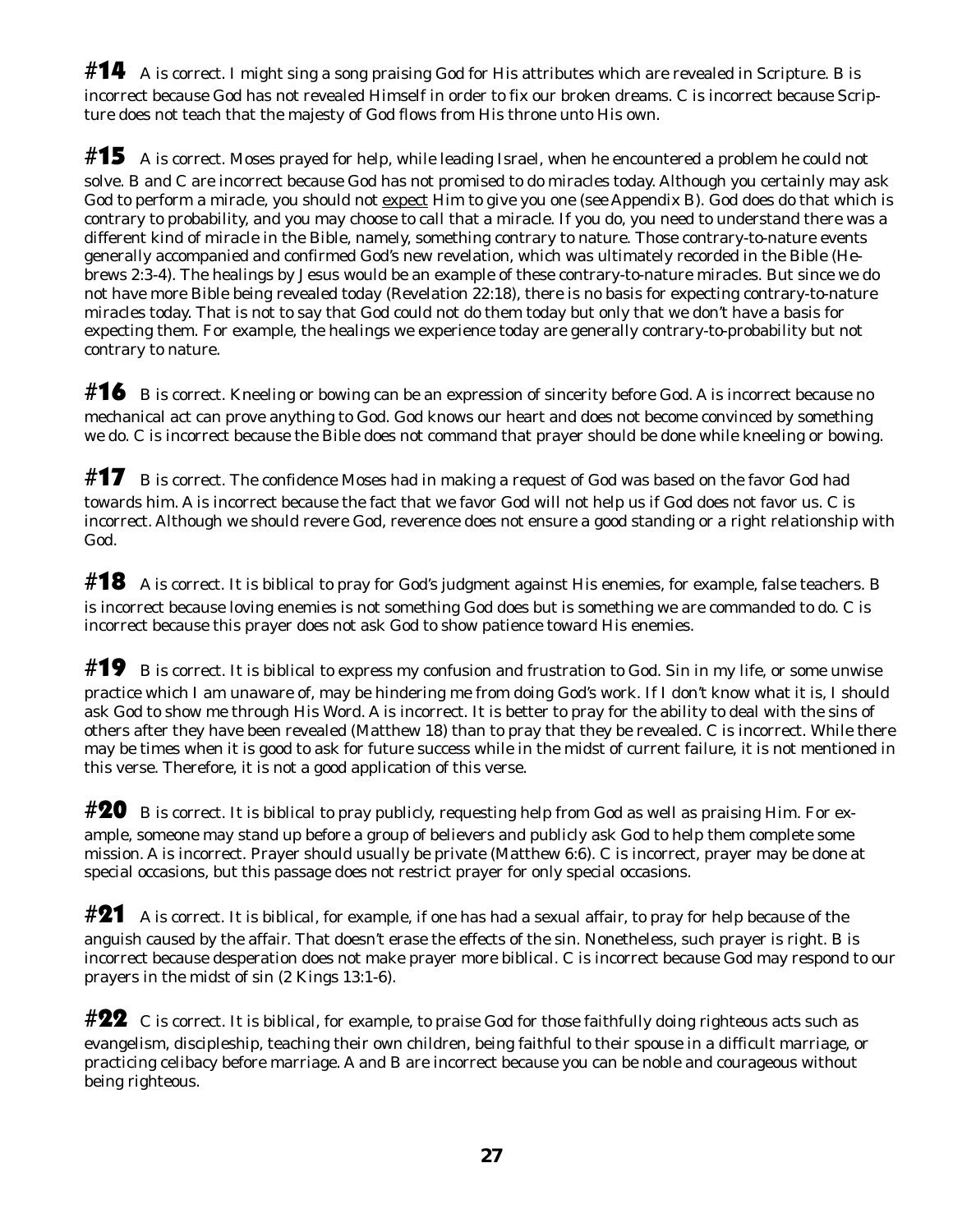$\# {\bf 23}$  A is correct. A central virtue in prayer is to want what God wants. B is incorrect because asking for a lesser evil is still asking for something evil. C is incorrect because, although it is always good to pray when we are blind and weak, it does not allow us to expect an answer from God. Certainly we can expect God to do what He has promised (as, for example, in John 1:12), but He has not promised to answer every request any of us make. We shall discuss this more in the rest of this study book. [See also Appendix C.]

 $\#24$  C is correct. It is biblical to pray, recognizing the attributes of God, like sovereignty when someone is born or dies. A and B are incorrect. Although they may be good prayers, Hannah does not mention them in her prayer.

 $\#25$  A is correct. It is biblical to ask God what to do when we encounter a situation which we feel is morally wrong or ungodly. For example, a mission group we are part of may decide to hire a president we disapprove of. God may allow it because the group has rejected Him as their source of truth. B is incorrect. Samuel didn't try to change the decision God had made. C is incorrect. We should never tolerate things we do not like if those things are against God. We should deal with sin as Samuel dealt with sin, but we shouldn't tolerate it, just as he didn't tolerate it.

 $\#26$  A is correct. In this passage, Samuel prayed for rain in order for the sin of the people to be revealed to them. B is incorrect because their sin is the issue, not whether or not they are successful. C is incorrect because countries don't sin, people sin, and God responds to the sin of individuals.

 $\# \bm{27}$  C is correct. When God denies our specific requests, we should rejoice in the gifts He has given and will give and praise Him for who He is. A is incorrect as an application of this passage, even though it is a true statement. B is incorrect here because David was rejoicing in future blessing, not past blessing.

 $\#28$  B is correct. God is often gracious and merciful, so it is good to pray for these things but not to demand or expect them. It's biblical to pray for God to bail me out of the results of my sin, even though God does not always grant it. A is incorrect. Grace and mercy, unlike love and justice, are not attributes of God. C is incorrect. Fasting and prayer are biblical examples but are not biblical commands (Acts 13:3).

 $\#29$  C is correct. Biblical prayer reflects a belief that God is the Creator of heaven and earth. A is incorrect because prayer should not begin with incorrect beliefs (Proverbs 28:9). B is incorrect because we should pray without ceasing (1 Thessalonians 5:17), not just when life backs us into a corner.

 $\#30$  A is correct because many of David's prayers were in the form of songs of praise to the Lord. B is incorrect because the passage is not a command for everyone to use outstanding musicians. C is incorrect because Asaph was a musician, not a song leader.

 $\#31$  B is correct. It's biblical to pray for the prayers of others. For example, we might not only pray for our children but also that the prayers of our children be answered when they turn from their sin. A is incorrect because today there are no holy places (John 4:21-24). C is incorrect because prayers can be short (Nehemiah  $2:1-8$ ).

#32 C is correct. Jesus spoke of His own body as the Temple (John 2:21), and Paul wrote, *Or do you not know that your body is a temple of the Holy Spirit who is in you, whom you have from God, and that you are not your own? For you have been bought with a price: therefore glorify God in your body* (1 Corinthian 6:19-20). A is incorrect. Jews were to make the Temple in Jerusalem the focal point of prayer on earth. The church congregation today does not replace the Old Testament Temple. Any place a believer prays, or gathers with other believers to pray, is the place of the Temple of God on earth today. (See also 1 Peter 2:5-9.) B is incorrect. There is no New Testament command to face any particular direction today.

 $\#33$  A is correct. It is biblical to ask God to reveal to someone that He is God. Suppose I'm witnessing to a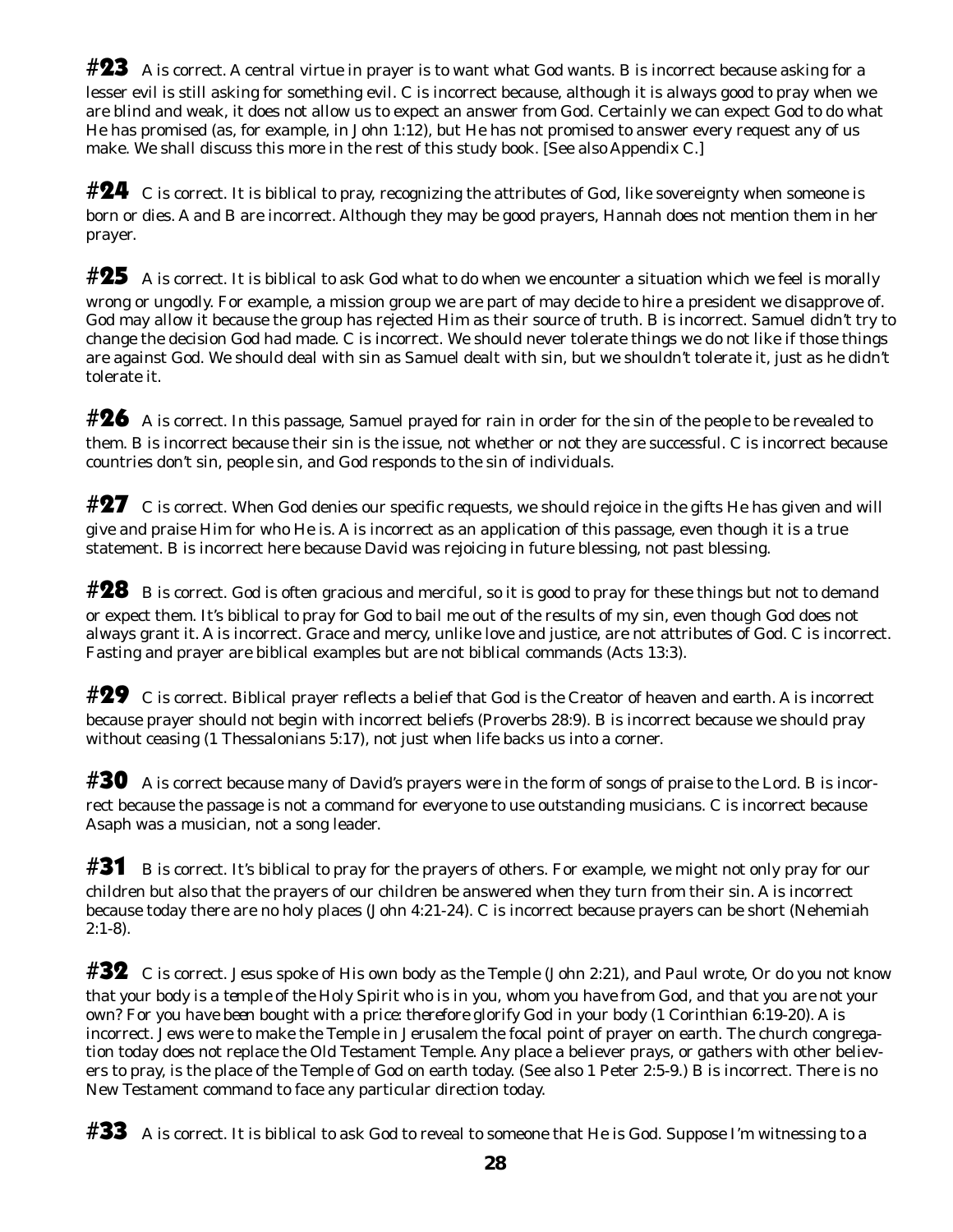friend. It's okay to ask God to do something specific and unmistakable in my friend's life so that he or she will know that God is real. B is incorrect. Jesus said, *An evil and adulterous generation craves for a sign* (Matthew 12:39). C is incorrect. We shouldn't expect God to deal with us the way He dealt with Old Testament believers.

#34 C is correct. *If we confess our sins, He is faithful and righteous to forgive us our sins and to cleanse us from all unrighteousness* (1 John 1:9). Josiah confessed his sin when it was revealed to him from God's Word. A is incorrect because we should pray for the Jews to repent and accept Christ. B is incorrect because we should not just wait for conviction from the Word of God to prompt our confession.

 $#35$  B is correct. Even if I have led a sinful life like Manasseh, I can turn to God. But I must come in humility. I cannot come with excuses, like, "I'm sorry, but I grew up in a broken home" or "I'm sorry, but my parents abused me" or "I'm sorry, but I have a bad natural or genetic tendency" or "I'm sorry, but I have a bad marriage." "I'm sorry, but …" is an explanation, not a confession. A is incorrect. Our humility does not guarantee that God will restore us to our earthly position. C is incorrect. Although it is true that we should turn to God in the midst of a crisis, the point of the passage is our attitude of humility when we turn to God, not the expectation that He will solve the crisis.

 $\#36$  C is correct. The basis of our appeal to God is God's own character. We should make requests based on His compassion and because we are His people. A is incorrect because the passage does not speak of restoring America. B is a legitimate prayer request, but the best application from the passage comes from Daniel asking God to keep His own promises.

 $\#37$  B is correct. It's biblical to fast or cry or be in anguish for days over a prayer request. A is incorrect because prayer should always be taken seriously. C is incorrect because there is no biblical command that we should specifically pray night and day.

 $\#38$  A is correct. It's biblical to pray a quick prayer in an urgent situation. We may pray a few words before a test, a speech, an interview, in a dangerous situation, or before we die. But this should be done within a lifestyle of regular devotion to prayer. There's an old story about a boy and his grandfather being chased by a bull. The boy asked if they should stop and pray. The grandfather said, "Son, I stayed prayed up for times like this." B is not incorrect, but prayer should usually be thought through. C is also correct. Although it was the urgency, not completing a task for God, which caused Nehemiah to pray in this instance.

 $#39$  C is correct. It's biblical to pray back to God a record of what He has done. We should pray in detail, demonstrating from God's perspective all He has done. We should not just pray, "Thanks for all You've done for me and given me." A is incorrect because there is no biblical formula for what percentage of our prayer should cover what God has done in the past. B is incorrect. Although it is biblical to mention creation (Revelation 4:11), we are not commanded to mention creation in prayer.

 $\#40\;$  C is correct. It's biblical for parents to pray for the spiritual condition of their children. We should pray for our children regularly, daily, and continually. It's simply part of the responsibility of being a parent. If you aren't going to pray regularly for your children, then don't have any. A is incorrect because the passage is not about Job making sacrifices for his children in the sense that parents would make sacrifices for their children today. B is incorrect because *when* you pray is not the point. *That* you pray is the point.

#41 B is correct. It is biblical to ask God to answer our prayers. A is incorrect. David did not expect God to answer in the sense that his prayer life depended upon God's answers. Say I pray for a bad situation at my work or school. It's good to ask God to answer that prayer and fix the problem. But it is not good to say, "I know God will fix it because I prayed for it." God may want me to have that situation. For example, He may have designed it to help me learn wisdom, to provide a witnessing opportunity, or to work in some other person's life. To demand or expect an answer is not biblical. To ask for one is biblical (see Appendix B). C is incorrect. There is nothing in the passage about David waiting on God. Besides, waiting implies inactivity. For example, if you have cancer and you ask God to heal it, you should also go to the doctor to have the cancer treated. Or if you pray and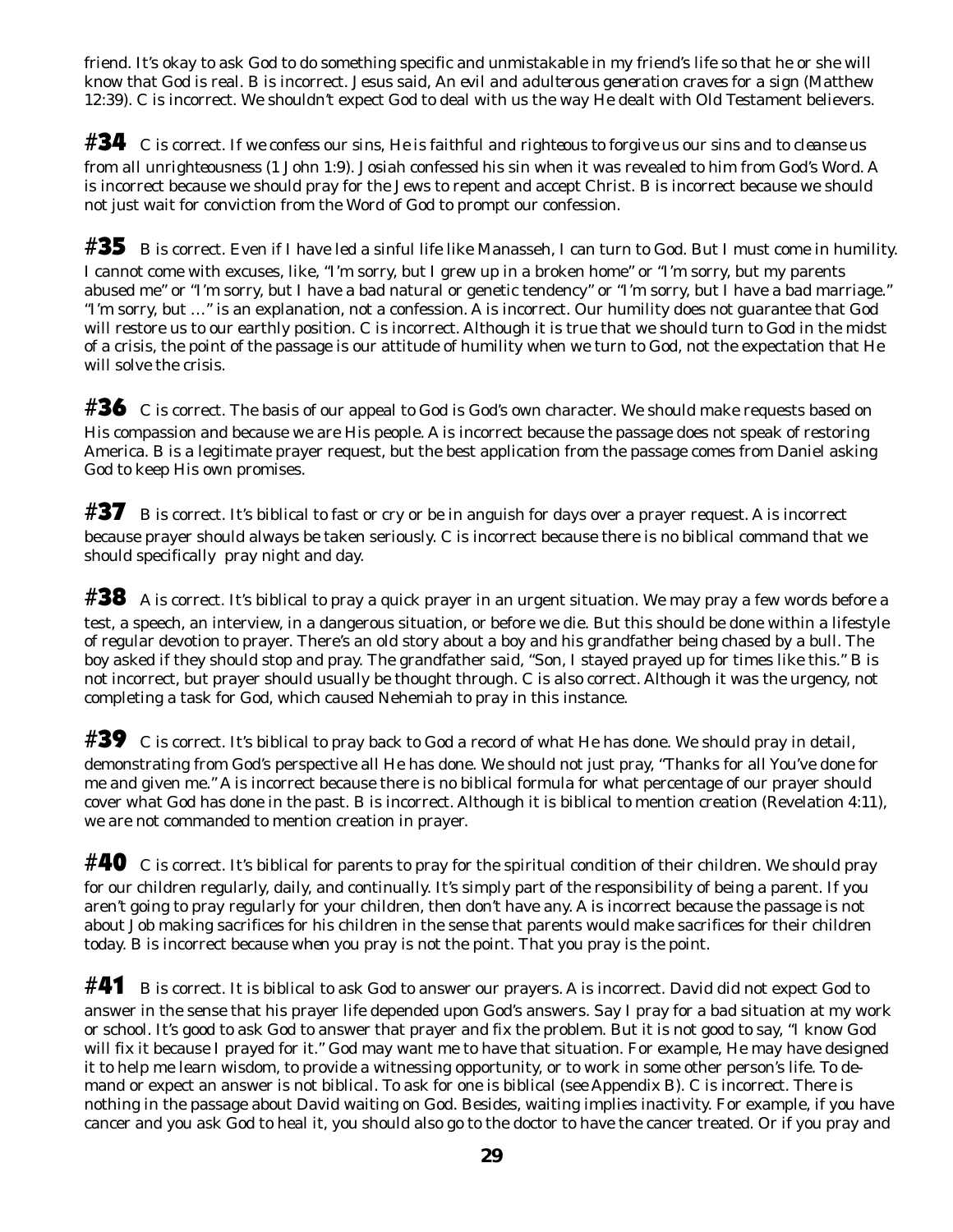ask God for a ministry, you should not just sit at home and wait for it to happen. *Lift up your eyes, and look on the fields, that they are white for harvest* (John 4:35).

 $\#42$  A is correct. I should express my love for God in prayer. It must, however, be a love based on my feelings about the righteous character of God. I must exercise my will to believe in God based on my intellect (my knowledge of Him.) Then use my emotions to express the love I have developed for the God I know. B is incorrect because prayer shouldn't be emotional if it is based on feelings alone and not on knowledge. C is incorrect because expressing emotion is good but not biblically necessary in order to pray.

 $\#43$  B is correct. David's desire was that he change so that he might be acceptable to God. The standard for my thoughts and words in my prayer is what is acceptable to God. A is incorrect because God has already revealed to us, in His word, what He finds acceptable. C is incorrect because we should ask God to respond based on His character, not ours.

 $\#44$  C is correct. My trust must be in God, not my friends or teachers or employers or parents or spouse or government, etc. It is that trust in God which should be expressed in my prayers. A and B are incorrect because they are not biblical descriptions of God's leadership.

 $\#45$  A is correct. We should take reasonable action in conflict situations but never assume we can defeat our enemies. For example, we may have to hire a lawyer, but we must depend on God, not lawyers. B is incorrect because it is not being taught in Psalm 35. C is incorrect, because it is impossible (and the Bible does not tell us to) to avoid all our enemies.

 $#46$  C is correct. It is biblical to pray telling God how we long for His presence, not just in our hearts but especially in heaven with Him in the New Jerusalem (Revelation 21 and 22). A is incorrect. It is true that we should pray for the wicked to repent, but that is not what David is doing here. B is incorrect because the world is full of wickedness, and we are sent into that world (John 17:15).

 $\#47$  C is correct. It is biblical to love the Bible and tell God so in prayer. I should express in my prayer my love for the revealed inerrant written Word of God contained on the pages of the Bible. A is incorrect because we are not told to pray for God's continued revelation today. B is incorrect, although memorizing can be very valuable. The Bible commands us to meditate on God's Word, but it never commands us to memorize it.

 $\#48$  A is correct. David implies we should praise God "every day." B is incorrect. Although it may generally be a true statement, David was much more specific using the words, "every day," and "forever." C is incorrect. It is true that we should praise God forever, but there is no biblical evidence that the praise of God will be done through prayer in eternity.

 $#49$  B is correct. We should not pray things like: "God, if you heal me, I'll serve You," or "If You make me rich, I'll give it to You," or "If You get me out of this mess, I'll become a missionary," or " If You keep my wife from finding out about my affair, I'll become a godly man." A is incorrect because God encourages us to ask for godly things— "you don't have because you don't ask." C is incorrect. With the exception of marriage, we should avoid making promises to God (Matthew 5:33-37). The problem with making promises, pledges, or vows is that you cannot control future circumstances.

 $#50$  A is correct. When we sin, God is angry about that sin. When we confess it (1 John 1:9) and turn away from it, God comforts us. It's biblical to pray, thanking God for that comfort. B is incorrect because, although God has forgiven us our sin, He is still angry when we sin. C is incorrect because, although it is true that we should be thankful for the future millennial kingdom, Isaiah is here describing a prayer of thanksgiving after the kingdom is established.

 $\#51$  C is correct. We must understand that God is sovereign and His plan cannot be broken no matter what we pray or how much we pray. A and B are incorrect. We cannot change God. Even though it is true that we have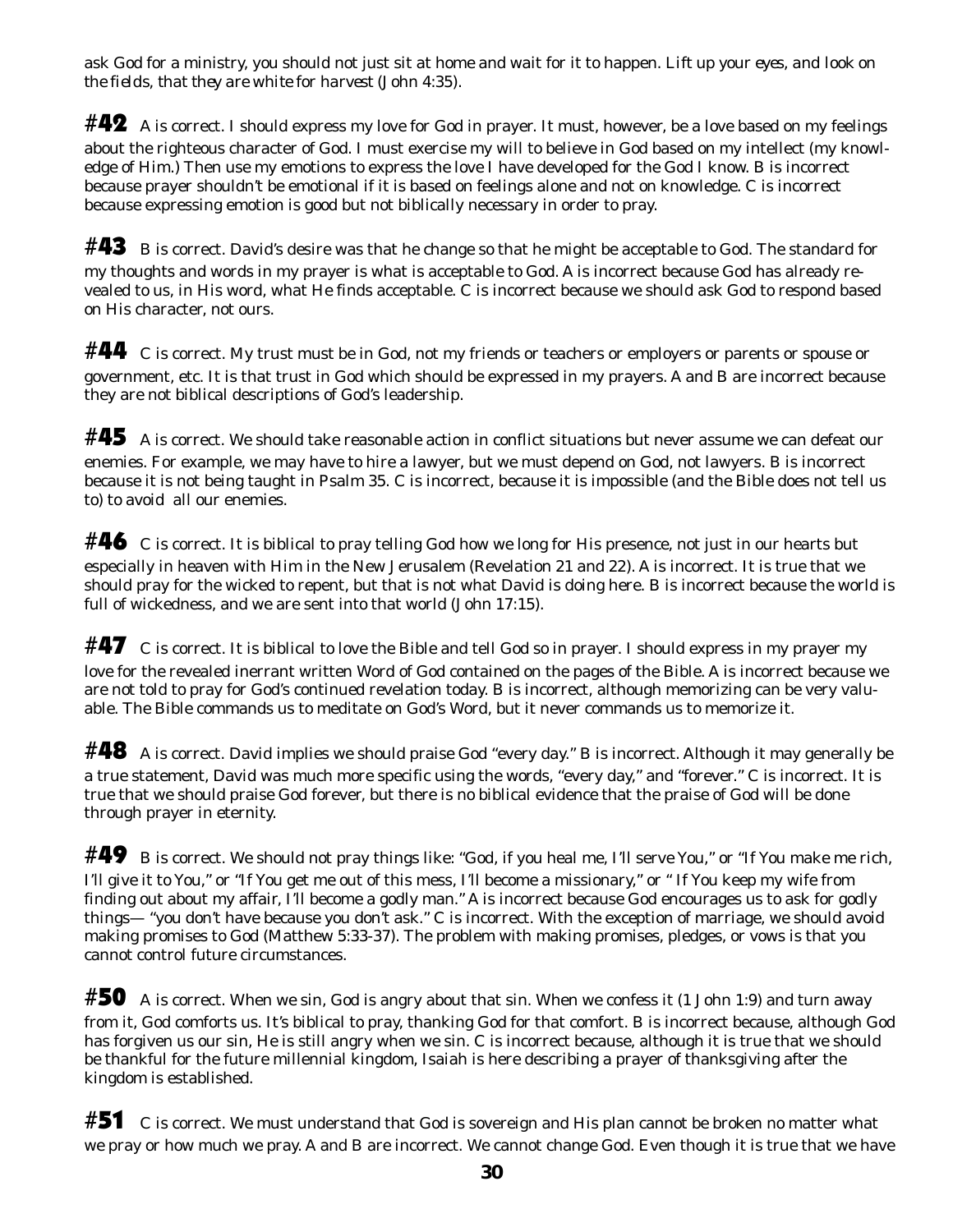a real free will which influences God and the sincere prayer of a righteous person moves the heart of God, still nothing happens outside of God's sovereign plan, which was made in eternity past (Ephesians 1:3-5).

 $#52$  B is correct. It is biblical to continue to pray even if the law forbids it. Most countries' laws do not forbid personal prayer. We should establish a prayer pattern and not break that when laws (even social or cultural ones) discourage it. A is incorrect because prayer does not have to be public. C is incorrect because it is not a good application of this passage, and the Bible does not command us to pray three times a day.

 $#53$  A is correct. It is biblical to express our frustration to God over unanswered prayer. If we pray for something God also desires (say, for less suffering or more righteousness), and the condition continues, then it is biblical to express our frustration over the fact that ... you're still sick, the church is still hypocritical, etc. B is incorrect because not all frustrations (like I'm having a bad hair day) should be expressed to God (see Ecclesiastes 5:2). C is incorrect because it is not good to question God. When Job questioned God about his suffering, God, in essence, responded, "Who are you to question Me?"

 $#54$  A is correct. Jesus favors private secret prayer in your inner room or "closet" (Matthew 6:6). B is incorrect because if we are asked to pray publicly, we must be careful not to preach or try to impress people. Public prayer should be done as if it were private. C is incorrect because sincerity is not, in itself, a virtue in prayer. Buddhists, Hindus, Muslims, and idolators are often sincere in prayer.

 $#55$  B is correct. Jesus warned about the danger of meaningless repetition. A and C are incorrect because repeating true things is not necessarily meaningless, if I think about what I am repeating.

 $#56$  B is correct. We must forgive people because of our relationship with God, not because they ask for it. A and C are incorrect because there is nothing in this passage about people asking for forgiveness.

 $#57$  A is correct. For example, if I pray for good health, I should also be seeking good health. If I pray for someone to come to Christ, I should also be seeking to lead them to Christ. B may be true, but here Jesus seems to link together asking and seeking. C is incorrect because we may believe we should seek for bad things.

 $#58$  C is correct. What is needed is not more religion or religious professionals but more people willing to shepherd sheep. A is incorrect because these are religious leaders, not necessarily shepherds of the sheep. B is incorrect. Even though these are biblical gifts (Ephesians 4:11), the point here is for gifted people to use their gifts to shepherd Christ's sheep.

 $#59$  B is correct. Jesus thanked God for hiding these things from the "wise" and revealing them to "infants." A is good to do but not taught in this passage. C is only half correct because it only deals with half of what Christ prayed.

 $#60$  B is correct because it seems Jesus always prayed before a meal. A is incorrect because the Bible never calls it a sin, and there are times the Apostles ate when no prayer is mentioned, for example, when eating grain on the Sabbath (Matthew 12:1). C is incorrect because that could never be concluded from this passage.

 $\#61\;$  C is correct. Jesus here prays for an outcome He, as the Son of God, knew God would not bring about. A and B are incorrect. It is not biblical to expect God to answer (or not answer) our particular prayers unless God has already promised in the Bible to answer (or not answer) that particular prayer.

 $\#62$  A is correct. For example, when we pray for something, there may come a time when more prayer is not appropriate, namely, when that event is over or inevitable. If I pray for a sick friend to live and he or she dies, then praying for his or her health ends. B is incorrect because a good prayer should be prayed consistently, as long as it's appropriate to do so. C is incorrect because some prayer requests are inappropriate, for example, if they are contrary to the will of God.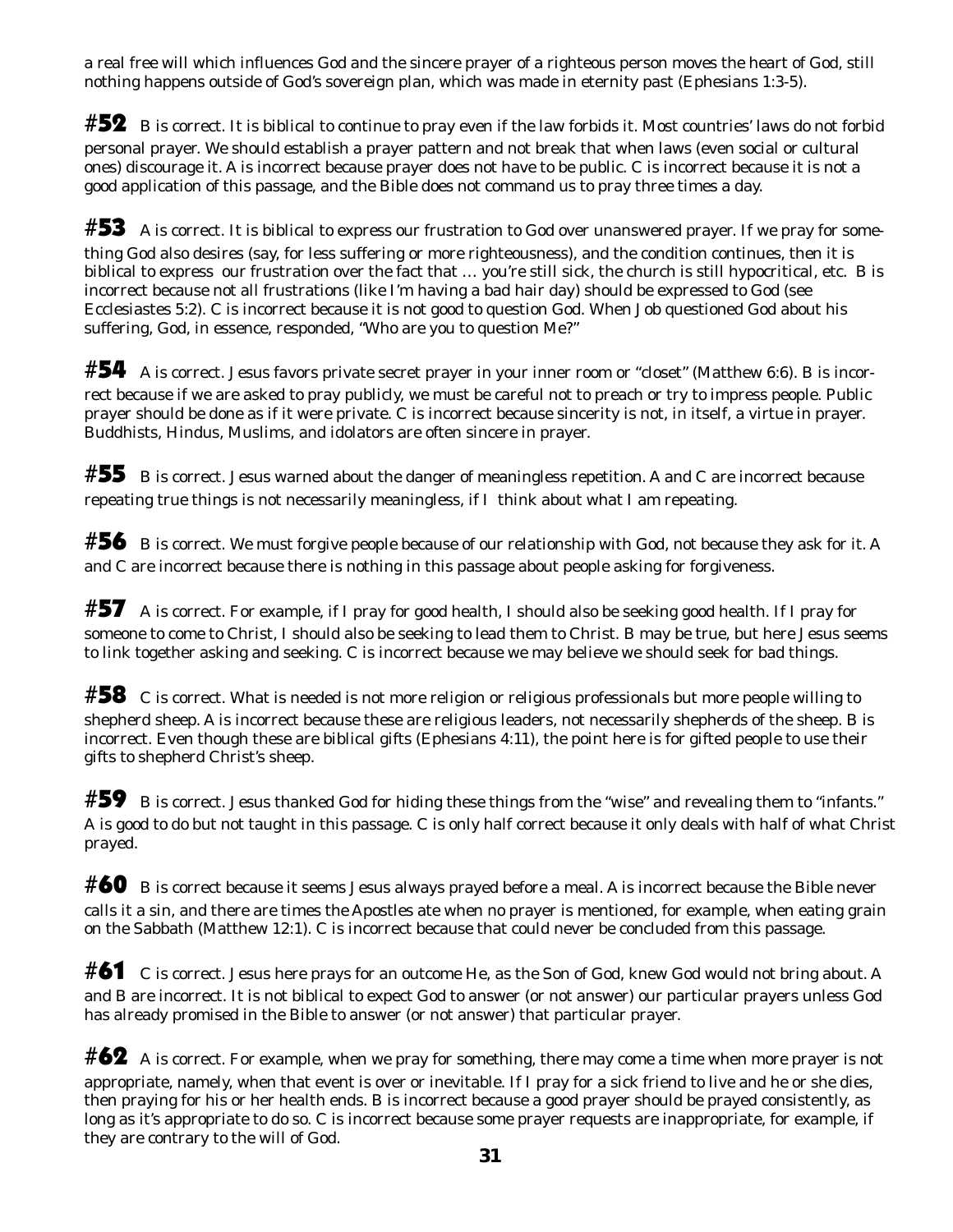#63 A is correct. Isaiah told us that God does the unexpected and *acts in behalf of the one who waits for Him*. B and C are incorrect because they assume God works for us, and, therefore, always eventually answers our requests.

#64 C is correct. The emphasis here is to *flee immorality* and *glorify God in your body* because it is *a temple of the Holy Spirit*. A and B are incorrect because neither our body nor the collective body of believers replace the Temple in Jerusalem. The early church honored the Temple in Jerusalem (Acts 2:46). They did not see it as replaced by the church.

 $\#$ 65 B is correct. Jesus prayed alone all night before choosing the twelve. A is incorrect here, although it might be a good idea. The passage illustrates private, not group, prayer. C is incorrect because the place of prayer is not what is stressed here. [See also John 4:21-24.]

 $\#$ 66 C is correct. Jesus specifies here to pray for those who mistreat us. A and B are incorrect only because they are not mentioned in Luke 6:28. Both, however, are true in general.

 $#67$  C is correct. On a few occasions Jesus invited a small group of His closest disciples to come away and pray with Him. A is incorrect because this passage is not an example of how Jesus usually prayed. B is incorrect because occasionally He prayed with both small groups and large groups.

#68 C is correct. Jesus concludes with *your heavenly Father* [will] *give the Holy Spirit to those who ask Him*. A is incorrect because persistence in prayer for evil things or to idols or to false gods does not get God's attention (in a positive way). B is incorrect because it could include bad prayers.

 $#69$  C is correct. Illegal drug use is sinful because it is illegal (Romans 13:1-3), and it destroys our bodies (1 Corinthians 6:19), so we should pray that our children be kept from that. A is incorrect because here Jesus prays, *I do not ask You to take them out of the world*. B is incorrect. Not being tempted is not what Christ prayed for.

 $#70$  B is correct. Jesus assumes the truth as a basis for unity. A is incorrect because it would not be biblical, for example, to pray for the unity between Christians and the Mormons, or those who are true disciples of Christ and those who believe there are other ways to God—like Buddha or some religion. C is incorrect because we should pray that people believe the truth, not that they unite their beliefs.

 $\#71$  A is correct. The central theme in all our prayers should be to bring glory to God. B and C are incorrect because they focus on man, not God.

#72 C is correct. The question is, What did Jesus mean, *pray that you may not enter into temptation*? The point seems to be that we overcome the temptation to sin. A is incorrect because keeping us out of every possible sinful situation would be to stay out of the world in which we live. B is incorrect because even Jesus was tempted to sin (Hebrews 4:15).

 $#73$  B is correct. Acts 2:42 specifies prayer as one of the four things the early church did when they assembled together. A is incorrect because believers might get together for many reasons (to watch a football game, play basketball, go hunting or shopping) which don't necessitate prayer. C is incorrect because the assembly of believers is not a special time when prayer is more ordained of God than any other time.

 $\#74$  A is correct. Quoting Scripture is a biblical way to pray. B is incorrect because nothing says quoting Scripture is the best way to pray. C is incorrect because many serious significant prayers in the Bible did not quote Scripture.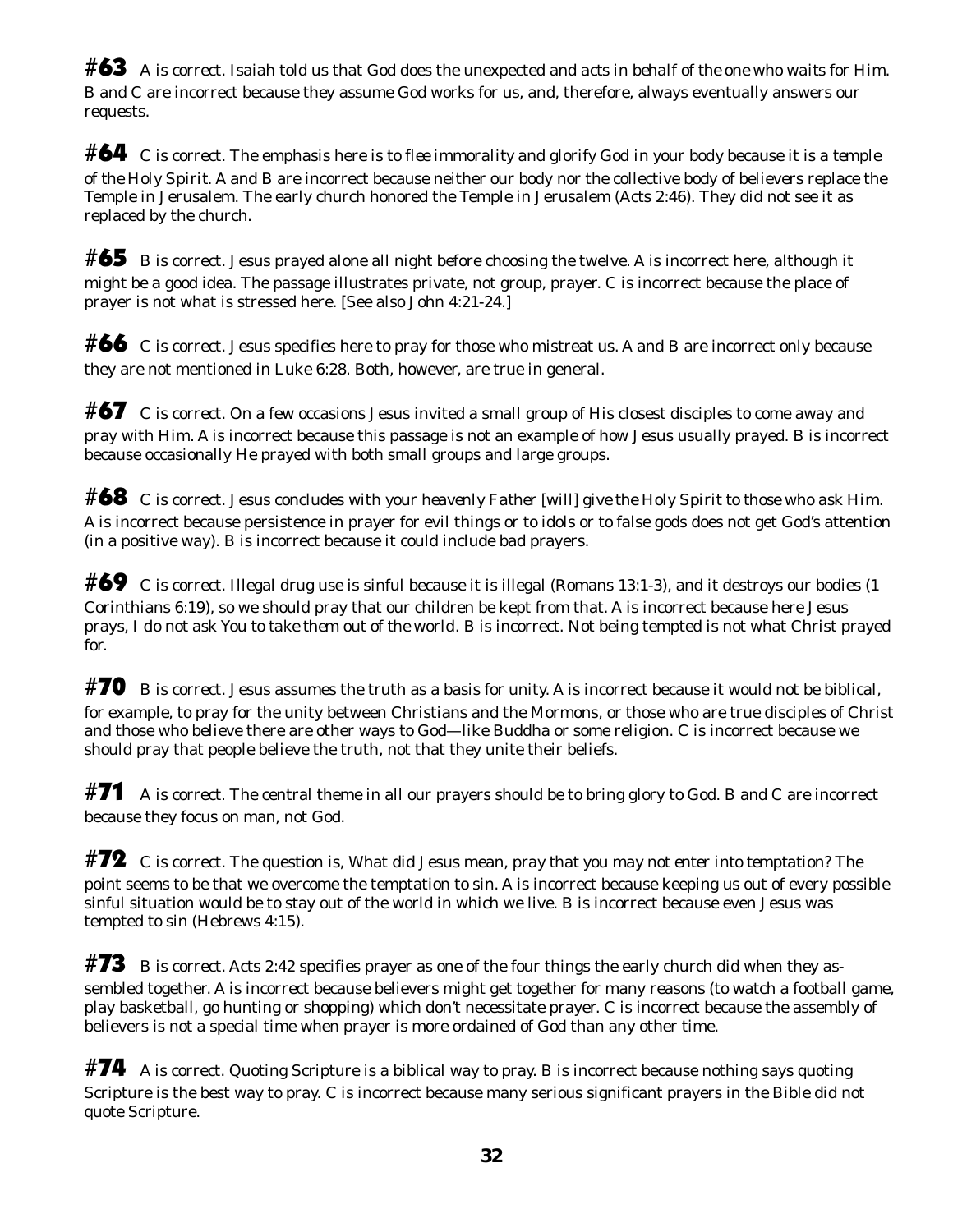$#75$  B is correct. Unbelievers, of course, pray when they get saved, but they may also pray before that for someone to tell them more about God. A and C are incorrect because, even though the emphasis in Scripture is on believers' prayers, God has not said He would never answer the prayers of unbelievers.

#76 B is correct. This verse says *they prayed with fasting* before choosing the leaders. A and C are good statements, but fasting is included here and all-night praying is not.

#77 A is correct. In verse 21, Paul and Silas *were praying and singing hymns of praise to God* while fastened to stocks in prison. B and C are incorrect because the passage does not teach anything about who should not pray or praise God.

#78 C is correct. The Spirit *helps our weakness, for we do not know how to pray as we should.* A is incorrect because we cannot always know the predetermined plan of God. B is incorrect because we always need to be careful about how we pray since we decide what to pray based on our desires. We will be accountable for what we choose to pray for.

#79 A is correct. Paul says, *Every man who has something on his head while praying or prophesying disgraces his head*. I don't prophesy, but I do pray. B is incorrect because Paul says it does matter how we show headship and submission (verse 16). C is incorrect because Paul's command had to do with the tradition he delivered to them (verse 2), what is taught *by nature itself* (verse 14), and *we have no other practice nor have the churches of God*. Culture had nothing to do with it.

 $\#{\bf 80}\;$  A is correct. Paul here stresses that our minds be fruitfully engaged while praying. Meaningless repetition, rambling, and babbling are all condemned in the Bible. Spiritual prayer is a mental thing. B is incorrect because the text does not command that we think through our prayers before we pray. C is incorrect because Paul here only says that tongues in prayer need interpretation.

 $#81$  C is correct. When we pray for those we support, this tends to bring us closer together and allows us both to rejoice in the grace of God. A is incorrect because praying for people is not a condition for giving. B is incorrect because the passage says nothing about who we should not support.

 $#82$  B is correct. Paul tells us that God's power was displayed in Paul's weakness. A is incorrect because the Bible does not say God wants everybody socially weak. C is incorrect because Paul received a specific "no" answer, not just unchanged circumstances.

 $\#$ 83 A is correct. Paul prays that they have a spirit of wisdom, revelation, and knowledge of Christ. B and C are correct statements but incorrect here because they are not taught in this passage.

 $#84$  A is correct. We are told to pray to God the Father and God the Son. B is incorrect. The Bible does not specifically mention prayer in connection with Mary, saints, or angels. But it does say, *For there is one God, and one mediator also between God and men, the man Christ Jesus* (1 Timothy 2:5). It's just that there is no example of it or encouragement to do so. C is incorrect because the deity of the Holy Spirit is a legitimate reason to pray to Him. There is, however, no biblical example of it.

 $\#85$  B is correct. Paul asked them to pray that God would give him boldness to say the right things. A is incorrect because God is not promoting the success of our ministries. C is incorrect because we should pray to be involved in what God is doing, not for God to be involved in what we are doing.

#86 C is correct. Paul says, *with thanksgiving let your requests be made known to God*. A and B are insufficient conclusions for what Paul taught here.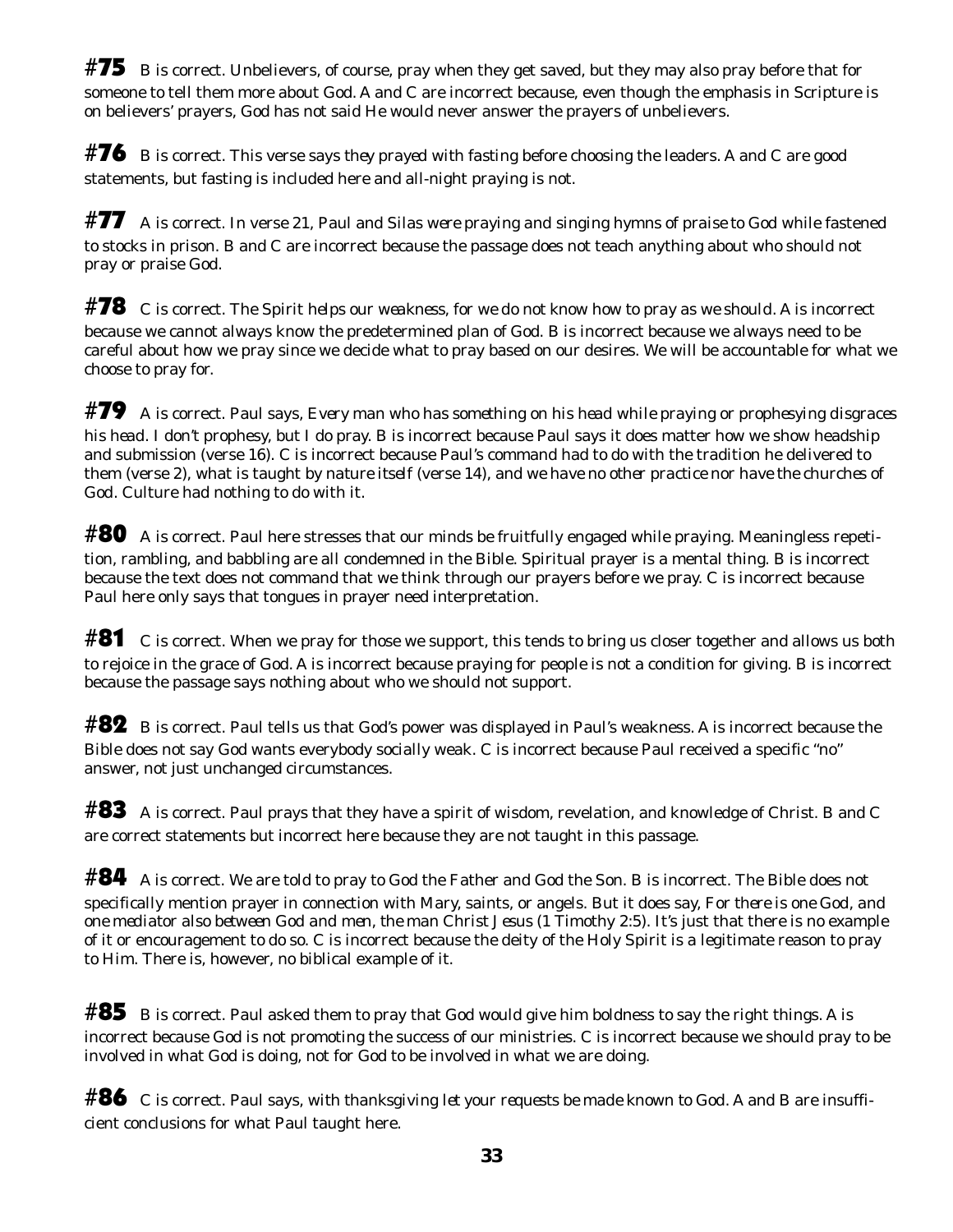$#87$  A is correct. Paul says when I pray for what I am anxious about, the peace of God will guard my heart and mind in Christ Jesus. B is incorrect because the peace promised here is not because my prayers will be answered. C is incorrect because this passage does not say to pray for peace.

 $\#$ 88 B is correct. Paul said Epaphras was laboring in prayer for them. A is incorrect because prayer is part of our work, not before it. C is incorrect because prayer is part of our work, not in addition to work.

#89 C is correct. In the same sense that I am to *rejoice always* (verse 16) and *in everything give thanks* (verse 18), I am to always be expressing myself to God all day long. A and B are incorrect because prayer here is not a meeting or any particular occasion of prayer.

#90 B is correct. Paul said to pray for *all men*, and here he emphasizes *kings and all who are in authority*, all in the context that God *desires all men to be saved*. A is incorrect because personal peace, not world peace, is mentioned here. C is incorrect because nowhere does the Bible teach it's more important for leaders to get saved.

 $#91$  C is correct. This command is given to men, to be sure. The hands they raise in prayer represents holy lives. A is incorrect because God's answer to our prayer is not based on some mechanical right way to do it. B is incorrect because, although the passage is addressed to males, it does not forbid females from raising their hands in prayer.

 $#92$  A is correct. This passage gives the example of requesting others to pray for us. B is incorrect because the Bible does not say we must agree to every request for prayer. C is incorrect because we have a responsibility to pray for those close to us, and even our enemies (Matthew 5:44), whether or not they request prayer.

 $#93$  B is correct. James says a doubter is double-minded. His prayers, therefore, go in two directions at once. A and C are incorrect because there is no formula which guarantees answers to prayer. Even if we have all the faith in the world, God won't give us what is sinful or contrary to His plan.

 $#94$  A is correct. The passage tells us to call for the elders of the church to pray and anoint the sick one with oil. B is incorrect. Verse 15 is like Peter's statement that sinful husbands can be won by submissive wives (1 Peter 3:1). This is not a magic formula for success but a statement of how things should be done. C is incorrect because there are many reasons for sickness.

 $#95$  C is correct. Sickness has a wide range of causes. One could be personal sin. Therefore, A and B are incorrect.

#96 A is correct. Elijah is the example here, and he was a *righteous man* who prayed *earnestly*. B is incorrect because the point is that Elijah was first and foremost a righteous man. C is incorrect because here the point is not to call for the elders, and even when we do, we are not to give up our own prayer responsibility.

 $#97$  B is correct. One reason to live with my wife in an understanding way is so my prayers not be hindered. A is incorrect because there are many things that might hinder my prayers. C is incorrect because Peter states it the other way around. His focus is on living with my wife, not prayer.

#98 A is correct. John says God hears and answers us according to *His will*—best understood as God's plan. B and C are incorrect because not all of God's desires are in His plan nor is every good thing. For example, God is not willing for any to perish (2 Peter 3:9), and God hates divorce (Malachi 2:16), yet we know people perishing and being divorced are in God's plan because it happens.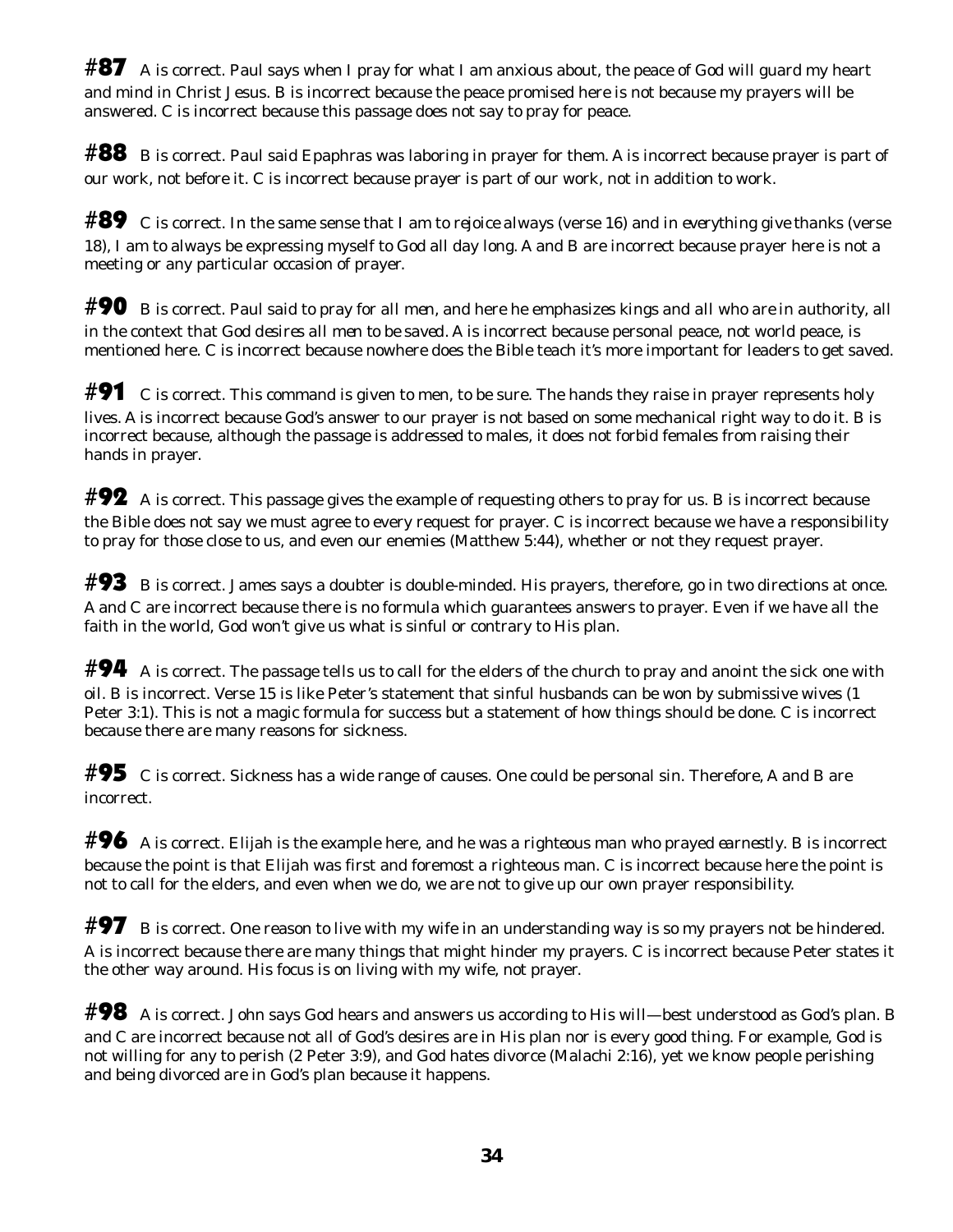$#99$  B is correct. Jude lists prayer in the context with building my faith, but he does not say how one affects the other. A is incorrect because Jude does not list prayer as evidence for faith. C is incorrect because Jude does not give a cause-effect argument.

 $#100$  C is correct. The point of this passage seems to be the value of our prayers to God. A is incorrect because answers to prayer are not taught here and there are examples of biblical prayers that were not answered. B is incorrect. In view of Romans 8:26, it seems the Holy Spirit keeps some of our prayers from reaching God the Father. (See also #78.)

# Appendix B Expecting God to Answer Prayer

\_\_\_\_\_\_\_\_\_\_\_\_\_\_\_\_\_\_\_\_\_\_\_\_\_\_\_\_\_\_\_\_\_\_\_\_\_\_\_\_\_\_\_\_\_\_\_\_\_\_\_\_\_\_\_

Expecting God to answer prayer keeps my prayer life from maturity. God is not in the business of meeting my expectations. God is who He is not who I expect Him to be. God is doing what He is doing not what I expect Him to do. When I ask God to do what He has promised to do, then, of course, I can expect a "yes" answer (for example, John 1:12; John 3:16, etc.). But most of my prayers are not that. Most of my prayers are more like David's in Psalm 22. David asked God to save him (verses 19-21) from a specific situation. Since God never specified that He would save David from that situation, David does not expect God to do so. David requests deliverance, wants it, and hopes for it, but he does not expect it.

When I expect God to answer prayer, at least two things happen (probably many more):

- (1) My concept (doctrine or theology) of God changes from biblical to personal. I begin ignoring who the Bible says God is and begin focusing on who I want Him to be.
- (2) My communication with God changes from what's right to what works. I begin to think of good prayer as what gets me what I want rather than what the Bible says is good prayer.

Consider the prayer of Christ about the cross. We read, *And He went a little beyond* [them] *and fell on His face and prayed, saying, "My Father, if it is possible, let this cup pass from Me; yet not as I will, but as Thou wilt"* (Matthew 26:39). When He was dying, we read, *and about the ninth hour Jesus cried out with a loud voice, saying, "Eli, Eli, Lama Sabachthani?" that is, "My God, My God, why hast Thou forsaken Me?"* (Matthew 27:46).

Jesus prayed about good things. It's good to pray for suffering to be removed because God is against suffering (Revelation 22:1-3). It's good to pray for the will of God to be done. It's good to pray expressing pain over being forsaken by God (in this case, due to our sin). It's good to **desire** these things and **express** these things.

But it is **not** good to **expect** them. Jesus desired relief from the suffering of the cross, but He did not expect. If He had expected a "yes" answer, it would have hindered His relationship with God the Father, which is, of course, theologically impossible. Even Jesus didn't get a "yes" to all His requests.

Therefore, we know that it can be right to pray for that which God will not answer "yes." The only thing that is not right is to expect God to answer (unless, as I mentioned before, it is something which He previously specifically promised). I make no distinction between unanswered prayer and a "no" answer to prayer. If unanswered prayer is "wait," then it is not unanswered prayer.